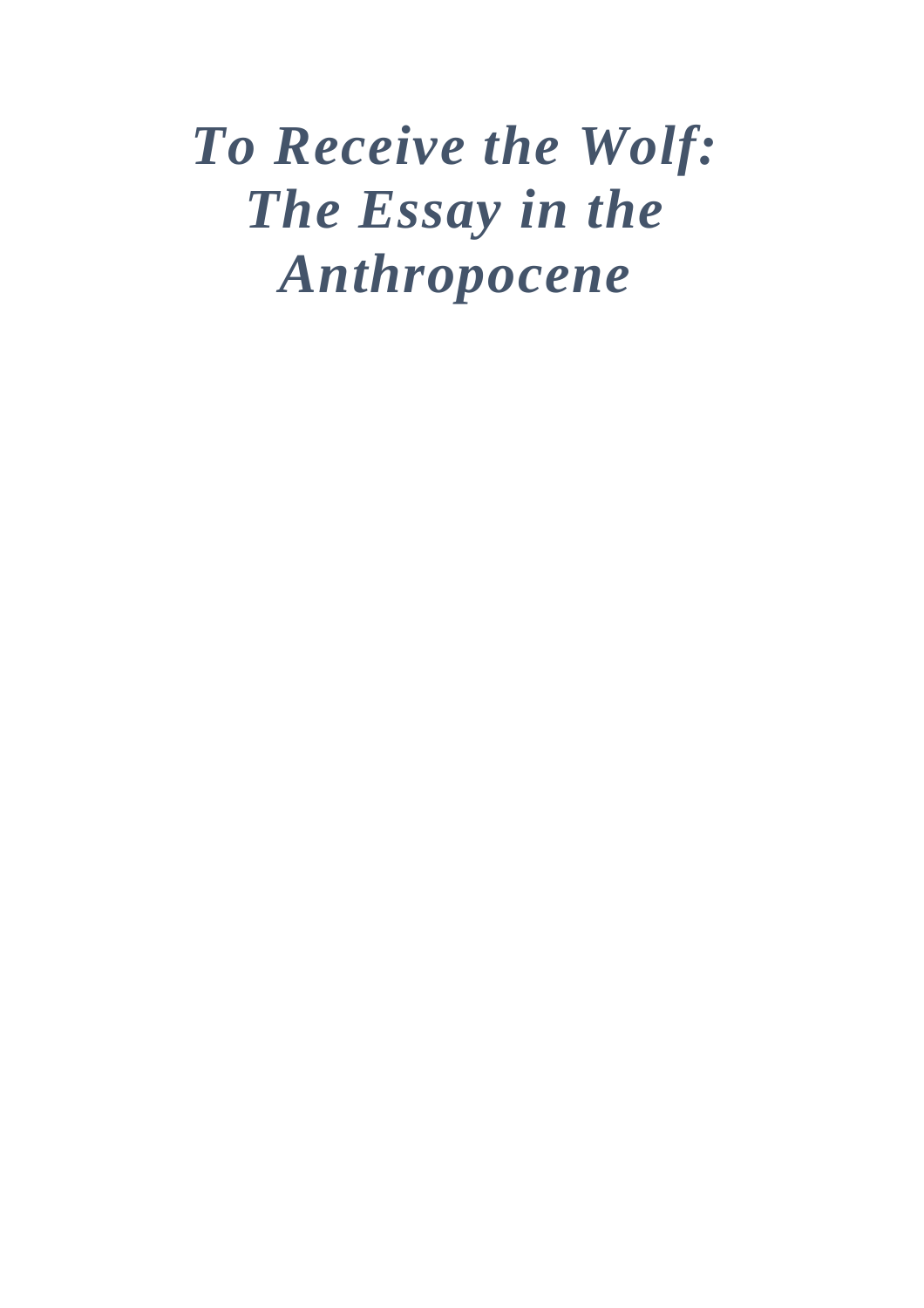# **Introduction**

### **On Being Impelled<sup>1</sup>**

 $\overline{a}$ 

The title of this exegesis, *To Receive the Wolf: the Essay in the Anthropocene*, describes the relationship between exegesis and creative practice and the notion of receiving or reception as applied to abundance, attention, distraction and human agency in the geographic and literary fields. The primary research tool for the creative output of this PhD is the personal literary essay, realised through a set of fourteen essays exploring abundance in the Anthropocene.<sup>2</sup>

 Researching the essay has allowed me to build upon and extend ideas from my previous work, which includes two books of literary non-fiction. The first of these, *The Gathering Tide: A Journey Around the Edgelands of Morecambe Bay*, is an account of a personal journey around the bay and arose partly from my MLitt at Stirling University.<sup>3</sup> *The Gathering Tide* included writing on landscape, archaeology, wildlife, social history and memoir. The second, *The Blackbird Diaries*, began to nudge my writing forward into the arenas of climate and conservation.<sup>4</sup> For example, I detail Storm Desmond and its effects on farming and communities, cover the demise of Britain's breeding lowland curlew populations and the loss of golden eagles from their last English territory. From my curlew work I saw an opportunity to raise awareness and to raise funds for conservation; this resulted in me editing and publishing an anthology of writing and images (kindly donated by members of the Society of Wildlife Artists), *Curlew Calling*. <sup>5</sup> Together, these formed the catalyst for a book with a much greater emphasis on biodiversity and human attention, and being awarded the first FASS 'Literature, Landscape and Environment' scholarship subsequently allowed my work to develop far greater

<sup>2</sup> The International Union of Geological Sciences (IUGS), the professional body charged with defining Earth's time scale asserts that the current era, the Holocene, began 11,700 years ago after the last major ice age and persists today. Some experts though, argue for the more updated term of 'Anthropocene' – 'from anthropo, for "man," and cene, for "new" – because human-kind has caused mass extinctions of plant and animal species, polluted the oceans and altered the atmosphere, among other lasting impacts.' The atmospheric chemist and Nobel laureate Paul Crutzen popularized the term in 2000, and in 2013 the IUGS convened a group of scholars to decide by 2016 whether the Holocene is officially over and the new era of the Anthropocene has begun. The science of stratigraphy (the study of rock layers) criticises the notion insisting that definitive evidence for a new epoch simply does not exist. The stratigrapher Whitney Autin suggests 'Anthropocene' is more about pop culture than hard science. Andrew Revkin, a New York Times reporter suggested it is significant that the issue is being debated at all. For the purposes of this PhD, it was important to me to use the term Anthropocene because it has entered the mainstream discourse as identifying the culpability of human behaviours upon the planet – something that is deeply embedded in my creative output. [https://www.smithsonianmag.com/science-nature/what-is-the-anthropocene-and-are-we-in-it-](https://www.smithsonianmag.com/science-nature/what-is-the-anthropocene-and-are-we-in-it-164801414/)

[164801414/a](https://www.smithsonianmag.com/science-nature/what-is-the-anthropocene-and-are-we-in-it-164801414/)ccessed 19.01.2021.

<sup>&</sup>lt;sup>1</sup> I have deliberately used the traditional historic title mode for the essay, as used by Seneca, Montaigne, Hazlitt et al. to orientate myself and the reader in this exegesis, and as demonstrated in Phillip Lopate's *The Art of the Personal Essay: An Anthology from the Classical Era to the Present* (Anchor Books, 1995).

<sup>3</sup> Karen Lloyd, *The Gathering Tide: A Journey Around the Edgelands of Morecambe Bay* (Glasgow: Saraband, 2015).

<sup>4</sup> Karen Lloyd, *The Blackbird Diaries* (Glasgow: Saraband, 2017).

<sup>5</sup> Karen Lloyd ed., *Curlew Calling* (Numenius Press, 2017). This anthology was gifted to the British Trust for Ornithology.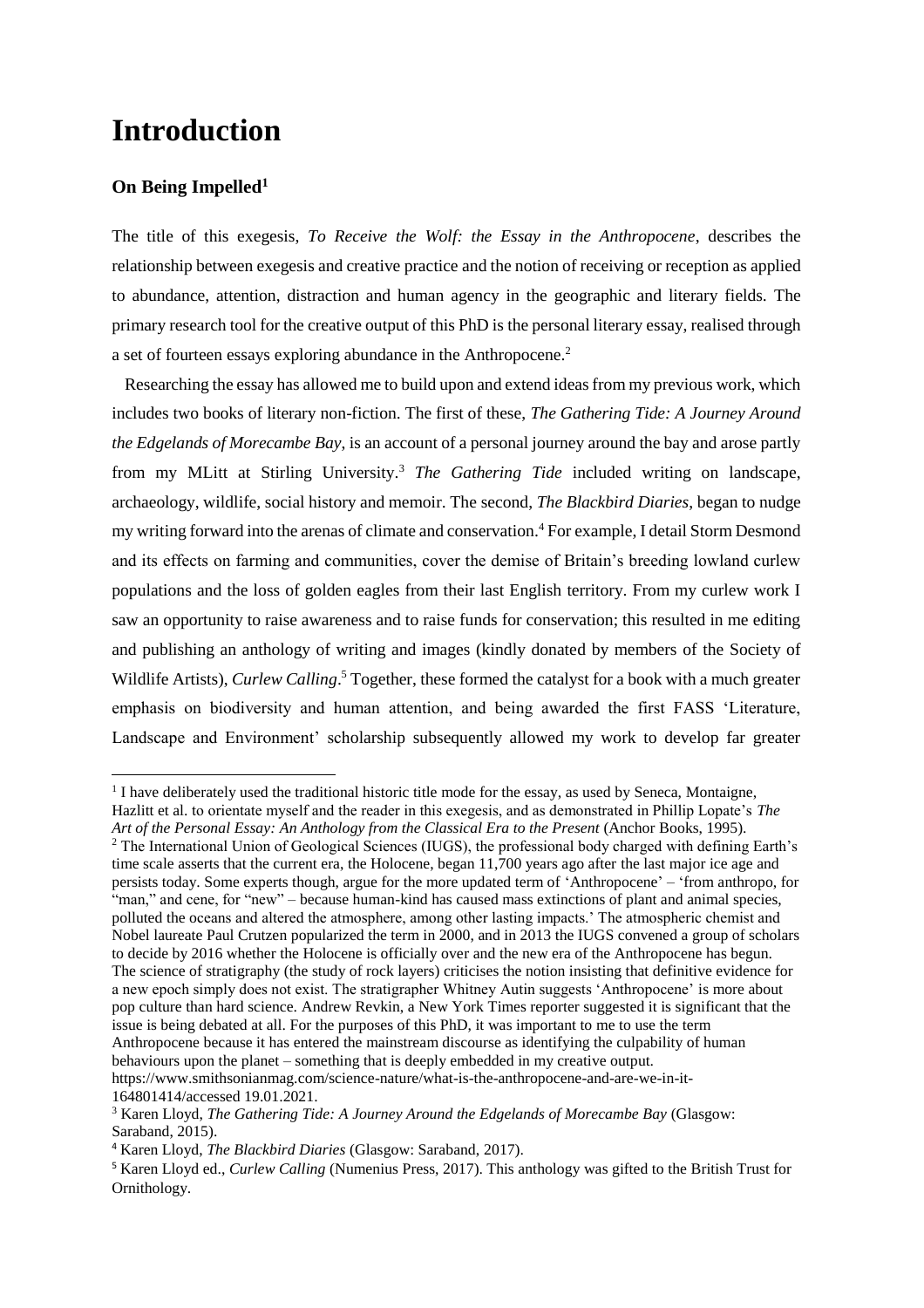traction in these arenas, but also retaining the importance of literature as a force for wider communication. I also write poetry and in July 2020 a poetry pamphlet *Self Portrait as Ornithologist* was published, which also takes the natural world as its theme.<sup>6</sup>

 The original contribution of this research results from the deployment of four major structural devices.

 The Greek word for 'unwritten' – 'agrapha' – is more usually employed to describe the sayings of Jesus not found in the gospels. In its original meaning 'agrapha' represents the bringing of chiefly good news, a form of consolation. In this exegesis, therefore, the 'agrapha' manifests both as an underpinning structural force – invoking landscapes that exist mostly outside the contemporary canon of British 'nature writing', and as a way of showing how attention paid in these 'unknown' places can and does invoke positive change. As a recurring leitmotif, then, the 'agrapha' allows me to contextualise the 'good news' of abundance in the natural world, and simultaneously situates the literary essay as a form of consolation in troubled environmental times. In this way the 'agrapha' manifests as a wolf running along a suburban street in the Netherlands, imperial eagles returned to Hungary's fields of 'brutalist agriculture', and is also invoked through discussions of familiar places, the Lake District, for example, but in arguments that are contrary to more conventional narratives.

 The concept of the 'agrapha' works in tandem with my three other structural devices. These are: attention (the essay as 'activism', or 'environmental justice action'<sup>7</sup> ) distraction (what happens when humans turn their backs or pay the wrong kind of attention) and the linear use of memoir (the self as the connecting force in the work, but always in relation to the world around me).

 In my research the writing shuttles along a continuum from field research to exploring and making sense of the literary essay, in developing 'composite articulations of place'<sup>8</sup> and from embodied experiences and representations of those experiences. As a book my research will be made available for a generalist readership, published by Bloomsbury in September 2021 in the UK and November in the USA, under the title of *Abundance: Nature in Recovery.* As my research travels out into the world therefore, its circularity of influence extends widely beyond academia, carrying with it the element of memoir where the writer is in conversation with and reflects upon, her unfolding narrative, together with the 'agrapha' as primarily good news of the unreported world.

 Gary Snyder attests that human connection to the cultural landscape of flora and fauna has all but dissolved through dominant systems of politics and economics.<sup>9</sup> The essays written for this PhD are

<sup>6</sup> Karen Lloyd, *Self Portrait as Ornithologist* (Wayleave Press, 2020).

<sup>&</sup>lt;sup>7</sup> This is the term I have decided to use to describe the kind of writing I am doing in this PhD, influenced by Nicole Walker's term 'social justice action' in 'The Essay as Social Justice Action', *Journal of Creative Nonfiction*, Issue 64, Adaptation (11 August 2017). [https://www.creativenonfiction.org/online](https://www.creativenonfiction.org/online-reading/braided-essay-social-justice-action)[reading/braided-essay-social-justice-action](https://www.creativenonfiction.org/online-reading/braided-essay-social-justice-action) [accessed 12.07.2020].

<sup>8</sup> Daniel Weston, *Contemporary Literary Landscapes: The Poetics of Experience* (London: Routledge; 1st edition, May 2017), p. 1.

<sup>9</sup> Gary Snyder, *The Practice of the Wild* (Berkeley: Counterpoint, 1990), pp. 40–41.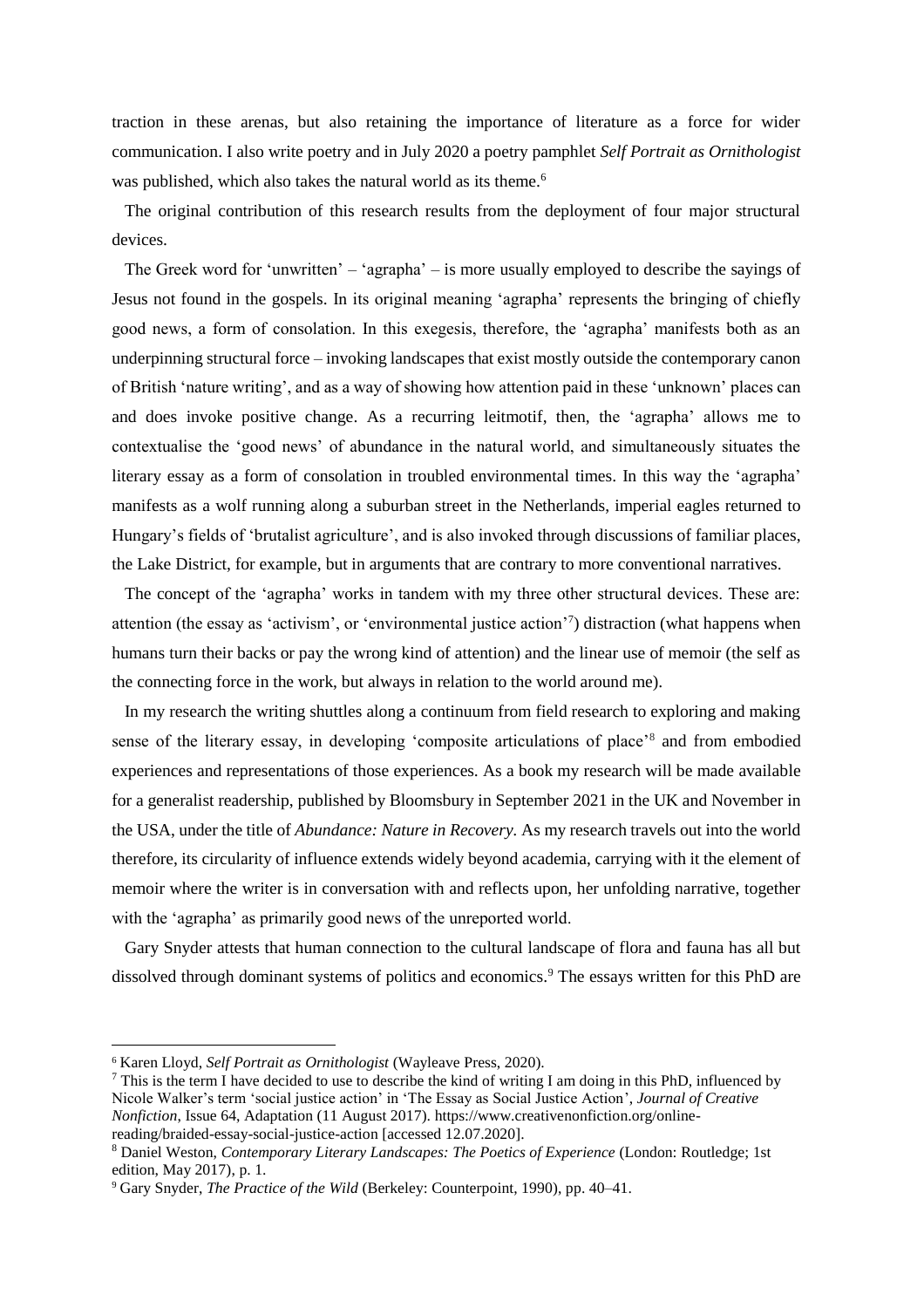a way of re-establishing that connection, a way of seeing myself in relation to the world.<sup>10</sup> Like this I avoid a self-centric 'nature recovery' type memoir and instead align myself towards that great progenitor of the modern essay, Michel de Montaigne, who wrote about his interior and exterior worlds, the domestic and private. In talking about myself in this way, I am also talking about all of  $us<sup>11</sup>$  – or at least those of us in the developed North and West.<sup>12</sup> As Jonathan Franzen asserts, rather than run away, the essayist runs *towards* the flames – whether it is the self or the world that is under scrutiny.<sup>13</sup>

 Rebecca Solnit has used literature as a force for lending coherence to activism. In *Hope in the Dark: Untold Histories, Wild Possibilities*<sup>14</sup> she explores the 'spots of time'<sup>15</sup> that shaped impelling moments where authoritarian and political administrations were challenged through public discourse, and where 'hope' and its pursuance provided a potent stimulus. As an environmental activist *and* writer, I wanted my book to be 'a little machine'<sup>16</sup> where writing occupies the territorial fluidity between literature, activism, consolation and distraction in an uncertain world. Whilst the initial impelling force was to research *only* positive news, the unfolding climate crisis necessitated situating consolation and activism alongside forces of destruction; one does not exist without the other. My preferred identifying term for the kind of writing I am doing, and that I will therefore adopt throughout this exegesis, is 'environmental literature'.

 The essay then, became the literary tool for navigating between attention and distraction, where joy in language is the metaphysical force for communication, and the essay is an act of attention, love and care in the field of the 'agrapha'. As Solnit writes, 'Activism itself can generate hope because it already constitutes an alternative.'<sup>17</sup>

#### **On Methodology**

 $\overline{a}$ 

In *The Great Derangement: Climate Change and the Unthinkable*,<sup>18</sup> Amitav Ghosh explores how literature, politics and history have failed to address the subject of climate chaos. He further argues that such failure 'will have to be counted as an aspect of the broader imaginative and cultural failure

<sup>10</sup> Similar to and aligned towards the essays of Nicole Walker in *Sustainability: a Love Story* (Ohio: Mad Creek Books, imprint of Ohio State University, 2018).

<sup>11</sup> Phillip Lopate, *The Art of the Personal Essay: An Anthology from the Classical Era to the Present* (New York: Anchor Books, 1995), p. xxiii.

<sup>&</sup>lt;sup>12</sup> It is important to note here that although climate change has been driven by developed nations, its effects are being and will continue to be experienced by the less developed South and East.

<sup>&</sup>lt;sup>13</sup> Jonathan Franzen, *To The End of the End of the Earth* (London: 4<sup>th</sup> Estate, 2018), p. 18.

<sup>&</sup>lt;sup>14</sup> Rebecca Solnit, *Hope in the Dark: Untold Histories, Wild Possibilities* (Edinburgh: Canongate, 2016).

<sup>&</sup>lt;sup>15</sup> William Wordsworth, 'The Prelude XVII' (Ernest de Sélincourt, 1926), line 208.

<sup>16</sup> Gilles Deleuze and Felix Guattari, *Thousand Plateaus* (London: Bloomsbury Publishing, 2001), p. 4.

<sup>17</sup> Rebecca Solnit, *Hope in the Dark: Untold Histories, Wild Possibilities* (Edinburgh: Canongate, 2016), p. 24.

<sup>18</sup> Amitav Ghosh, *The Great Derangemen: Climate Change and the Unthinkable* (University of Chicago Press, 2017).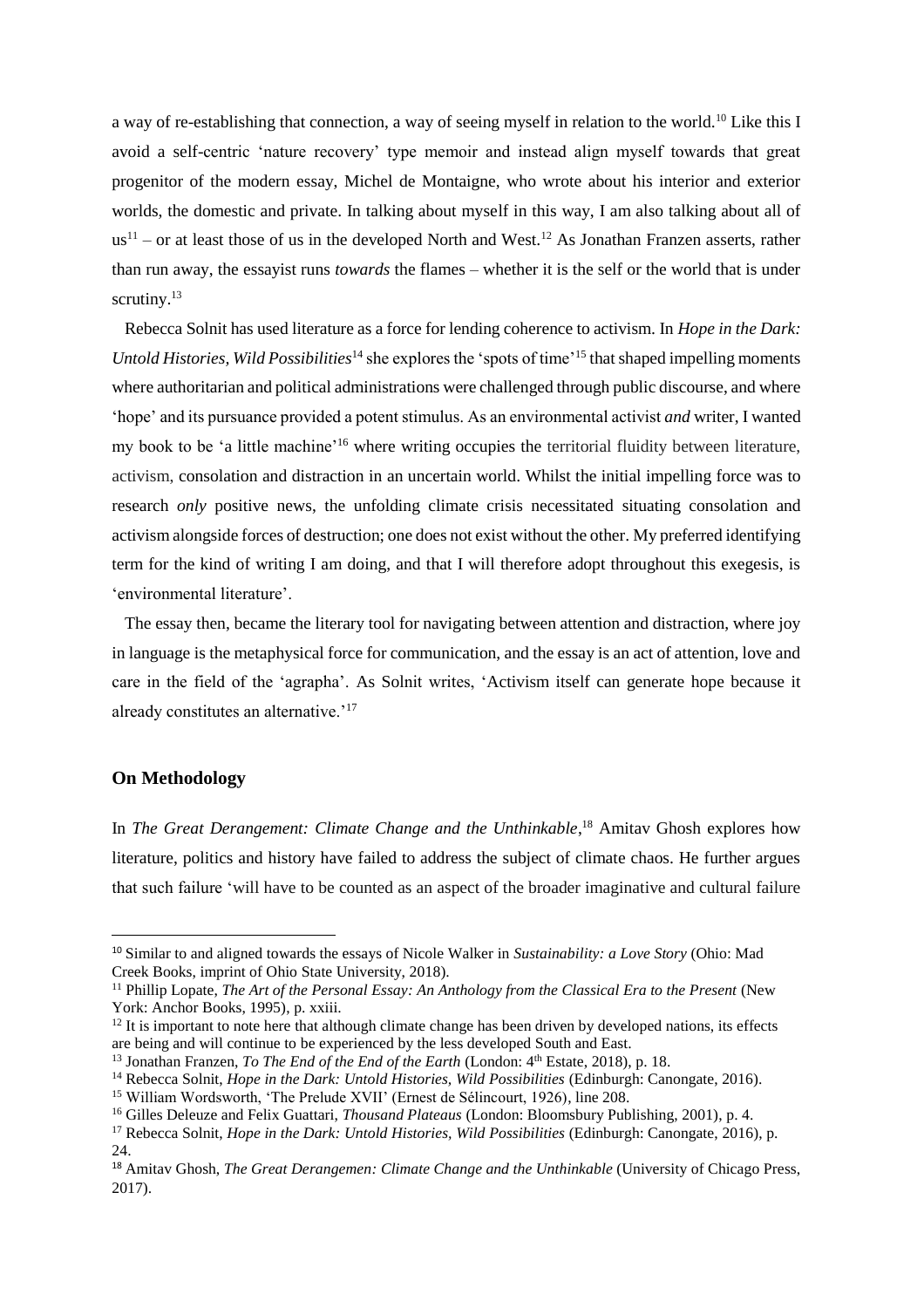that lies at the heart of the climate crisis.'<sup>19</sup> I intended that my research engage directly with environmental issues and avoided manifesting merely as nature as consolation. My essays are an act of imaginative and cultural engagement with climate chaos, where attention and love manifest as pivotal counterweights to the loss of connection between humans and the natural world. They are a literary method for illuminating the sacredness of the natural world. Indeed, part of my research's original contribution is in using the essay as a probing instrument for mapping arguments and ideas under my central theme of abundance in the Anthropocene. The writing shuttles between the numinous, or 'sacred'<sup>20</sup> experiences of nature, and destructive forces. It is an 'act of reciprocity with the world',<sup>21</sup> something I can give in return, where the 'agrapha' is a willow warbler held in the hand or walking in the boreal forests of Romania. Each essay is also a metaphorical 'viewing station' for situating the tenacious commitment of conservationists and others against my own embodied and philosophical experiences of the natural and human worlds.

 This research, however, was to be no 'boldly going'.*<sup>22</sup>* There was to be no imposing of the self onto the landscapes under question, where the writing is a vehicle for a more self-centric 'I'. Rather, my intention was to write 'toward' *<sup>23</sup>* the targets of the essays showing myself in relation to the world around me. Through memoir then, I am a fallible, self-deprecating narrator, an interpreter and a geeky purveyor of information where the writing itself is the *bridge for communication.* In this way I lead the reader into a theatre of ideas where the essay's generosities facilitate the pursuance of thoughts and arguments. The term 'Innenwelt' – the mapping of the self to a world of objects<sup>24</sup> – provided another means of conceptual engagement across the whole book. 'Innenwelt' is myself in relation to the world, but as a writer, it also manifests in my relationship with language as I map myself onto the developing manuscript. These intertwined approaches underpin my process, allowing me to move 'toward' an understanding of how this research achieves differently through the deployment of imaginative language and a developing sense of rhetorical authority. In combination, these approaches constitute part of my research's original contribution to the genre of literary nonfiction.

*<sup>\*\*\*</sup>*

<sup>19</sup> Amitav Ghosh, 'Where is the Fiction about Climate Change', *The Guardian* (26 October 2016). <https://www.theguardian.com/books/2016/oct/28/amitav-ghosh-where-is-the-fiction-about-climate-change-> [accessed 06. 01. 2021].

<sup>20</sup> Daniel Weston**,** *Contemporary Literary Landscapes: The Poetics of Experience* (London: Routledge, 2016), p. 130.

<sup>21</sup> Robin Wall Kimmerer, *Braiding Sweetgrass* (Minneapolis: Milkweed Editions, 2013), p. 152.

<sup>22</sup> Kathleen Jamie, 'A Lone Enraptured Male', *London Review of Books*, No. 5 (6 March 2008). Review of Robert MacFarlane, *The Wild Places* (London: Granta, 2008) in which Jamie questions the 'quelling' voice of the southern, white male gaze on Scottish landscape.

<sup>23</sup> Daniel Weston**,** *Contemporary Literary Landscapes: The Poetics of Experience* (London: Routledge, 2016), p. 130.

<sup>24</sup> Thure von Uexküll, 'The sign theory of Jakob von Uexküll' (1987), in Krampen et al. (eds.), *Classics of Semiotics* (New York: Plenum), pp. 147–179.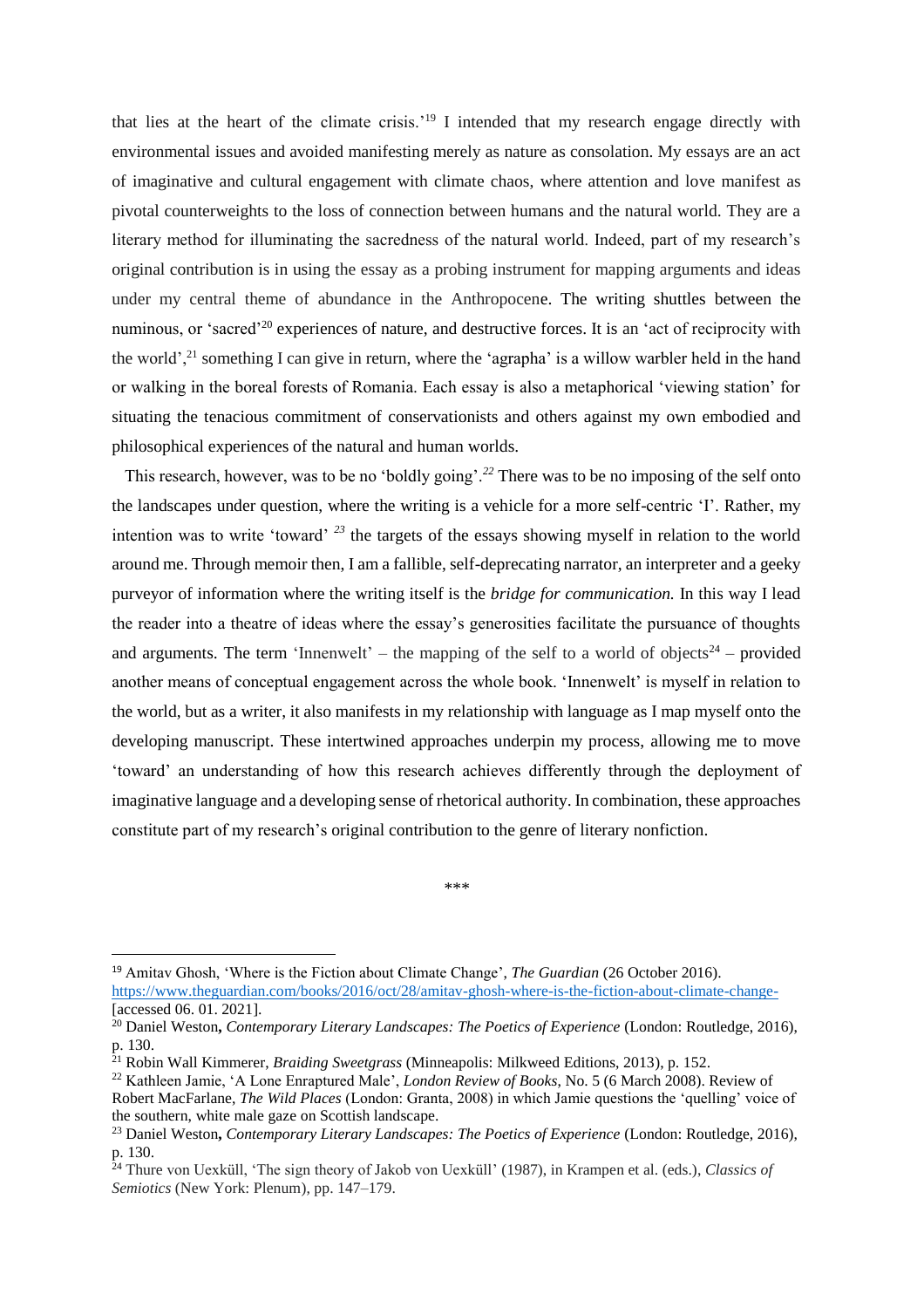In 1994 Phillip Lopate wrote 'the personal essay's suitability for experimental method and selfreflective process, its tolerance for the fragmentary and irresolution, make it uniquely appropriate to the present era.'<sup>25</sup> The idea of the essay as a genre feels even more urgent in 2021 where the future of life on Earth is 'at a juncture that feels orders of magnitude more atomized and uncertain',<sup>26</sup> shown in both the inability of capitalist forces to respond and acts of resistance to that inaction.<sup>27</sup>

 In the online version of the 'New Networks for Nature' conference in 2020, a nature writing discussion panel titled 'New Perspectives on Nature Writing' featuring nature writer Jessica J. Lee, poet Mona Arshi and writer Jean McNeil failed entirely to address how the genre currently engages with biodiversity loss and climate breakdown.<sup>28</sup> This does indeed suggest a profound sense of disconnection and possible denial amongst a cohort of writers who might usefully engage with the problems at hand,<sup>29</sup> suggesting philosopher Timothy Morton's argument that global warming ('global heating' in George Monbiot's preferred terminology),<sup>30</sup> and biodiversity loss are objects of such immense scale – or 'hyperobjects' – that society is unable to begin to address them. 'Shifting baseline syndrome', first explained by marine biologist Daniel Pauly, shows that declines in the natural world go unnoticed, and therefore our perceptions of change are out of kilter with the actual rate of change in the environment.<sup>31</sup> My intention, therefore, was to establish a baseline for communicating environmental issues through the literary essay, to approach the 'hyperobject'. To do this I researched in a number of countries, meeting ecologists, ornithologists, activists, farmers, philanthropists, forest rangers, volunteers, writers and guides.<sup>32</sup> I also researched through my supporting bibliography, scientific literature, digital data, field notes, memories, photographs, paintings, objects, film, online research, eyewitness testimonies and anecdote. Through these diverse methods I was able to pay attention in the field of each individual essay and later across the entire collection.

*\*\*\**

<sup>25</sup> Phillip Lopate, *The Essay: Exploration or Argument?* Author(s), *Creative Nonfiction*, No. 41 (Spring 2011), (pp. 58–59), https://www.jstor.org/stable/44346151 [accessed 16.08.2019].

<sup>&</sup>lt;sup>26</sup> <https://www.asymptotejournal.com/interview/an-interview-with-phillip-lopate/> (accessed 15.11.2020).

<sup>&</sup>lt;sup>27</sup> The development of 'Extinction Rebellion' – a major international pressure group using disruptive direct and peaceful action to provoke government-level action, and 'Fridays for Future' movement together with the rise in international reputation of Greta Thunberg.

<sup>28</sup> *An informal alliance of scientists, ecologists, writers and artists, 'New Networks for Nature' Conference, November 2020.*

 $29$  I will go into more detail on this area in Q.3.

<sup>30</sup> Instructions to contributors, *The Ecologist* magazine.

<sup>&</sup>lt;sup>31</sup> Aylin Ullman and Daniel Pauly, 'Making history count: The shifting baselines of Turkish fisheries', *Fisheries Research*, Volume 183 (November 2016), pp.74–79.

<https://www.sciencedirect.com/science/article/abs/pii/S0165783616301503> [accessed 22.03.2021].

 $32$  Prior to research visits my research plans – especially my use of interview as a research method – were scrutinised and approved by the university's Research Ethics Committee. All interviewees were asked to read and sign a consent form and were made aware of how the data collected during the interview would be used and published. I have all forms and signatures on file.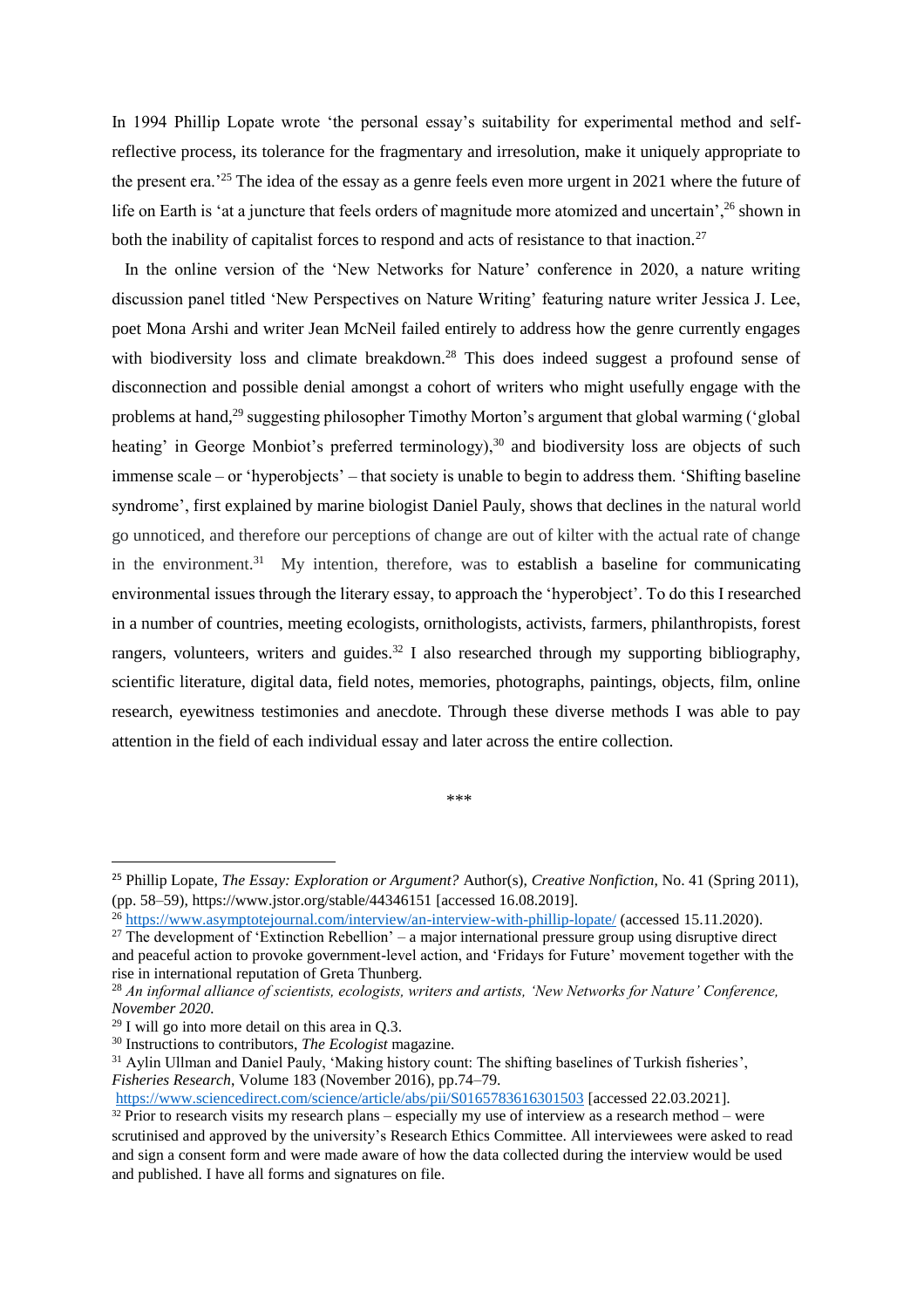In Chapter 1, I will explore the essay's diverse and formal opportunities and show that the essay itself is an abundant form allowing numerous styles of engagement. I will discuss how various writers engage with the essay, illustrate the way my research blends form and content and how content sometimes dictated a particular form.

 In Chapter 2, I show how field research, language and other material are co-dependent and consider how language itself can manifest as a form of abundance. I investigate some of the ways other writers have engaged with language and why their work was of influence.

 In Chapter 3, I consider an ecosystem of contemporary environmental writing to examine how writers occupy specific niches within the genre. I discuss why some approaches have been useful and others more problematic. I position myself in a specific niche in the genre, clarifying how my work differs from some, but leans towards others. I explore a small number of writers whose work was of significant influence due to their particular ways of 'seeing' in the world and in the writing.

 In Chapter 4, I will draw conclusions from the research, discuss sequencing and through-lines and show how I navigated toward my end point.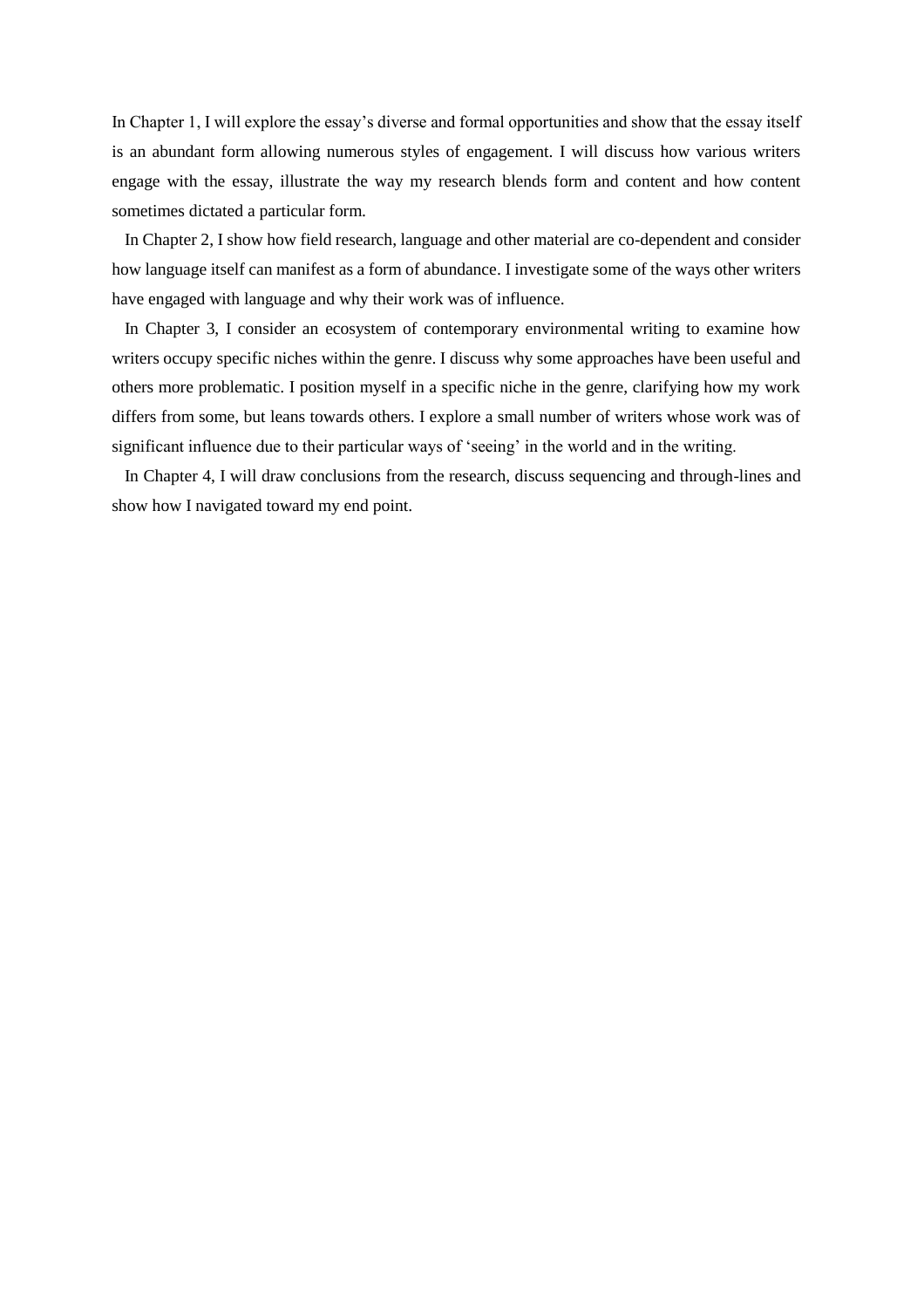# **Chapter 1**

### **How have I used the literary essay and its diverse and formal opportunities to explore abundance in the Anthropocene?**

In this chapter I will explore some of the diverse and formal opportunities of the literary essay, compare some of my approaches to key writers of the genre to establish alliances and divergences. I will concentrate on the following topics: orientating myself as a new writer of the essay; 'seeing' in the field of the essay; rhetorical authority; the use of structural forms.

#### **On Orientation**

'Imagine a type of writing so hard to define its very name should be something like: an effort, an attempt, a trial.'<sup>1</sup> Brian Dillon invites the reader to consider a form of writing that is unfixed, exploratory and diverse. If the definition of 'essay' is to *essai*, to attempt or to make sense of, then the form itself is slippery, difficult to pin down. This though, is the essay's generosity. As a new writer of the genre, my intention was to invite the reader to be grateful to the natural world; the adage that we cannot save what we do not know or love. Consequently, the particular styles of 'essaying' I undertook merged form and content as a way of allowing the reader to make sense of each of my philosophical and literary journeys.

 Michael Hamburger states that 'the essay is not a form, it has no form; it is a game that creates its own rules.'<sup>2</sup> The essay's formal rules, it could be argued, are there to be perpetually broken and reinvented. The essay adventures, surprises, has certain freedoms but simultaneously, constrains. This becomes apparent in D'Agata's *The Lost Origins of the Essay*, 3 an anthology which illustrates the diverse nature of the form from ancient to contemporary times, from the list (aphorisms) of Ziusudra*<sup>4</sup>* to Kamau Braithwaite's 'performative'<sup>5</sup> 'Trench Town Rock',<sup>6</sup> 'an illocutionary act'<sup>7</sup> written using patois, different fonts, font sizes and layout to address social and legal injustices.

Barthes described the essay as 'an ambiguous genre in which analysis vies with writing.'<sup>8</sup> The essay borrows from journalism and travel writing but is neither. It is a performative, belletristic form where literature approaches fine art and the writer entwines aesthetic considerations, elegance of style,

<sup>1</sup> Brian Dillon, *Essayism* (London: Fitzcaraldo Editions. 2017), p. 12.

<sup>2</sup> Michael Hamburger, quoted in Brian Dillon *Essayism* (London: Fitzcaraldo Editions, 2017), p. 13.

<sup>3</sup> John D'Agata, *The Lost Origins of the Essay* (Minneapolis: Graywolf Press, 2009).

<sup>4</sup> D'Agata, p. 7.

<sup>5</sup> D'Agata, p. 599.

<sup>6</sup> Kamau Braithwaite, 'Trench Town Rock', in John D'Agata, *The Lost Origins of the Essay* (Minneapolis: Graywolf Press, 2009), pp. 601–644.

<sup>7</sup> D'Agata, p. 599.

<sup>8</sup> Roland Barthes, 'Lecture in Inauguration of the Chair of Literary Semiology', Collège de France, 7 January 1977, p. 1.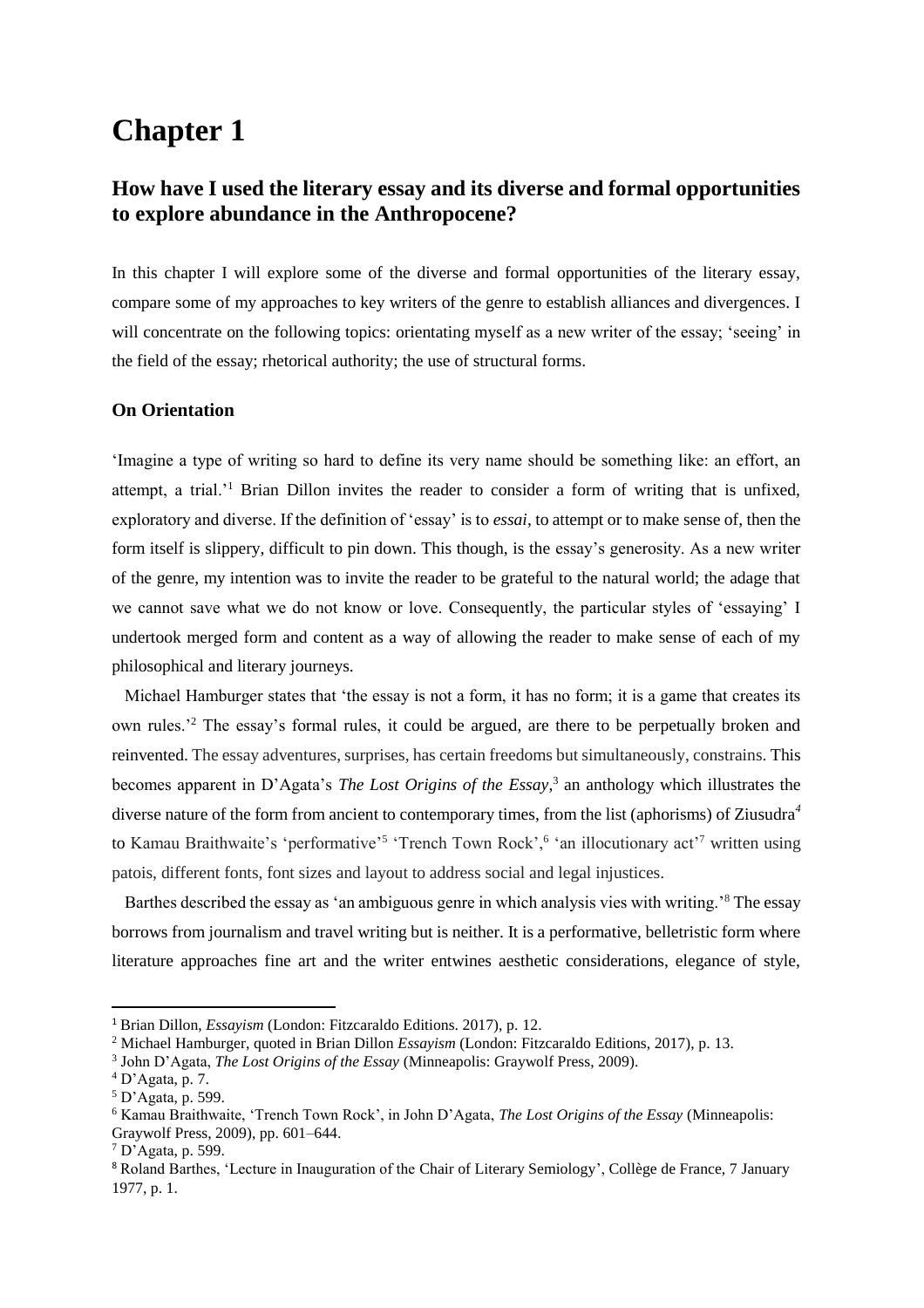discordant materials and 'contrarian positions'<sup>9</sup> to make sense. At the point of departure however, the writer may not know where the writing will lead. As Dillon states, 'I want obliquity, essays that approach their targets, for there must be targets, slantwise.'<sup>10</sup> The essay achieves through the strategic placing of one idea against another, allowing the writing to develop in unanticipated ways and gently nudging its arguments towards their final shape. Norman asserts that 'diversity is the essay's reason for being, and its principal theme',<sup>11</sup> that every essay has an original approach to show the writer thinking aloud on the page. Further, Norman asserts that the essay is a response to a writerly itch, something that needs to be got out.<sup>12</sup> As an amateur naturalist and writer whose gaze has been increasingly focussed on the natural world, my equivalent 'itch' was to communicate love and gratitude towards natural or human-induced abundance, and for the reader to recognise this as a form of activism. In this way my particular style of memoir allows me to make sense of how human behaviours can be restorative or ruinous, and to reconnoitre the 'agrapha' that exists between the two.

\*\*\*

If a poem is a 'small packet of language', $^{13}$  then the essay is a small linguistic laboratory for testing the positioning of ideas against language. The poet and essayist Rachel DuPlessis (an influential feminist critic and emeritus professor, writing from the 1960s to the present day) asserts that the essay is 'Less of a map – more of a disturbance.<sup>'14</sup> My research navigates the disturbed territory between image, information, ways of seeing, experience and opinion, far removed from Cocker's nature writing as 'blind consolation'.<sup>15</sup> Of course, consolation is present in my research, writing as a form of love that manifests in image, argument and seeing the self in relation to the world.

 My research, then, investigates the essay as a form that affords a multiplicity of modes – one where the reader is able to follow the writer into an amphitheatre of imaginative ideas. By making consistent use of structural devices (the 'agrapha', attention, distraction, memoir), I navigated towards points of insight, but have not always arrived at definitive conclusions. I began to view each essay – and the whole collection – as a 'cabinet of curiosities' where the 'agrapha' was realised through imaginative

<sup>9</sup> Anita Darcel Taylor and Phillip Lopate, 'Interview with Phillip Lopate', *Fourth Genre: Explorations in Nonfiction*, vol. 8 no. 1, 2006, pp. 125–137. *Project MUSE*, [doi:10.1353/fge.2006.0021](http://doi.org/10.1353/fge.2006.0021) [accessed 26.1.2021], p. 129.

<sup>10</sup> Brian Dillon, *Essayism* (London: Fitzcaraldo Editions, 2017), p. 14.

<sup>11</sup> Max Norman, 'What Essays are and What Essays Do', *Public Books: A Magazine of Ideas, Arts and Scholarship*, <https://www.publicbooks.org/what-essays-are-and-what-essayists-do/> [accessed 17.11.2020], p. 2.

<sup>12</sup> Norman, p. 3.

<sup>13</sup> Simon Armitage in 'Simon Stephens meets Simon Armitage', *Only Artists*, BBC Radio 4, 6 February 2020. <sup>14</sup> Rachel Blau DuPlessis, 'f-Words: An Essay on the Essay', *American Literature*, vol. 68, no. 1, 1996, pp. 15–45. *JSTOR*, [www.jstor.org/stable/2927538](http://www.jstor.org/stable/2927538) [accessed 3.2.2021].

<sup>15</sup> Mark Cocker, 'Death of a Naturalist: Why New Nature Writing is so Tame.' *New Statesman*, 17 June 2015. <https://www.newstatesman.com/culture/2015/06/death-naturalist-why-new-nature-writing-so-tame> [accessed 02.12.2020].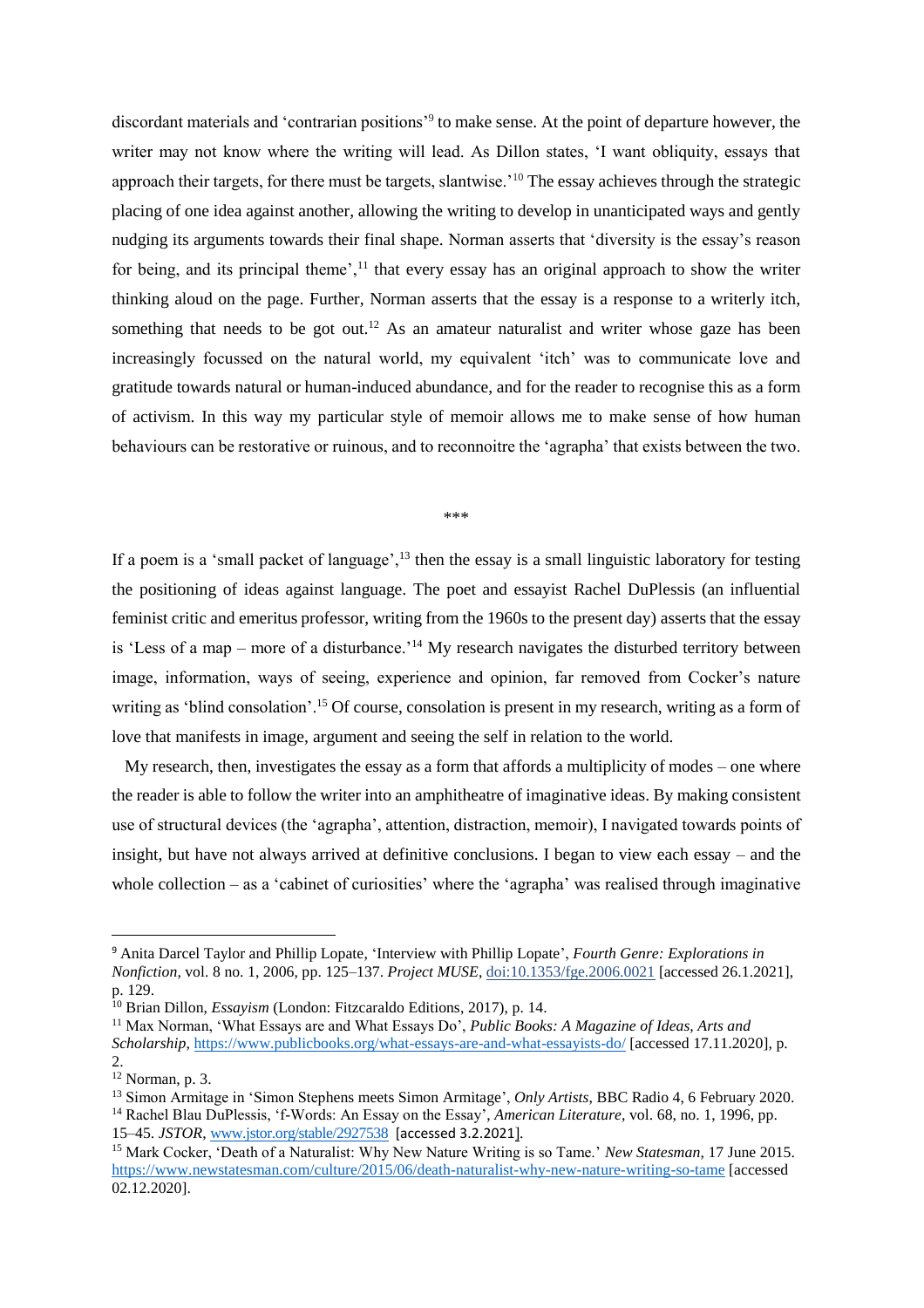ideas that I hoped would resonate with and inform the reader's own experience of the natural world. 'Beavergeddon'<sup>16</sup> (pp. 87–104), for example, not only explores opposing attitudes towards wild beavers in Scotland, but also pursues narratives of greater global environmental concerns, such as more frequent wildfires in Canada and the effects of these on human health.

#### **On Seeing**

John Berger writes of the primacy of seeing, the sense which 'establishes our place in the surrounding world', but adds 'The relation between what we see and what we know is never settled.'<sup>17</sup> It was not in my remit then, to describe exhaustively but rather, to do so selectively and to account for my own responses to the things I encountered. In a television interview, David Foster Wallace suggests that the essay is 'an enormous eyeball floating around something, reporting what it sees.'<sup>18</sup> This imaginative framing of the essay reminded me of the gimbal camera-mount suspended from a helicopter in wildlife documentary making. That 'eye', then, is me the essayist, contouring above an evolving stratigraphy of research, a hunter-gatherer of data, an interpreter, an information analyst. Foster Wallace's framing was also a means of allowing me, the researcher and writer, to understand my process as one that is also that of being an embodied 'producer' carrying out the logistics and executive functions of seeing, responding, collecting information, making sense, processing and reflecting on that process. In this way, the essay is both camera and editor, aided by the supervisory process and through my own process of ongoing reflection, managing different kinds of reality and forging discordant materials into coherent narratives. Like this, manifest as attention, distraction, activism, consolation and memoir, both gimbal camera and 'agrapha' are utilised as ways of seeing in the field of the essay.

As I negotiated with the world through my material, one of my choices was to adopt a rhizomatic<sup>19</sup> approach, where the writing operates within 'a more multiple, lateral, and circular system',  $^{20}$  allowing me to meander purposefully – like a rhizome operating 'on one of its old lines, or on new lines',  $2<sup>1</sup>$ following the threads of certain arguments across numbers of essays. This technique provided a uniting force in the work, where various ways of looking at and managing the land, for example in relation to Storm Desmond and flooding, meander through various essays and lines of rhetorical thought. As in nature, as in the essay, everything is connected; as an essayist then, part of the work is

<sup>&</sup>lt;sup>16</sup> The recent success of beaver releases in the UK and the reporting of it has become emblematic of their role in restoring biodiversity and building flood resilience.

<sup>17</sup> John Berger, *Ways of Seeing* (London: Penguin, 1972), p. 7.

<sup>&</sup>lt;sup>18</sup> David Foster Wallace, quoted in Brian Dillon, *Essayism* (London: Fitzcaraldo Editions, 2017). The phrase originates in a tv interview with David Foster Wallace by Charlie Rose, 1997.

<sup>19</sup> Gilles Deleuze and Felix Guattari *Thousand Plateaus* (London: Bloomsbury Publishing, 2001). *ProQuest Ebook Central*, http://ebookcentral.proquest.com/lib/lancaster/detail.action?docID=742364. Created from Lancaster on 2021-02-05 08:05:16. P. 7

 $20$  Deleuze and Guattari, p. 5.

<sup>21</sup> Deleuze and Guattari, p. 9.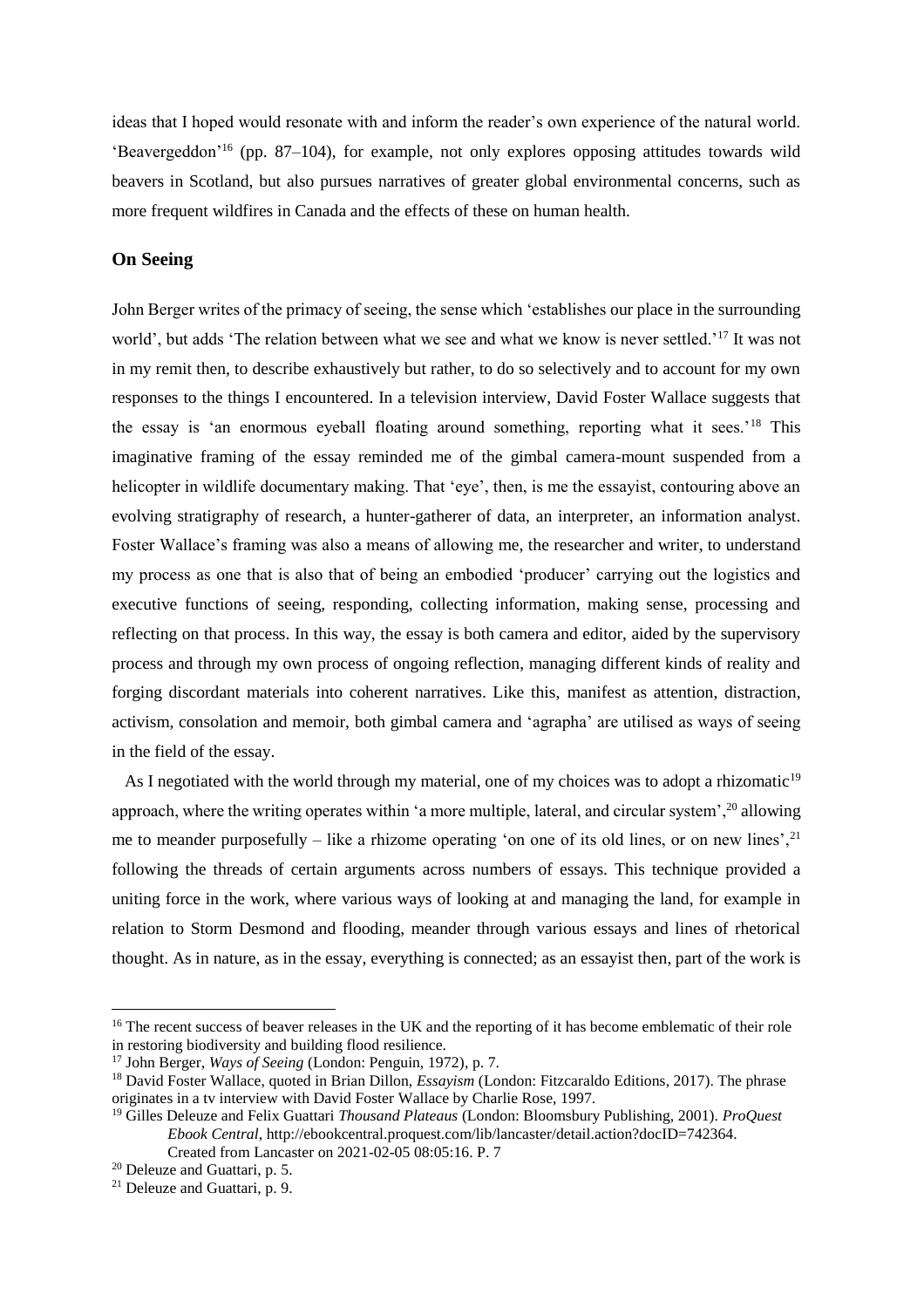to notice the effect of placing image against idea, testing and where necessary, repositioning. In this way my arguments and ideas develop, converge and cohere.

#### **On Rhetorical Authority**

 $\overline{a}$ 

Lopate shows how the essay is 'doing some journalistic things but assert(s)' its 'own voice'.<sup>22</sup> My early PhD writing tended towards over-use of the lyric eye, was too polemical and lacked a sense of adventuring in the territory of the essay itself. Subsequently I was able to refine and enact a more structural approach to voice and rhetorical engagement, allowing me to get at different, more nuanced modes. As work progressed in redrafting and shaping the manuscript, I asserted my own developing voice upon the 'journalistic things' I did as research.

 If a poem offers a 'pause of life'<sup>23</sup> where the reader is invited to be still, and fiction invites the reader to keep moving forwards through a narrative, then an essay exists somewhere in between, borrowing from both. Jamie has written of the idea of writing 'toward' the natural world',<sup>24</sup> implying the attempt in motion, the setting out of lines of argument but suggesting that the essayist is unable to provide a definitive version – or to reach definitive conclusions.

Whilst the essay may not draw conclusions or present definitive versions of a subjective truth, it borrows from the lyric 'I' in poetry and the omniscient voice in prose narrative novels where the writer acts with authority. In the essay I become the authority on the subjects under exploration. I enter the writing process – and each consecutive essay – governed by a developing ability to find and exploit the fissures (arguments, the 'agrapha', idealised views of landscape), that exist between ecological considerations (land-use, species loss, species return), and climate breakdown (the natural world in the Anthropocene), and use those fissures – those points of tension – to place the writing under pressure. Through the methodology of argument, the writing pours into those fissures building knowledge as a way of communicating with the reader. Simultaneously, my own knowledge is widened. In the 'Bear' essay, for example, I explore the illegal logging of virgin forests against the difficulties of re-planting in a drying climate. I show how intact forests are a major force in the fight against climate change, against the illegal export of timber and the legal import of wooden 'tat' to the West (pp. 139–161). In this way, navigating pacing and time shifts, I build lines of rhetorical argument and nudge the essay towards its targets and eventual dénouement.

<sup>22</sup> Anita Darcel Taylor and Phillip Lopate, 'Interview with Phillip Lopate' *Fourth Genre: Explorations in Nonfiction*, vol. 8, no. 1, 2006, pp. 125–137. *Project MUSE*, [doi:10.1353/fge.2006.0021](http://doi.org/10.1353/fge.2006.0021) [accessed 28.1.2021], p. 129.

<sup>23</sup> Jonathan Bate, *Radical Wordsworth: The Poet who Changed the World* (London: William Collins, 2020), p. 97.

<sup>24</sup> Kathleen Jamie (Author Statement for the British Council), in Daniel Weston, *Contemporary Literary Landscapes: The Poetics of Experience* (London: Routledge, 2016), p. 130.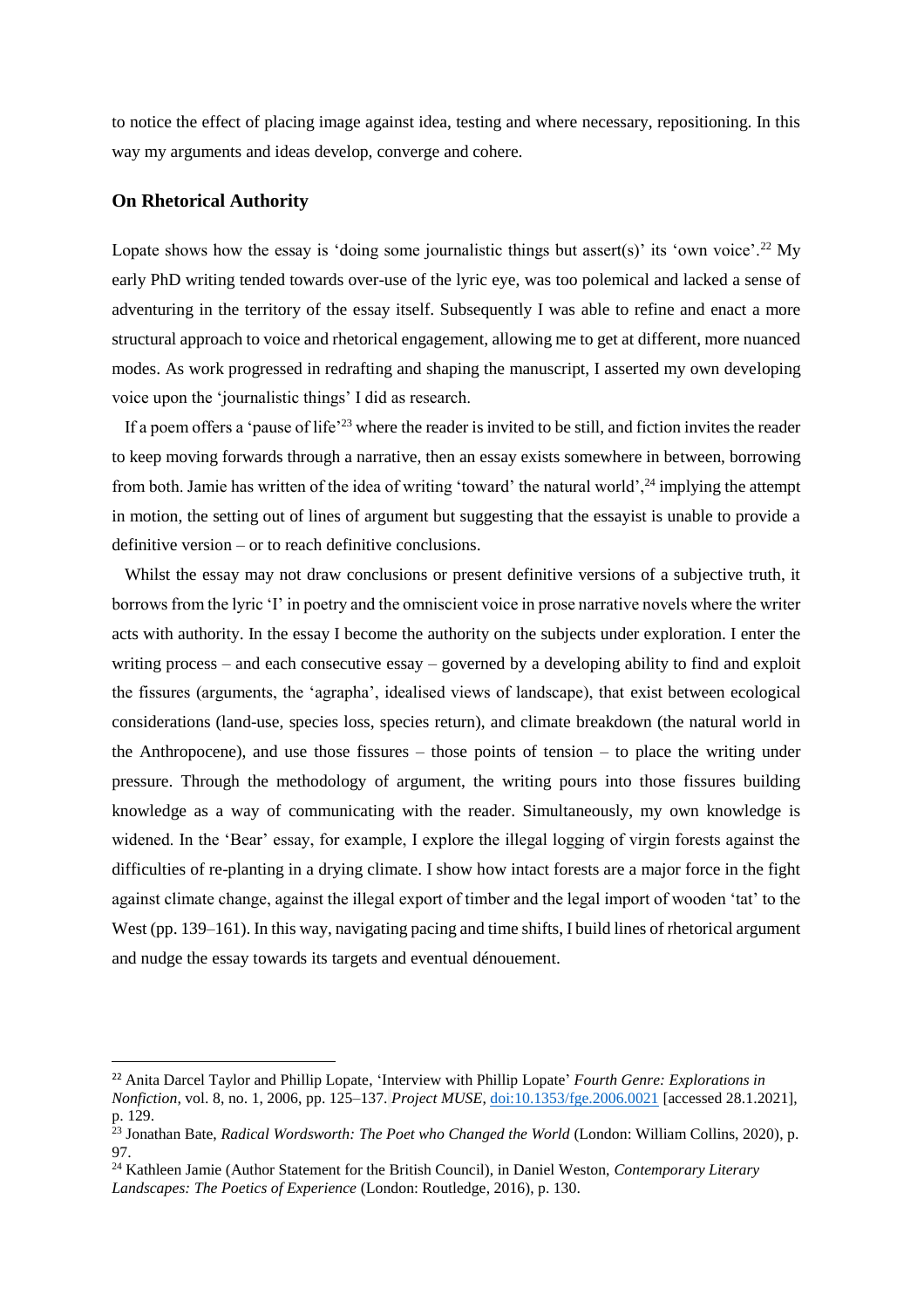Another essay, 'Viewing Stations',<sup>25</sup> is divided into six inter-related 'stations' for viewing different arguments that subvert the more prosaic view of the Lake District. As Charlie Gere has written, 'I … hate the "Lake District", and the way it's fetishised and sacralised as some kind of "unspoilt" paradise, a consolatory Eden'.<sup>26</sup> Whilst I did indeed have something to get off my chest (flooding and failing biodiversity in the Lake District), the first iteration of this essay was too overtly polemical. Phillip Lopate asserts 'The essay is an open ended adventure, an invitation to doubt and self-surprise.<sup>27</sup> With this in mind, I redrafted to blend unusual ways of 'seeing' the land, lyrical writing and humour, (Wordsworth, Potter and West at a literature festival), and 'self-surprise' where the process and choice of approach allowed me to change *my* mind. Using this revitalised set of skills, a more nuanced sense of curiosity entered the work where more self-doubt could be expressed and thus achieve a more complex sense of authority.<sup>28</sup>

 Lopate also states that it is hard to teach the kinds of rhetorical techniques used in his own essays because he doesn't always know how to 'name or describe them, except in fumbling, mumbling ways', or that if the writer knew everything before sitting down to write, the piece is 'likely to be dead on arrival.'<sup>29</sup> This sense of fumbling might find its authority through entertainment (Potter et al. at the literary festival), intrigue (the list that opens 'Mrs Janossy',) distraction (the structure and imagery of 'Circumspect Dancing'). As Lopate reminds us, these are all legitimate devices employed by Montaigne.<sup>30</sup> My essays then, are sometimes vehicles for asking more questions than are answered, where the writing 'feels more like balancing two sides of an equation',  $31$  'a site of resistance'  $32$  or 'a wound of perception',<sup>33</sup> the essay as unfinished space between literature, life and art.

 The essay's rhetorical freedom, then, is found in maintaining the notion that both essay and essayist are imperfect. Through Lopate's 'fumbling ways' writ large in my own fallibility on the page, I am only able to arrive at whatever degree of rhetorical authority arises out of my process.

<sup>25</sup> The title is derived from Thomas West's tour of and subsequent *Guide to the Lakes of Cumberland, Westmorland and Lancashire* (Cumbria: Unipress, 2008) in which he establishes dozens of 'viewing stations' from which visitors should look at the vista using a Claude, or 'landscape mirror', and are thus directed to 'see' in a very specific way.

<sup>26</sup> Charlie Gere, *I Hate the Lake District* (London: Goldsmiths Press, 2019), p. 1.

<sup>27</sup> Phillip Lopate, 'The Essay: Exploration or Argument?' *Creative Nonfiction*, No. 41 (Spring 2011), pp. 58– 59. Published by: Creative Nonfiction Foundation. Stable URL: https://www.jstor.org/stable/44346151 [accessed: 16.08.2019].

<sup>&</sup>lt;sup>28</sup> Just as each essay is a rhetorical viewing station, so I now view the whole book as a viewing station for exploring my key themes under the larger concept of the Anthropocene.

<sup>29</sup> Lopate, p. 107.

<sup>30</sup> Lopate, p. 108.

<sup>31</sup> Maggie Nelson, *Bluets* (London: Jonathan Cape, 2009), p. 75.

<sup>32</sup> David Lazar, 'Queering the Essay', p. 19.

<sup>&</sup>lt;sup>33</sup> David Lazar, 'Queering the Essay'; Kazim Ali, 'Genre-Queer', in Margot Singer and Nicole Walker (eds.), *Bending Genre* (New York: Bloomsbury Academic, 2013), p. 32.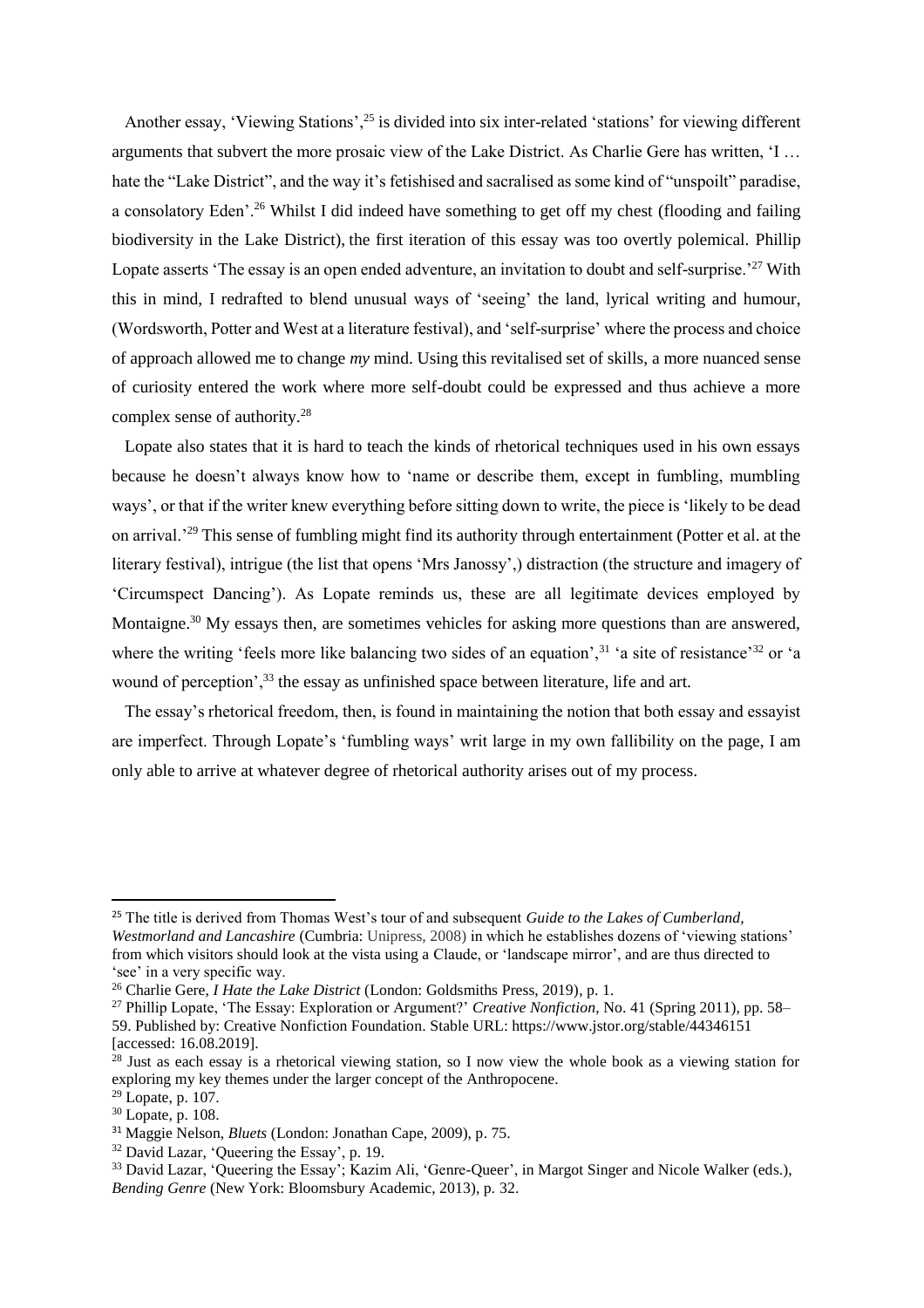#### **On Braiding**

Nicole Walker<sup>34</sup> adopts the braided essay as 'social justice action',<sup>35</sup> a way of negotiating the personal and the environmental. The braided essay allows Walker to 'pop in and out of different realities*,* not so much manipulating the facts as pacing them.'<sup>36</sup> In Walker's *Sustainability: A Love Story*, <sup>37</sup> that popping in and out of various modes or voices allows the personal and memoir to align with climate breakdown, science and the metaphysical. By pressing two or more themes close against each other like this Walker asserts that the effect, or the sum of knowledge, is increased.<sup>38</sup> The braided form I use in 'Circumspect Dancing in Fields' allows me to pop in and out of various kinds of reality including the abundant birdlife in Extremadura, sound recordings, observations, wind turbines, the consuming habits of humans and my attempts to process them. The boundaries, or structures of the essay and its various themes are purposefully distracting; I build various alliances between them rather than provide any finite sense of resolution.

 Braiding also allows me to deploy memoir as a force for exploration. In '*Error! Reference source not found.*' (p. **Error! Bookmark not defined.**), memoir allows me to explore predicted levels of sea-level rise together with human vulnerability and resilience, and empathy for nature. By exposing my dread at what scientists are predicting, I am able to blend or braid empathy for the reader with my wider theme of abundance as a form of radical attention. For example, the notion that, for Hatidze, her bees are her 'children', 'she will not abandon them' (p. **Error! Bookmark not defined.**), or how in New Zealand certain rivers now have the same rights as people (p. **Error! Bookmark not defined.**).

 My essay 'Human Resilience Training' is a braiding of several different kinds of reality or ways of seeing; it is a 'rhizomatic'<sup>39</sup> approach where many 'stems' or images and lines of argument exist in close proximity, are all interconnected. The particular target of this essay is about how humans choose to see and encounter, or to *describe*, as opposed say, to a chemical in the eyes of swans that allows them to see and experience the world utterly otherwise.

 I adopt this more informal braiding elsewhere, for example in 'The Bear' essay where I jump in and out of different chronological and thematic zones: the narration of the journey in the mountains, the end and aftermath of Communism, the destruction and repair of forests. This methodology allows a

<sup>&</sup>lt;sup>34</sup> Walker invited me to co-create a piece for The Essay Daily on the relationship between subject matter and the essay. Available here: https://www.essaydaily.org/2020/02/bridges-unlike-rules-are-better.htmlg <sup>35</sup> Nicole Walker, 'The Essay as Social Justice Action', *Journal of Creative Nonfiction*, Issue 64, Adaptation

<sup>(11</sup> August 2017)[. https://www.creativenonfiction.org/online-reading/braided-essay-social-justice-action](https://www.creativenonfiction.org/online-reading/braided-essay-social-justice-action) [accessed 12.07.2020].

<sup>&</sup>lt;sup>36</sup> Nicole Walker, 'The Essay as Social Justice Action'.

<sup>37</sup> Nicole Walker, *Sustainability: A Love Story (Ohio: Mad Creek Books, 2018).*

<sup>38</sup> Nicole Walker, 'Braided Essays', [www.nikwalk.com](http://www.nikwalk.com/) (15 September 2017). <https://nikwalk.com/2017/09/15/braided-essays/> [accessed 22.11.2020].

<sup>39</sup> Giles Deleuze and Felix Guattari, *Thousand Plateaus* (London: Bloomsbury Publishing, 2001). pp. i– v. *ProQuest Ebook Central*,<http://ebookcentral.proquest.com/lib/lancaster/detail.action?docID=742364> [accessed 24.1.2021].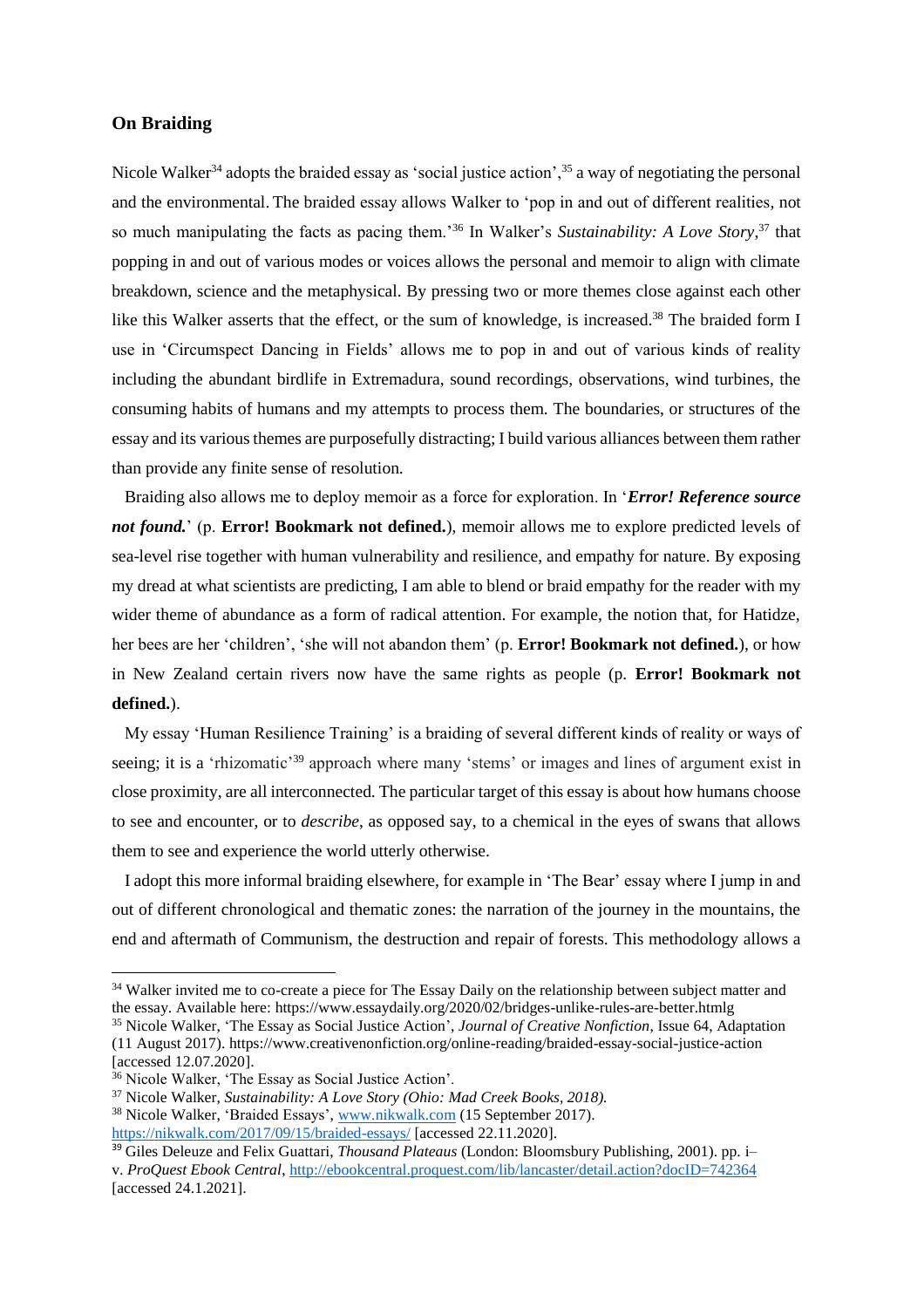sequence of ideas and images to accrue in the reader's mind, keeps the reader actively making connections as they follow my lines of argument. I chose to use this approach rather than foreground myself explicitly as Bellamy does in 'When the Sick Rule the World',<sup>40</sup> a braiding of the writer's mother's cancer and the film *E.T.* examining themes of love, death and dying. As I shall continue to explore, rather than foreground the self in the same way, my intention was for the reader to follow me, the guide, into the 'agrapha', to 'see' through me where memoir is the binding force in a broader balance of approaches. (There is, though, no way of ever determining that what I as writer intend and what the reader experiences will be the same thing).

#### \*\*\*

Through considering a number of approaches to the braided form, through 'essaying towards', I was able to recognise an emerging personal and adapted variation of the form. Many of the essays in *Abundance* are similar to the style Jamie uses in her essay 'Lek',<sup>41</sup> where section breaks create a pause in the narrative and the reader follows Jamie's digressions into other 'theatres of ideas' on land management. In my 'Wolf' essay I use time-jumps indicated by section breaks as a structural device. This technique keeps the reader moving forwards into the unfolding sequence of ideas, with myself as a 'weatherglass' for testing ideas on reception and receptivity.

#### **On Fragmentation**

Dillon states that a fragmented essay provides 'a kind of conglomerate; an aggregate … of diverse materials',<sup>42</sup> that there is 'rhyme' between fragments and that in 'correct compositing or constellation ... one (fragment) calls to the other.<sup>43</sup> Each fragment presents a new 'thesis' or sliver of information and each of these is the shuttle that passes backwards and forwards in sequence between the writer and the reader's imagination. As a collective assemblage, fragments constellate around one another rhizomatically, accruing a sense of something being developed and built.

'80 Fragments on the Pelican' began as an unpacking of a visit to Northern Greece amidst a mass of material. First attempts felt like wedging material into place and lacked cohesion and control. Later, when I found evidence of the pelican having been resident in the British Isles, together with images of pelican bones (another kind of fragment) and discussion of bone structure online, I was able to establish a metaphorical connection between archaeological specimen, habitat and species. Thus, I

<sup>40</sup> Dodie Bellamy, *When the Sick Rule the World* (Cambridge, MA: MIT Press, 2015).

<sup>41</sup> Kathleen Jamie, 'Lek', *New Nature Writing*, 'Four Talks for Spring', Wednesday 11 April 2007 (BBC Radio 3).

<sup>42</sup> Brian Dillon, *Essayism* (London: Fitzcaraldo Editions, 2017), p. 68.

<sup>43</sup> Dillon, p. 69.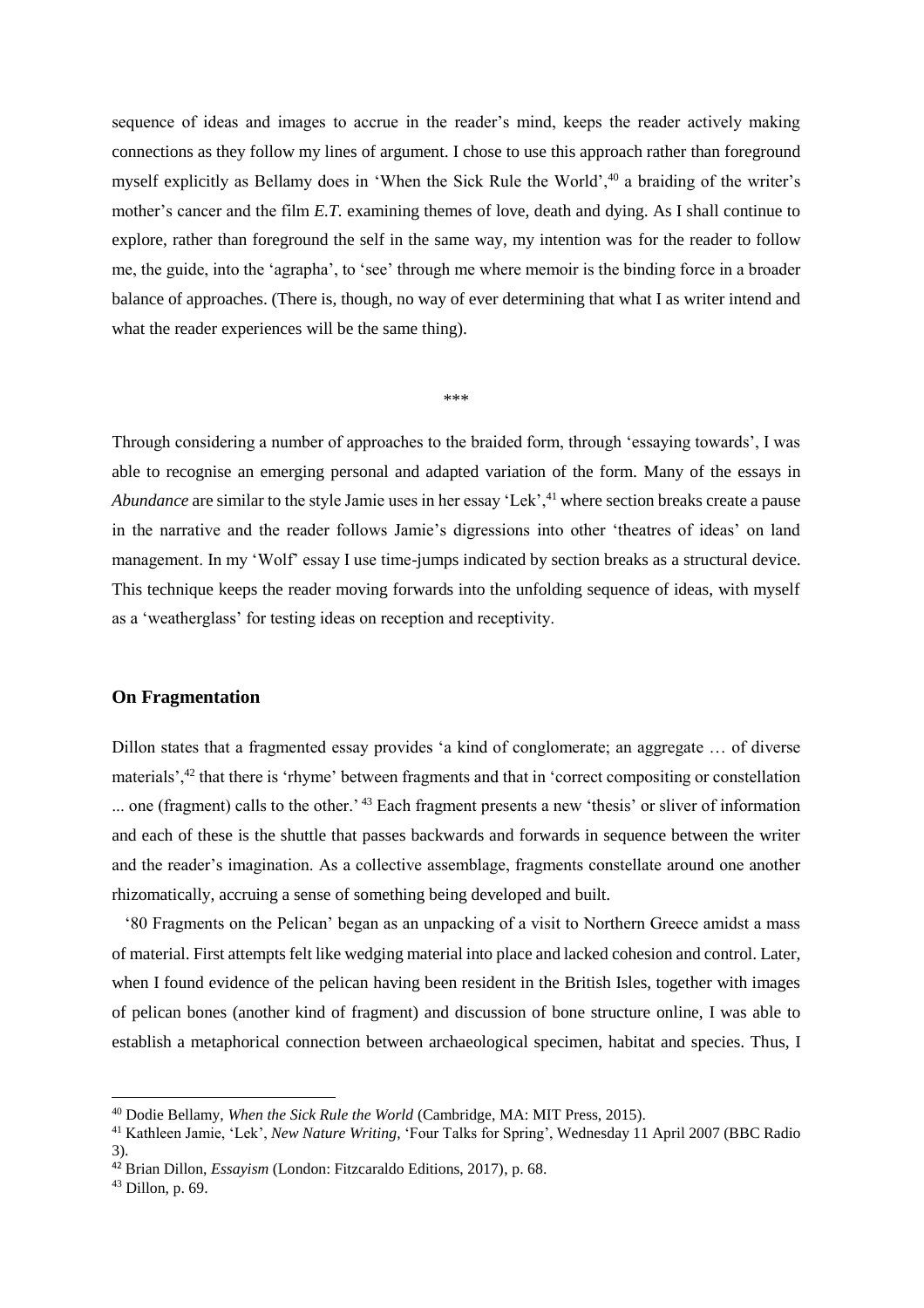was able to step into new metaphorical and literary territory to develop my imaginings of both pelican and the Prespa wetlands. The accumulative effect of these individual 'theses' allowed me to see and think differently in the field of the essay. Influenced by Maggie Nelson's *Bluets*<sup>44</sup> (a book-length series of numbered fragments linked by the themes of grief and the colour blue), my approach to sequencing and numbering of sections reflected a review of Nelson's book, where 'propositions pose questions, then answer them in analogies and parables – an antiphonal, rhythmic reflection on art, literature and emotion.<sup>'45</sup> Nelson has said that her final arrangement was arrived at through countless shufflings and from her own sense of logic and chronology.<sup>46</sup> In 'Pelican' it was valuable to observe my own sense of logic beginning to accrue, and to experiment by shuffling the pieces around. By beginning the essay in historic time and establishing various ideas and facts (the 'struts' of my arguments), and in the counterpoint of real and metaphorical 'sickness', I was able to situate Prespa's natural abundance against the folly and subsequent dynamism of human behaviours. Through these various techniques and by incorporating measured lyrical nature writing (another form of abundance), I was able to build an accumulative sense of experience in the geographic and essayistic fields. This essay also redeploys palimpsests from those earlier and other redundant first drafts, where I recognised that the writing possessed 'a flash of illumination', $47$  for example, the conceit of birdwatching in the painting 'The Garden of Earthly Delights' (p. 111).

 I was also drawn to the way that sequencing and/or numbering of the fragmented form provides a different aesthetic experience for the reader. Moore asserts that the white space on the page also invites the reader to make 'The energy of the jump',<sup>48</sup> from piece to collaged piece. That antiphonal, rhythmic method of working is at work in my 'Pelican' essay as I placed one idea against the next, cutting, rearranging – recognising and creating 'missing' sections as essential links in the chain.

 Steve Fuller argues that in a fragmented essay 'You have no time to go anywhere other than forwards',<sup>49</sup> and yet in my essay I assert that digressions are interwoven, guided throughout by situating the pelican as the central image around which everything else flows. Each fragment and its thesis journeys towards the essay's target, a celebration of pelicans and Prespa's wider abundance, protected since the unanticipated attention of a military dictatorship. Each fragment also coheres as a set of related cells. Similarly, the whole collection of essays is a set of related cells, each one able to function separately and in relation to the rest.

<sup>44</sup> Maggie Nelson, *Bluets,* (London: Penguin Random House, 2009).

<sup>45</sup> Gavin Francis, *The Guardian*, 8 June 2017, review, 'Bluets by Maggie Nelson, Review',

<https://www.theguardian.com/books/2017/jun/08/bluets-maggie-nelson-review-heartbreak-sex> [accessed 23.02.2021].

<sup>46</sup> Francis, 'Bluets by Maggie Nelson'.

<sup>47</sup> Clive James, 'Little Low Heavens', in *Poetry Notebook* (London: Picador, 2014), p. 36.

<sup>48</sup> Dinty W Moore, 'Positively Negative', in Margot Singer and Nicole Walker, eds, *Bending Genre: Essays on Creative Nonfiction* (New York: Bloomsbury, 2013), p. 185.

<sup>49</sup> Steve Fuller, 'On Fragmentation' in Margot Singer and Nicole Walker, eds, *Bending Genre: Essays on Creative Nonfiction* (New York: Bloomsbury, 2013), p. 177.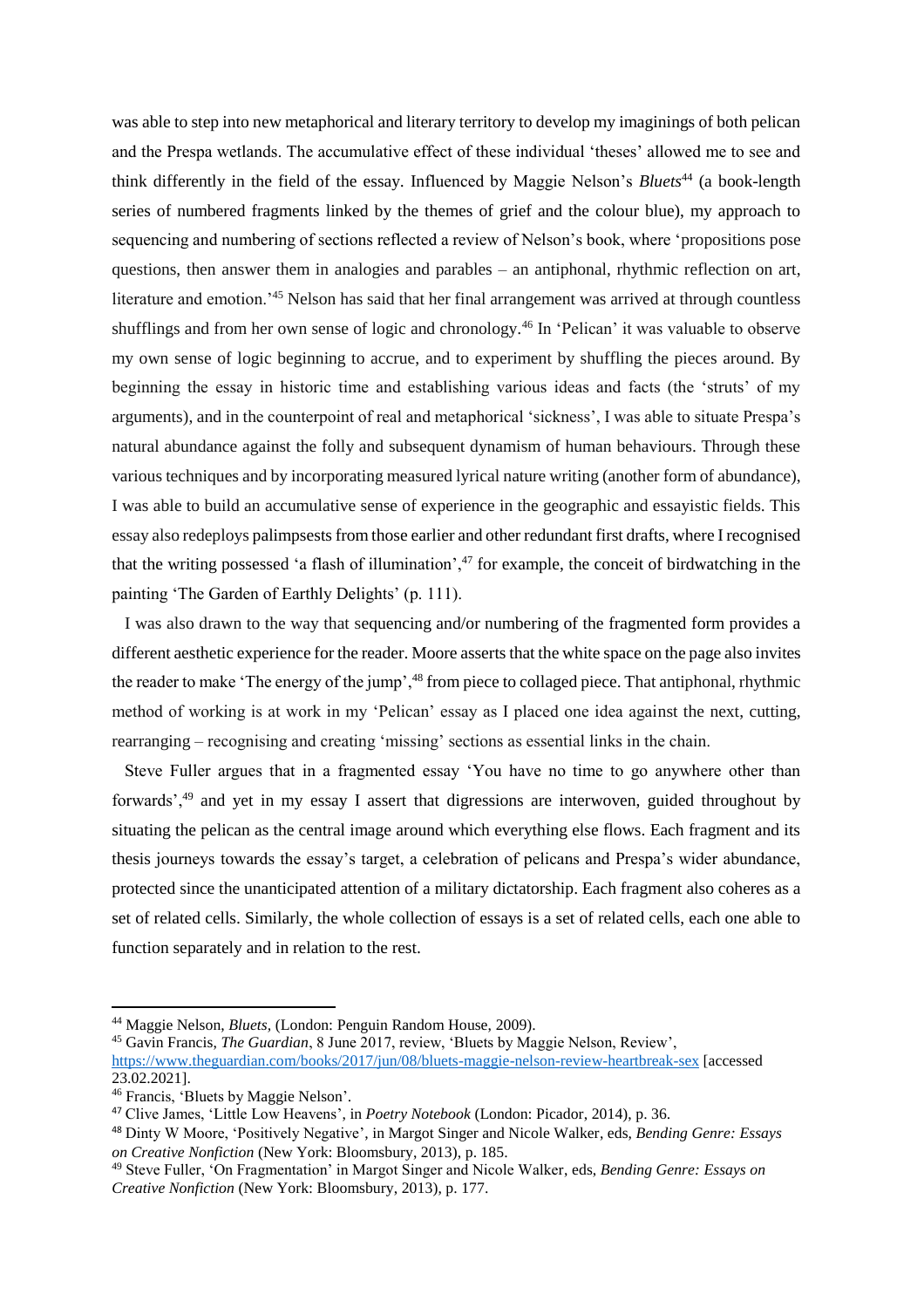#### **In conclusion**

The essay's formal opportunities allowed me to contextualise and make sense of discordant materials, make links between thematic targets and stylistic forms, adapting and changing as the material demanded. Essays then, are iterations of something bodged, re-assessed, refined, but may never be the final word. They are malleable – a way of writing without defined edges, approaching the reader as if speaking directly to them alone. The essay leans towards a rhizomatic methodology where numerous entry and exit points help to orientate the writer and provide an imaginative bridge between writer and reader, establishing important links between subject and experience and realised through rhetorical persuasion and agency.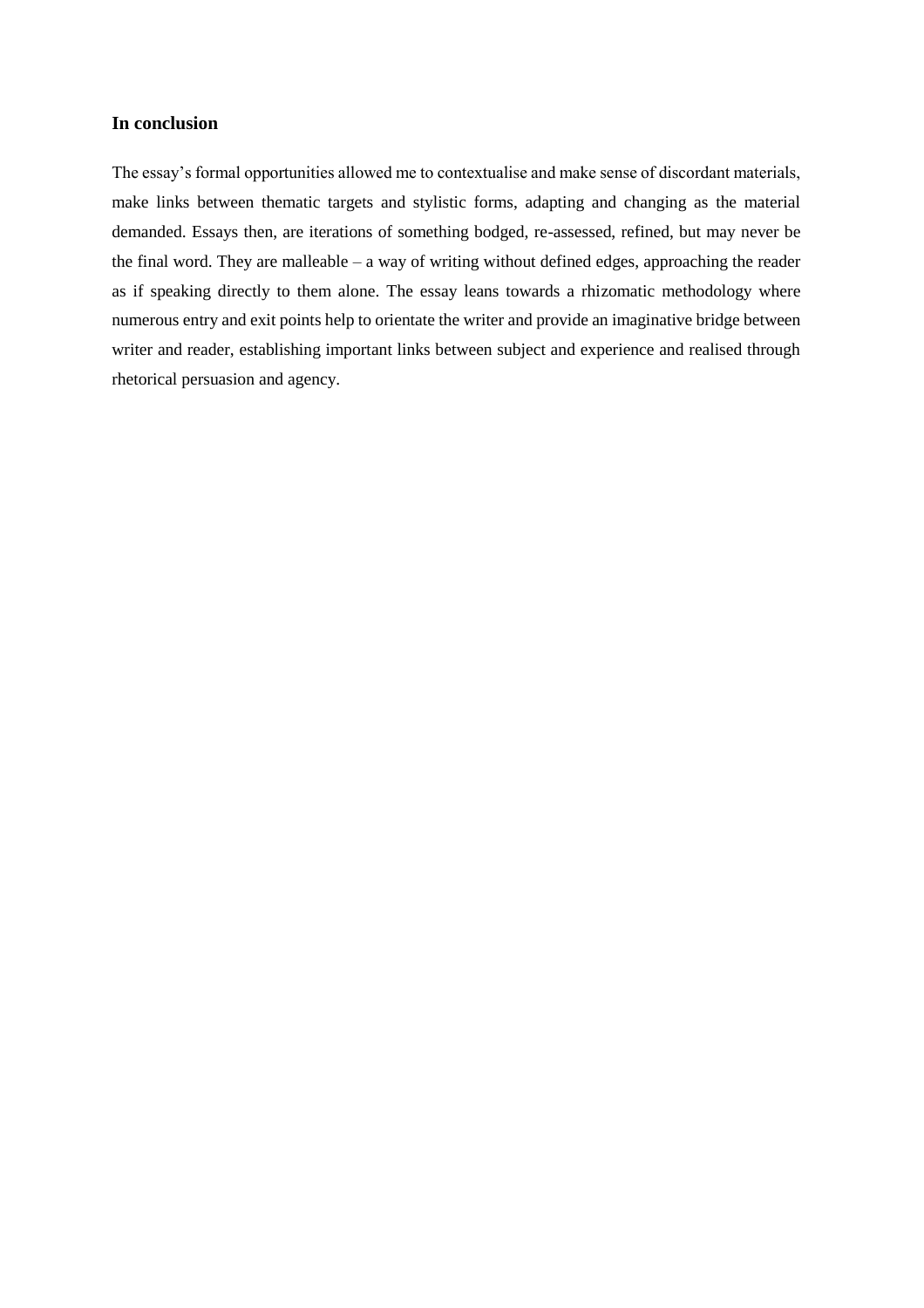## **Chapter 2**

### **What kinds of literary techniques have helped to shape this collection of essays as a means of encountering abundance against a backdrop of global warming and failing biodiversity?**

Using Snyder's 'testing stories and theories against experience',<sup>1</sup> in this chapter the territory under exploration shows how I used literary technique as a way of 'making sense of the world in language, to keep the relation going'<sup>2</sup> between writer and reader. I will explore some of the linguistic choices or approaches undertaken and how these considerations allowed me to shape meaning from experience.

#### **On Voice**

 $\overline{\phantom{a}}$ 

Pursuing this research has brought about a fundamental developmental shift in my approach as a writer. The objective difference between this and my previous work is the way the use of voice has developed into a more fully realised enabling technique, a uniting force that facilitates the exerting of control in the writing. The chief development arises from the positioning of voice alongside memoir, where, as has been discussed, rather than a 'self-centred' memoir style, it is instead a means of showing myself in relation to the world *and* my material. Voice and memoir are thus the connective dynamic in the work, realised fully through the attendant literary techniques of imagination, lyrical description, probing, translating the metaphysical, using digression (distraction?), questioning and the use of structure. Combining the three strands of consolation (to show the natural world as beautiful but fragile), activism (to suggest that change is possible and imperative), and distraction (what happens when humans look away), my intention is to elicit a change in myself through the writing process and in the reader through the published book.

 Part of my creative decision making was to deploy a different weight and tone of voice according to what was being discussed on the page, a way of exploring diverse habitats and niches through subject and written response. I wanted the book to open with a very immediate sense of connection to the natural world. The first essay therefore opens with an encounter with a small migratory bird. This lyrical passage establishes an emotional engagement with the environment, with abundance and loss through the metaphor of the bird battering against a window and asserts the imperative of 'seeing' as a primary conceptual theme. Alongside my own ways of seeing, I also consider those of artists, philosophers and scientists to illustrate 'seeing' as a fundamental way of creating and sustaining relationships with the natural world.

<sup>1</sup> Gary Snyder, *The Practice of the Wild* (Berkeley: Counterpoint, 1990), p. 61.

<sup>2</sup> Kathleen Jamie, in Daniel Weston, *Contemporary Literary Landscapes: The Poetics of Experience* (London: Routledge, 2016), p. 142.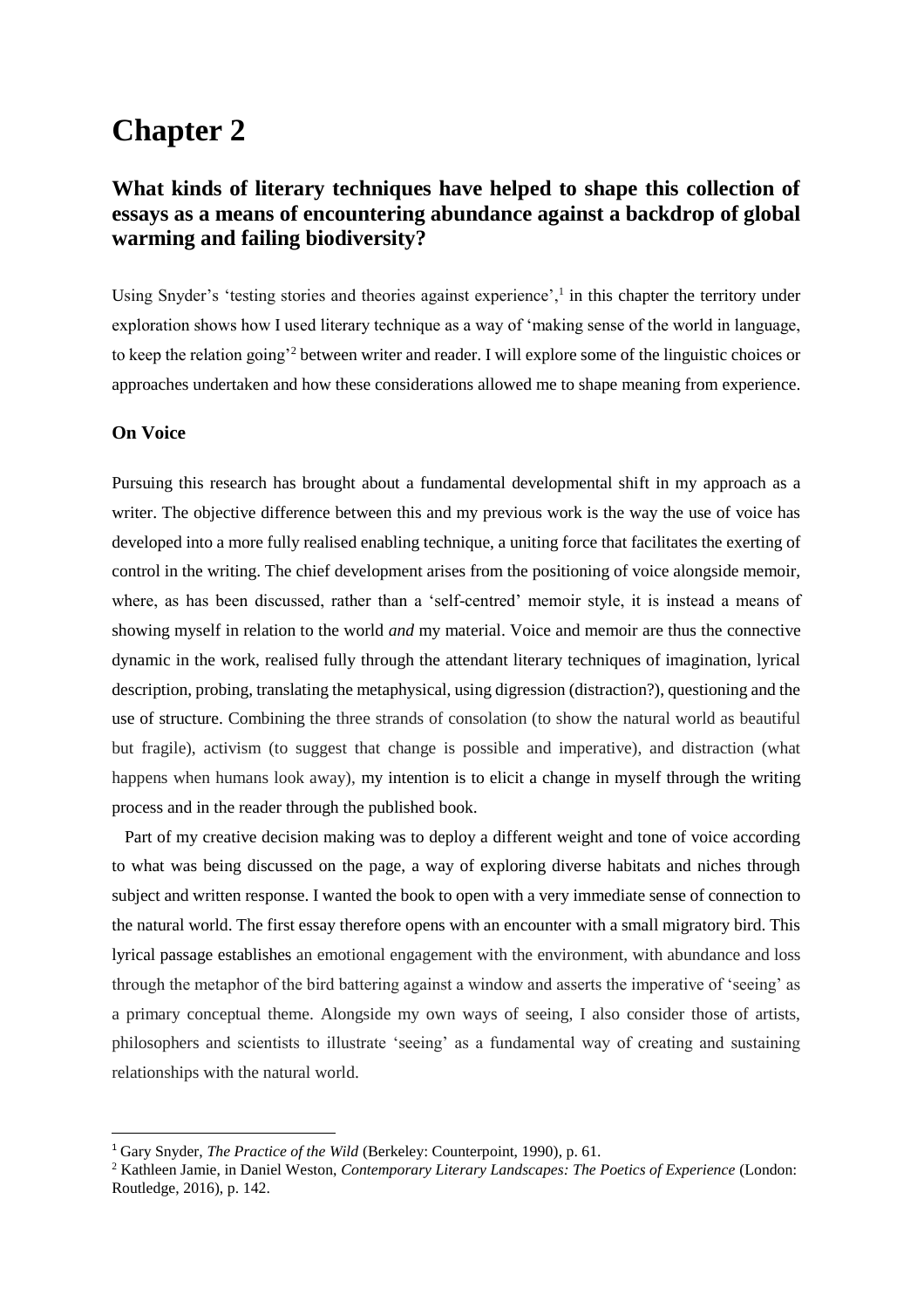In this essay I establish myself as a character entering imaginative, sometimes idiosyncratic or provocative terrain. First-person voice enables me to broadcast 'news of the larger world',<sup>3</sup> where reportage and experience converge. Rather than impose or foreground the self, my intention was to develop a narrator who could show curiosity about the interior and exterior worlds. Lopate asserted that he needed to peel back some of those layers of the personal '*because* of all other layers that are at work.<sup>24</sup> I have therefore used memoir strategically, not in an egotistical way, but rather to implicate the self so that the narrative could be enacted on a human level in the reader's experience. Similar to Lopate's 'wind-up doll – Phillip Lopate',<sup>5</sup> I considered the version of 'Karen Lloyd' I wanted my readers to meet. My character is therefore implicated in a number of ways: as a 'non-expert', a 'nature guide' and mediator of the 'agrapha', a provocateur and a mother deeply concerned about the future lives of her sons on a degrading planet. By exposing and working through some of my inner contradictions, the writing self remains fallible and has the capacity to be changed by what is experienced, for example (p. 10), exposing my inner feelings about the environmental crisis by 'talking' to the Granny Scots pine. I have also considered how 'present' my voice needs to be in the text. In some places it is entirely evident for example, 'When I turn on the news or read a newspaper…' (p. 8), or more withdrawn, as in my examinations of Newcomb, Berger, Clare and Akroyd (pp. 10– 11).

 In 'Human Resilience Training' (p. 75) various aspects of memoir are at work: a childhood crisis, falling off my bike, learning the 'arts' of shouting and silence – and the restorative power of swimming. In this way memoir is the binding force through which the essay's target is approached – to explore what resilience might look like in the Anthropocene. Implicating the self, writing honestly, authoritatively but with humility, being a non-expert and a fallible individual, I was able to 'grope towards'<sup>6</sup> a method of working that avoided the terrain of polemic. It was important to also show that much of the world can't, in fact, be 'known', in the way that experts and polemicists might sometimes imply. Here the essay's capacity for open-ended exploration allowed me to avoid drawing final conclusions or making final sense. Sometimes resolution is approached through asking more questions, for example (p. 74), where the essay concludes with a question on the value of returning the imperial eagle to its natural habitats.

\*\*\*

<sup>3</sup> Phillip Lopate, *To Show and to Tell: The Craft of Literary Nonfiction* (New York: Free Press, 2013), p. 25. <sup>4</sup> Anita Darcel Taylor and Phillip Lopate, 'Interview with Phillip Lopate', *Fourth Genre: Explorations in Nonfiction*, vol. 8, no. 1, 2006, pp. 125–137, p. 128. *Project MUSE*, [doi:10.1353/fge.2006.0021](http://doi.org/10.1353/fge.2006.0021) [accessed 28.1.2021].

<sup>5</sup> Taylor and Lopate, p. 128.

<sup>6</sup> Mark Doty, 'Souls on Ice', *Academy of American Poets*, 18 July 2000, p. 1[. https://poets.org/text/souls-ice](https://poets.org/text/souls-ice) [accessed 23.03.2021].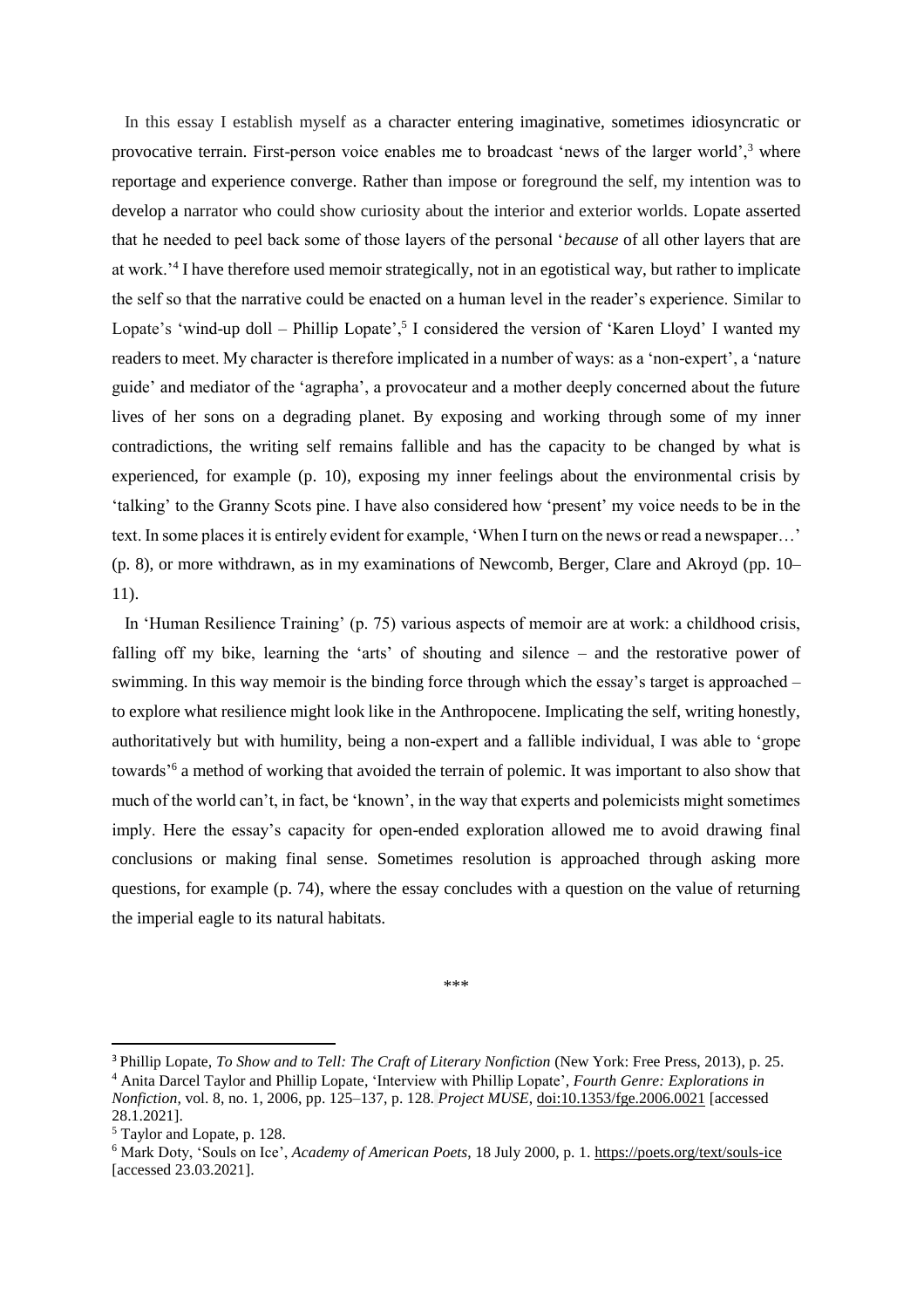In places I made strategic use of second person voice. I was interested in how this creates a different kind of dynamic – where the writing addresses or implicates the reader. Kathleen Jamie's essay 'Links of Noltland III' was useful evidence: 'You suffer painful joints and toothache. You die in childbirth, lose children to infections. You cough and cough. Despite that, generations pass, the Links becomes home.'<sup>7</sup>

 Jamie's 'you' addresses the humans who once inhabited the site simultaneously with 'you' the reader. The technique's circularity of influence brings the *punctum* back to *us, here, now*, an unambiguous transmuted version of our future selves.

 I was also drawn to second person because of the way it allows the writer to inhabit different realities. I use it to express empathy towards the 'you' of Romania's post-Communist communities and their right to improved living standards (p. 159). In the final short essay, second person sets up a conscious switch of register, a particular mode of 'seeing'. It implies that you/we (in the wealthy North and West) have at least some choices about which future direction to take (pp. 178–179).

 'You understand that to continue in the wrong direction is to take you somewhere you really don't want to go. And you change your bearings. Of course, you do. Wouldn't we all, given the knowledge, the choice and the ability to act?' (p. 276). In this way 'you' is a provocation to think differently about how humans implicate ourselves in our future lives and the life of the planet.

#### \*\*\*

Lopate asserts that, 'In personal essays and memoirs, we must rely on the subjective voice of the firstperson narrator to guide us, and if that voice never explains, summarises, interprets, or provides a larger sociological or historical context for the material, we are in big trouble.<sup>8</sup> Part of the task, therefore, was to notice places where the writing showed resistance to self-reflection. Jenny Odell's *How to do Nothing*<sup>9</sup> and Mark O'Connell's *Notes from an Apocalypse: A Personal Journey*<sup>10</sup> provided important context for this. I was able to observe how both writers explore the dynamic between material and self, allowing me in places to steer towards rather than away from argument and persuasion – as I might have done previously. For example (p. 173), discussing my restlessness under lockdown in relation to the concept of 'Zugunruhe'.

 Odell's book also served as context for writing about film. I examine two films; one in particular, Honeyland,<sup>11</sup> allowed me to situate individual human agency – that of a traditional Macedonian beekeeper – as a way of 'seeing', or being in relation to, the natural world. The film allows me to juxtapose the kinds of political inaction that is effectively abandoning *all* children to a challenging

<sup>7</sup> Kathleen Jamie, 'Links of Noltland III', in *Surfacing* (London: Sort of Books, 2019), p. 171.

<sup>8</sup> Phillip Lopate, *To Show and To Tell: The Craft of Literary Non-Fiction* (New York: Free Press, 2013), p. 29.

<sup>&</sup>lt;sup>9</sup> Jenny Odell, *How to do Nothing; Resisting the Attention Economy* (Brooklyn: Melville House, 2019).

<sup>10</sup> Mark O'Connell, *Notes from an Apocalypse* (London: Granta, 2020).

<sup>&</sup>lt;sup>11</sup> *Honeyland*, dir. Tamara Kotevska and Ljubomir Stefanov (Trice Films, 2019).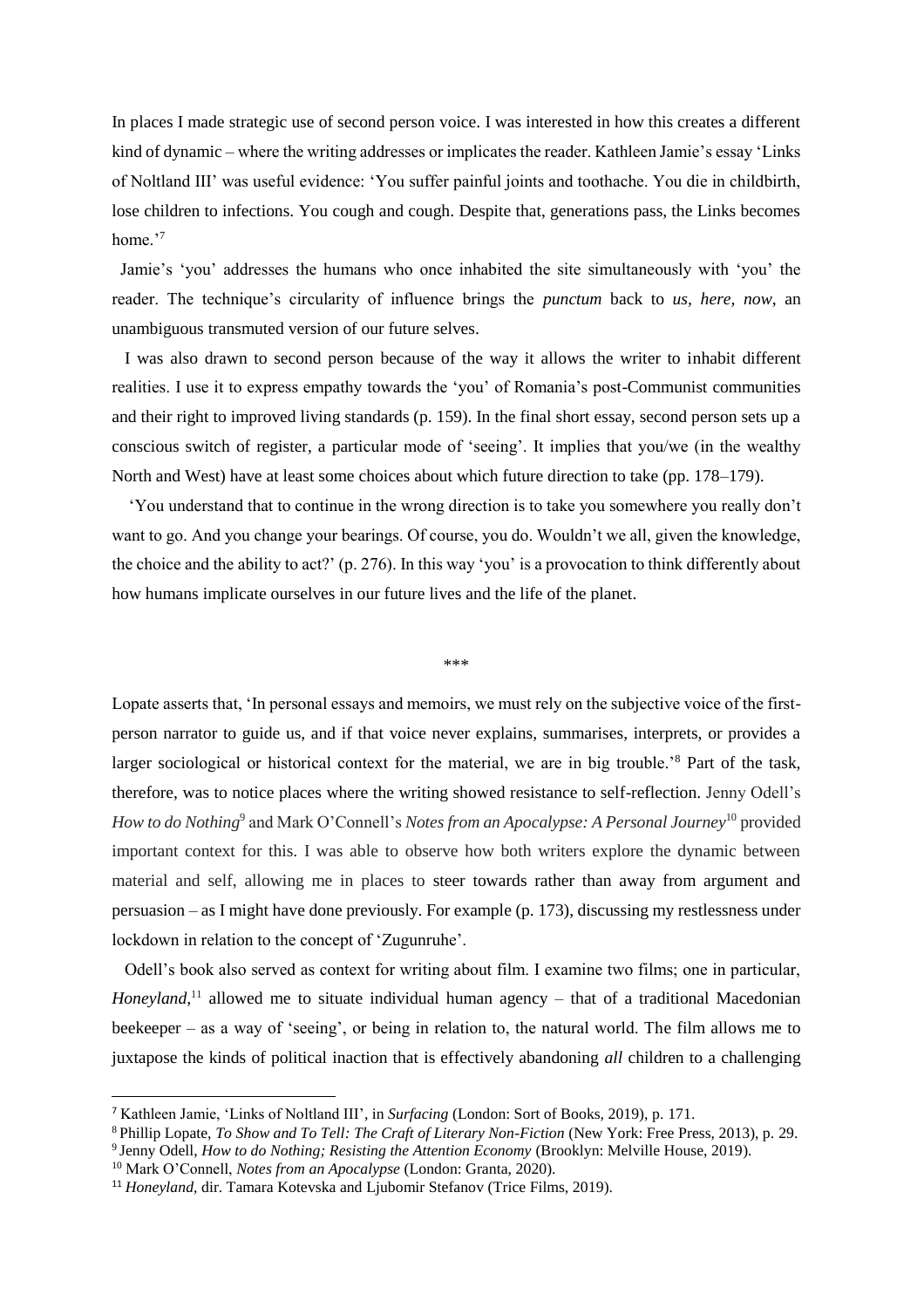future, against the main protagonist, Hatidze. I position a quotation from an interview about the film (p. 174), 'The bees are her children; she will not abandon them', followed by, 'Indeed, how could any of us abandon our children?' Thus, the essay's target – of thinking about the future in the short term to effect longer-term change – is writ large.

#### **On Language and Structure**

Jamie asserts that 'language is what we do as human beings, that's where we're at home, that's our means of negotiating with the world. So it doesn't get in the way, it enables. We do language like spiders do webs.<sup>'12</sup> In my work, 'negotiating with the world' had to accommodate a continuum from the metaphysical or numinous in nature to despair at political and human distraction. This was partly achieved through the conscious decision to adopt the kinds of formal language appropriate for describing climate breakdown as cited by *The Ecologist* magazine's editorial team:<sup>13</sup> not 'global warming', but 'global heating'; not 'climate change', but 'climate breakdown/chaos'; not 'ecosystem services', but 'life support systems'. I was also careful to avoid using the term 'rewilding' – a word that has entered the mainstream lexicon of landscape repair but that nevertheless carries many negative connotations – particularly amongst many in the farming community. It is an unfortunate truth that farmers and land-managers have carried out their current methods for decades, incentivised through financial schemes, and frequently understand the term 'rewilding' to mean putting the land back to some unknown point in history. Many in those communities are now understandably anxious about impending changes to farm management and funding, and I was therefore equally anxious not to use a term that might proliferate alienation, rather than bridge understanding. My linguistic decision therefore was to show the push and pull of tensions around land use – without subscribing to any preconceived notions.

\*\*\*

By pursuing the essay's 'rhetorical amble'<sup>14</sup> (the essay as walkabout), I was able to assume the position of an 'accidental philosopher'<sup>15</sup> making sense of human behaviours, mine included. In 'Dancehalls of Desire', for example, I return to the idea of education as a force for connection in the way the Gaelic alphabet was founded on nouns from natural world: 'The letter *Geanais* is gean.' Elsewhere I borrow techniques from poetry, where language behaves as 'wattage' or 'particle

<sup>12</sup> Interview with Kathleen Jamie by Rosemary Goring, *Scottish Review of Books* (8 June 2016). https://www.scottishreviewofbooks.org/2012/06/the-srb-interview-kathleen-jamie/

<sup>&</sup>lt;sup>13</sup> [https://theecologist.org/style\\_guide](https://theecologist.org/style_guide) [Accessed 23.03.2021].

<sup>14</sup> Phillip Lopate, *The Art of the Personal Essay: An Anthology from the Classical Era to the Present* (New York: Anchor Books, 1995), p. xli.

<sup>15</sup> Lopate, p. xlii.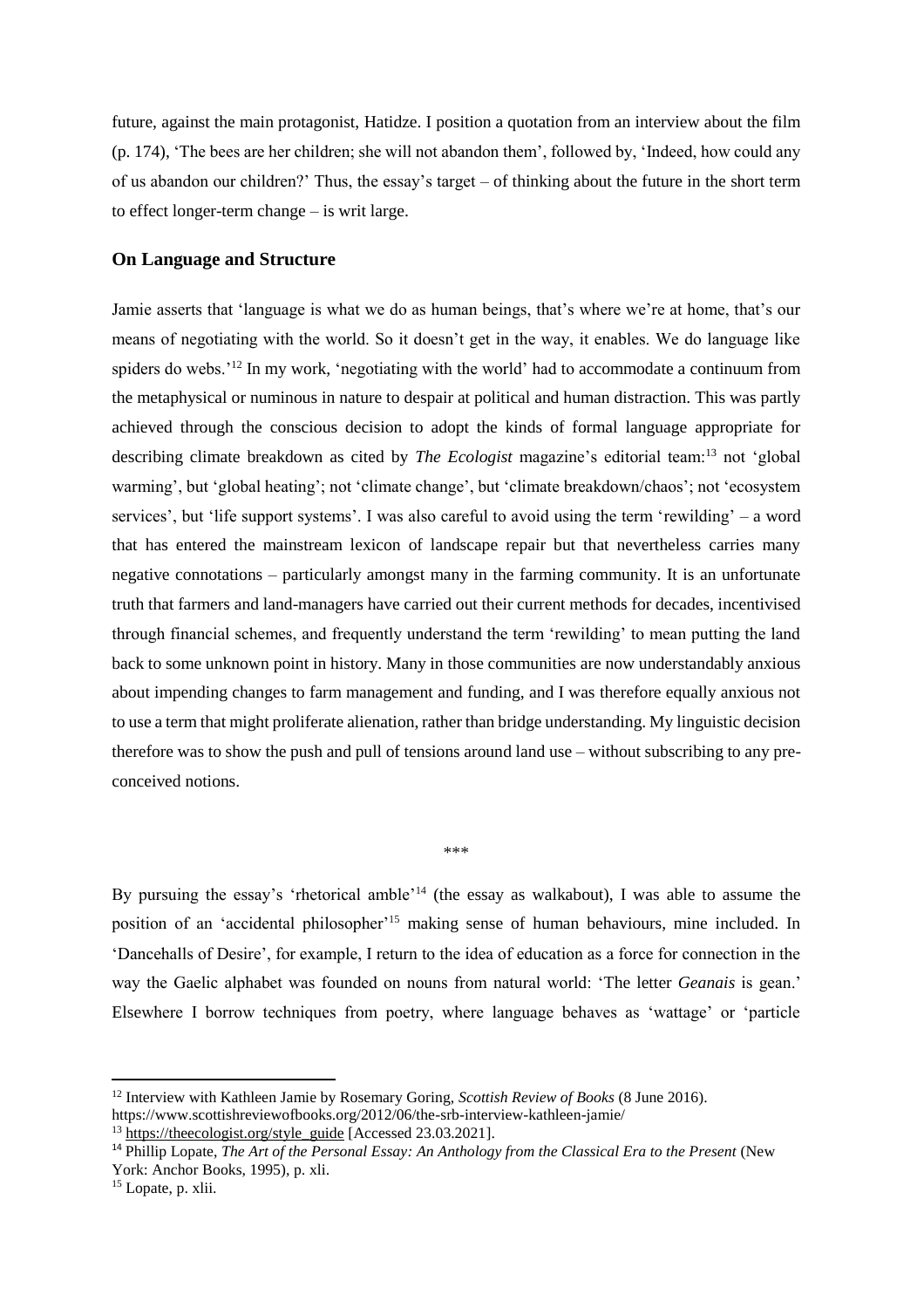physics'.<sup>16</sup> On p. 23, the Milky Way is 'an etiolated, vaporous entity that braids one forest-lined hemisphere to the next', and on p. 38, a vulture is 'Laurence Olivier got up as Richard III'. Juxtaposition allows me to situate the beaver as 'the bringer of reason to a skewed world' against beaver killers whose incomplete actions result in a family on holiday watching a dying beaver being swept out to sea (p. 84). My intention here – and the essay's target – is to abrade the reader's experience through the cultural ecological chasm that exists between a wild animal, man's inhumanity and the loss of connection to the natural world.

 I have used moments of fiction and imaginative interventions to communicate particular ideas, as in 'Viewing Stations', where Wordsworth, Beatrix Potter and Thomas West appear at a Lake District Literary Festival (pp. 125–126). Through their imagined voices I am able to make political points with a degree of polemic, moderated though through the device of invention. This imaginative 'seeing' allows me to offer a more nuanced view of the fetishised landscape of the Lake District, using wry humour to imagine how these illustrious former residents would react to recent changes in land use.

 In 'Beavergeddon', in a nod to CS Lewis and Narnia I invent beavers as eco-warriors on the run, but lighten the moment with humour in 'I'm not leaving the sewing machine this time' (p. 93).

 In 'Circumspect Dancing' (p. 35), I use distraction as a device to lead the reader into a succession of geographic and metaphorical fields, realised though the contrast between the great abundance in Extremadura – making it impossible to concentrate on any one thing – with the UK's dangerously diminished wild support systems. Juxtaposition allows me to examine the motives of Trump and Putin for eschewing wind power, against an imagined instruction from Leonardo – a useful means of framing alternative visions of attention and distraction (p. 45). Through metaphor I present common cranes as festival 'clean up' gangs, vultures as agents for seeing, and human food as pressure on landscape. The essay concludes with a moment that Kathleen Jamie might call 'noticing' as a kind of prayer, implying recuperation in the relationship between writer and natural world,<sup>17</sup> by deploying a moment of total attentiveness towards the metaphysical beauty and awe – or 'sacredness' – of nature in a marsh harrier roost site (pp. 46–47).

\*\*\*

Time-shifts were often used to mark changes in mood and pace. In the 'Bear' essay (pp. 139–161), I braid sequences in the mountains with analytical passages, allowing the essay's target to unfold – how the forest was destroyed and is now undergoing difficult, long-term repair amidst the developing economic and cultural fortunes of Romania.

<sup>16</sup> Clive James, 'Little Low Heavens' in *Poetry Notebook* (London: Picador, 2014), pp. 36–37.

<sup>17</sup> Kathleen Jamie, quoted in Daniel Weston, *Contemporary Literary Landscapes: the Poetics of Experience* (London: Routledge, 2015), p. 140.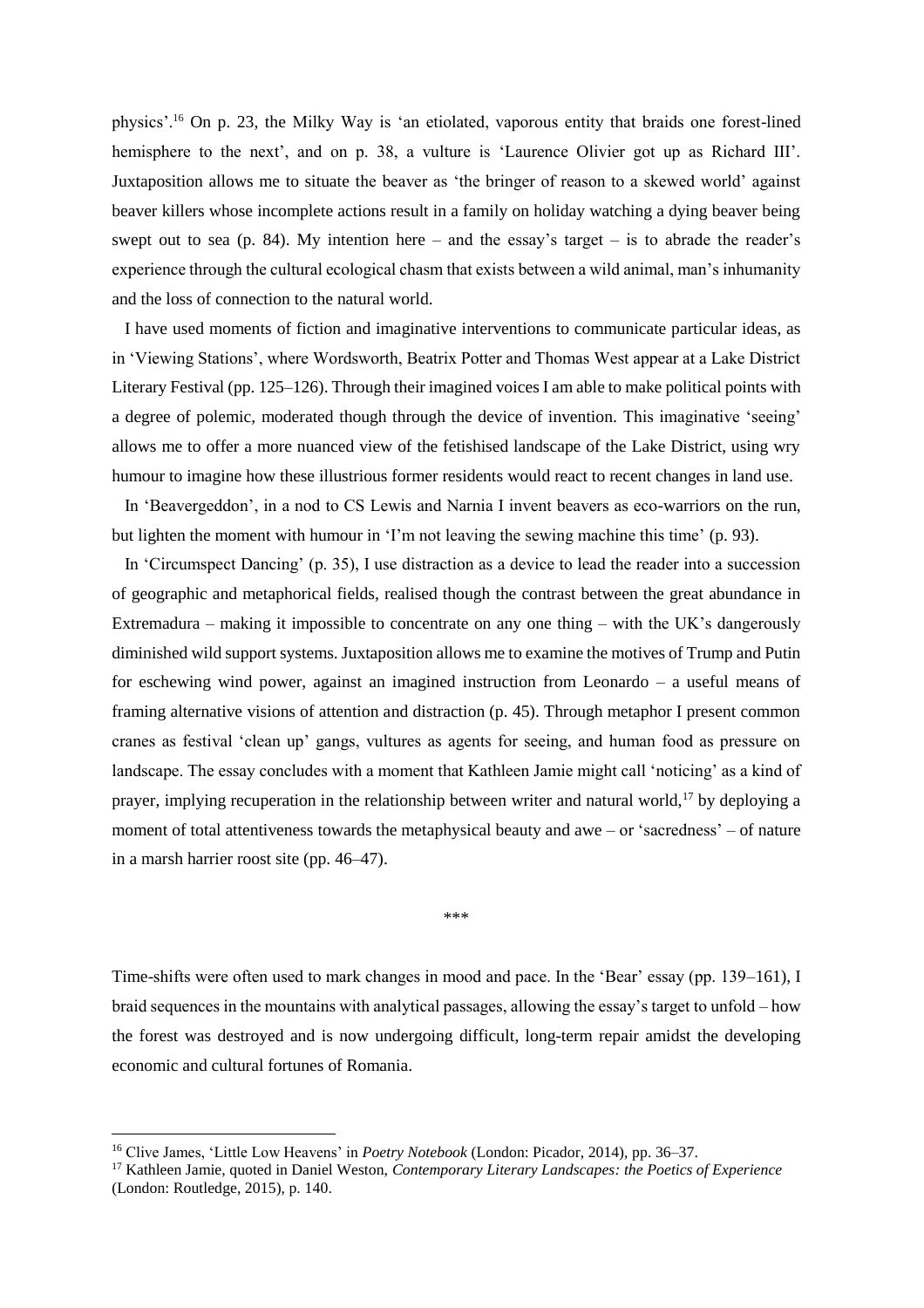In 'Human Resilience Training' (p. 75), I use digressions to pursue a number of different ways of seeing or sensing: my swimming self, how swans see, my parent's relationship and its corrosive effect on me, the way authorities play down the toxic effects of algal bloom, before moving into flood narratives. Damselflies are the key in the essay's lock, the image to which the narrative returns in a circularity of influence. I use the layout of poetry to suggest a synthesis of image and word to describe the habits of damselflies. It is through building all these digressions that I was able to pursue the essay's target, which is how ways of 'seeing' can either assist or hinder our abilities to respond to extreme weather events, the way flooding divides communities, and how communities and individuals might build 'resilience' – a word often appropriated to imply that humans have the capacity to resist the effects of climate breakdown. Whilst Storm Desmond presented humans with the 'witless indifference'<sup>18</sup> of climate chaos, in contrast, the essay allows me to interrogate both inner and outer landscapes and to exert control on the writing and material. Part of my exploration of resilience was to show how some communities remained divided for many years (Pooley Bridge: five and a half years to replace), whilst others exerted their own form of control: the man in the Post Office and a business owner in Staveley (p. 82). In contrasting water as both a restorative *and* destructive force, my intention was to show that it is possible to write about nature in a way that is more adapted to climate issues than mere lyricism.

Doty asserts that 'description is an inexact, loving art, and a reflexive one; when we describe the world we come closer to saying what we are.'<sup>19</sup> My use of descriptive, lyrical writing is a way to make my own meanings out of a multitude of materials. I wanted the writing to perform appropriately in different situations, in other words to be imbued with its own kind of resilience. Elsewhere Doty refers to writing as 'something to serve as a container for emotion and idea, a vessel that can hold what's too slippery or charged or difficult to touch.<sup>20</sup> Allied to this idea, in my research imaginative language is a container for aligning slippery or charged subjects. Contrast, for example, me stabbing the 'big pregnant swag' of rainwater above the sitting room window (p. 80), and the ensuing sense of relief, with capercaillie 'strutting around the lek-site like hedge-fund managers high on profit' (p. 101), or the closing fragment of the Prespa essay, 'the tenebrous shade of diminishing night' in the underwings of a pelican (p. 119). This synergy between material and descriptive response was an adaptation made over time, where the 'scaffolding' of early drafts and the rejection of some earlier essays enabled me to 'see' what was needed across the collection: a superstructure achieved through a developing sense of cause and effect realised through language itself.

<sup>18</sup> Kathleen Jamie, *Sightlines* (London: Sort of Books, 2012), p. 10.

<sup>19</sup> Mark Doty, *Still Life with Oysters and Lemons* (Boston: Beacon Press, 2001), p. 6.

<sup>20</sup> Mark Doty, 'Souls on Ice', *Academy of American Poets*, 18 July 2000, p. 1.<https://poets.org/text/souls-ice> [accessed 23.03.2021].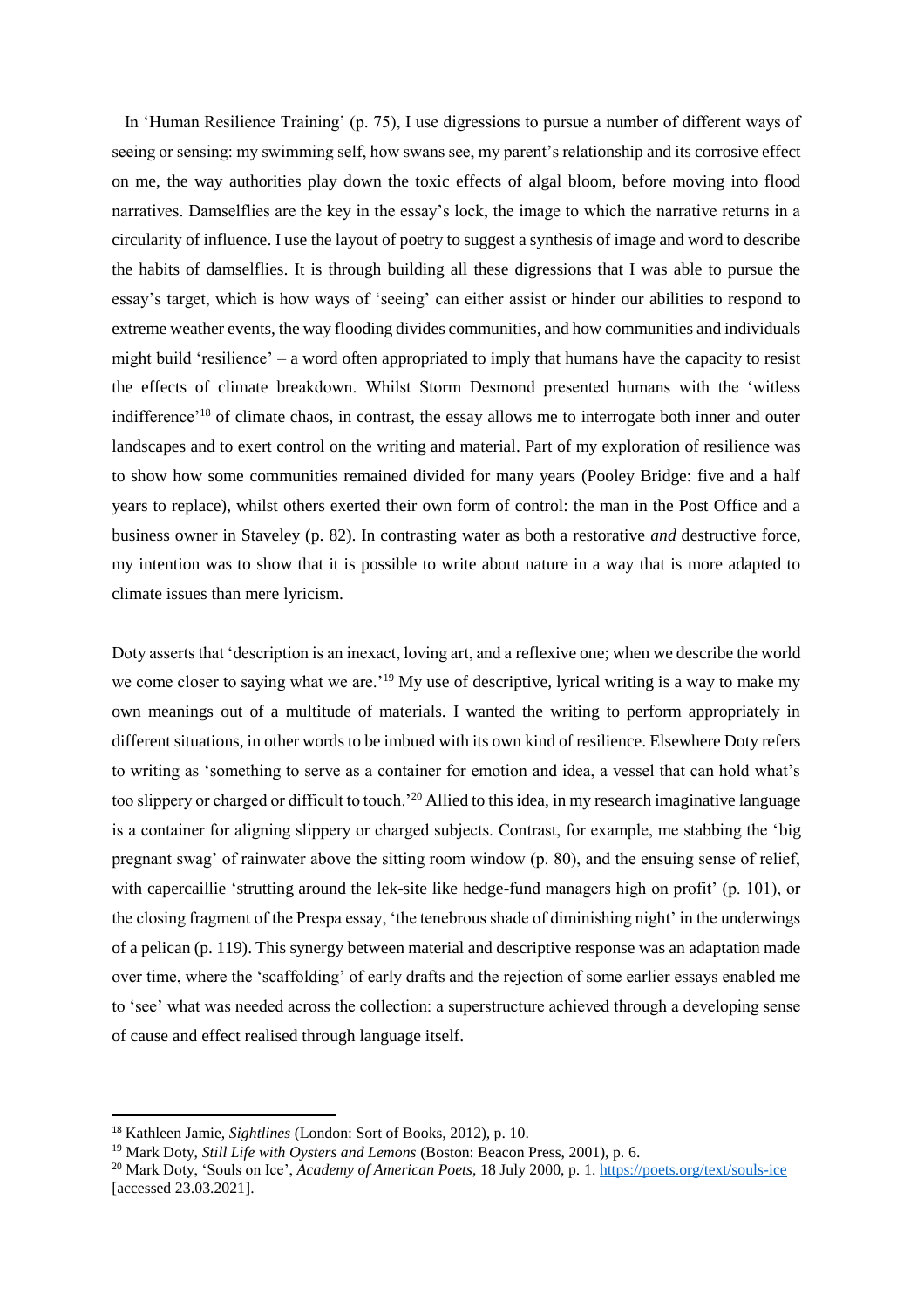In three essays subheadings are used as a way of signposting the reader's attention, a metaphorical probing of related information that also breaks a long essay into smaller packages of material. I was interested in experimenting with the aesthetic effect of subheadings on the page and how they draw the reader towards the resolution of arguments. The penultimate essay, 'Cathedral Thinking', thus moves through a series of 'rooms of thought' on the nature of abundance, allowing me to journey through a sequence of ideas on the possibility of restoration and repair, on ways of seeing and on the transformative potential of the human mind, a way of bringing together everything that has gone before in the book. The essay closes with a poem that segues deliberately into the final essay in the sequence.

#### **On Character**

Throughout the book I am the main character. Accompanied by expert witnesses, I see myself as an outsider looking in, an active listener who then frames *their* experiences. Through me as character *and* writer, the people I meet communicate their own thoughts and ideas.

 Journeying deeper into forest and the 'Bear' essay, I used a shuttling of voices: myself as witness, then Liviu, Bogdan, Mihai and Callum as characters whose presence enlivens the narrative. Liviu is deployed as a major character – a guiding force who allows me to translate his experience and knowledge into language. There is, for example, his knowledge of wildflowers (p. 141), and his forthright advice on bears: don't bother climbing a tree – they can do it faster (p. 140).

 The target of the essay 'Dust' is to reveal the complexities around 'extinction confirmation', and how human attention is a force for both destruction *and* repair. Szabi Kókay is a major character – my guide to the bird life of Hungary. He also embodies the experience of seeing one of the very last of a species: the slender-billed curlew. Szabi's 'extinction pilgrimage' (p. 51) and the painting he made as a response open up this particular aspect of the narrative to ekphrastic scrutiny, where imagination and language engage with the act implicit within the painting, amplifying its meaning. Szabi's character, then, manifests as a bridge between existence and loss, foreshadowing Merwin's 'illumination of a consciousness'<sup>21</sup> and the responsibility of humans for the loss of 'an awareness much older than our own'.<sup>22</sup>

 The target of the 'Pelican' essay is a metaphorical exploration of fragmentation of habitat and wildlife realised in a fragmented written form, incorporating historical, cultural and ecological fragments, using the 'self' as a fallible character by showing how I became ill whilst on the trip. There was a useful alliance here between the idea of being made ill by such unfamiliar abundance *and* by the kinds of destructive forces that humans inflict on the natural world. By juxtaposing a series of

<sup>21</sup> Foreword by ES Merwin in Fred Boswell, *Last of the Curlews* (Berkeley: Counterpoint, 1954).

 $22$  Boswell, p. ix.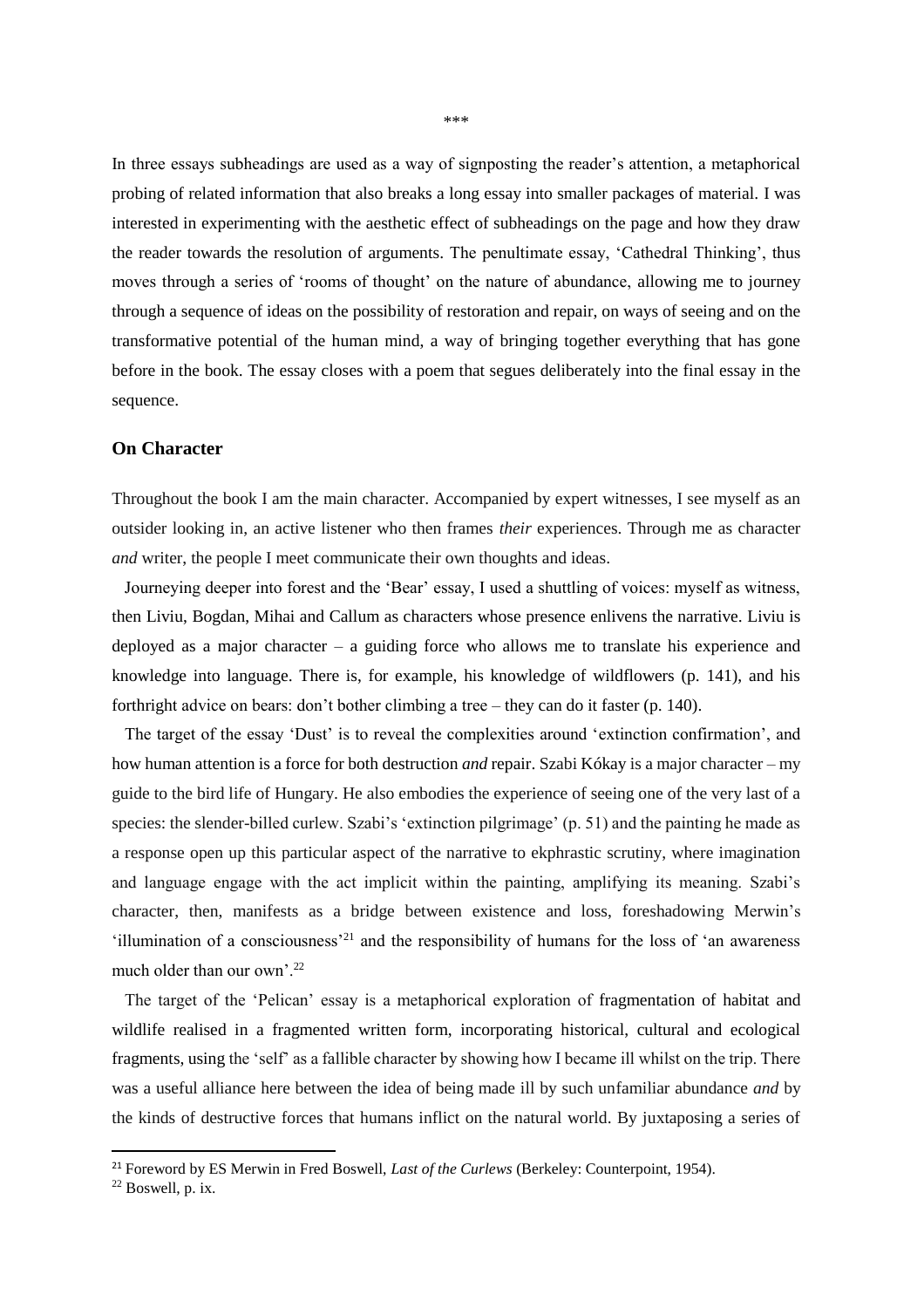'rooms of thought' (vessels/theses), this essay combined imaginative language with metaphorical developments where nature is beautiful and inspirational, but also an unwitting victim of human witlessness.

#### **On Fairy Story**

Sarah Maitland asserts, 'fairy stories ... are ... training grounds for resilience' from 'Terrible, terrible dangers' – from abusive parents to wolves and witches, and yet, at the same time, 'everyone knows that forests are magical.'<sup>23</sup> Fairy story manifests in my book in a small number of places, as a way for human experience and thought to rebound in the contemporary imagination. Thus, when I encounter the ruined farmhouse in the wood in Hungary (p. 63), I was able to use this trope to illustrate the vast changes in agricultural production in Hungary, and how 'other' the lives of those previous farmers now seem. I was interested in how Maitland's *Gossip from the Forest* reframes fairy stories into contemporary narratives. For example, her reinvention has Gretel living in isolation and possibly experiencing PTSD.<sup>24</sup> Influenced by this approach, the duality of resilience and danger, 'good' and 'evil', helped me to assimilate a similar repurposing, manifest in my situating Romania's abandoned rural villages, the taxi driver's twist on bearbaiting, and in rangers murdered for carrying out their job of protecting virgin forest. Fairy story allows me to imaginatively resituate destruction and repair, to show that we have a choice – either to view the forest as a lucrative extraction industry – or to scare bears away with light.

 In 'Beavergeddon', the themes of 'good' and evil' translate into an imagining of a beaver family having been shot and other beavers escaping. When beavers recur in 'Cathedral Thinking', the reader enters the section with that previous passage in mind, enabling the beavers to manifest as sentient, humanistic even. Like us, they live, breathe, feed – and die.

#### **On Barthes**

To close this chapter, I will briefly discuss my assimilation of *studium* and *punctum* from Barthes's *Camera Lucida.* In a *Guardian* article, Brian Dillon explores Barthes's intention in looking at photographs:<sup>25</sup> '... he elaborates a distinction between two planes of the image. The first, which he calls the 'studium', is the manifest subject, meaning and context of the photograph: everything that belongs to history, culture, even to art';<sup>26</sup> here the 'studium' is a wider education. The 'punctum', meanwhile, is 'that aspect (often a detail) of a photograph that holds our gaze without condescending

<sup>23</sup> Sara Maitland, *Gossip from the Forest* (London: Granta, 2012), p. 101.

<sup>24</sup> Maitland, pp. 108–114.

<sup>25</sup> Brian Dillon, 'Rereading; Camera Lucida by Roland Barthes', *The Guardian*, 26 March 2011. <https://www.theguardian.com/books/2011/mar/26/roland-barthes-camera-lucida-rereading> [accessed 25.02.2021].

<sup>26</sup> Dillon, 'Rereading; Camera Lucida by Roland Barthes.'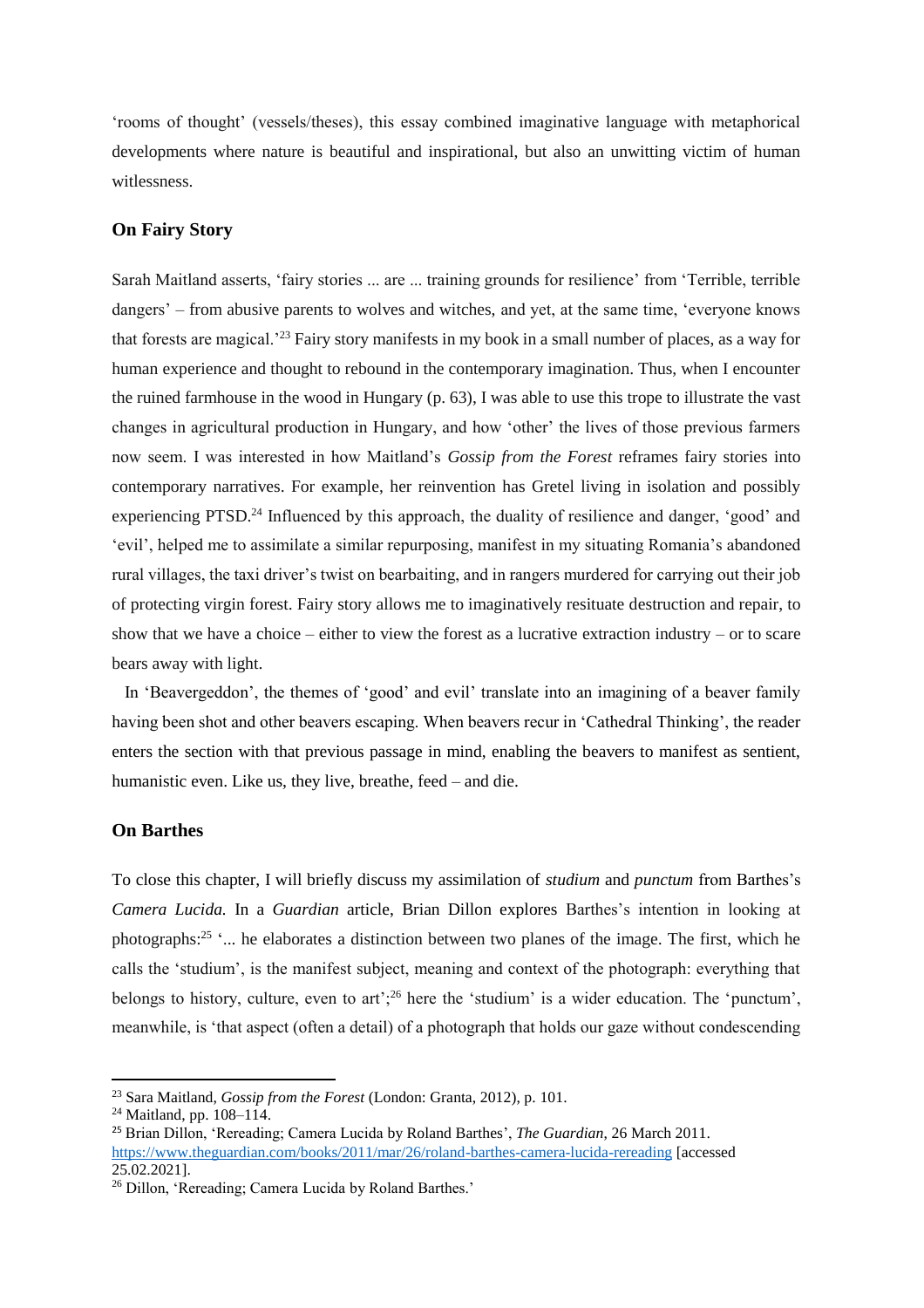to mere meaning or beauty.'<sup>27</sup> Although *Camera Lucida* is a book about photography, I have adopted Barthes's concepts to consider the essay as 'studium', the broader 'education', but where particular moments interpret the 'punctum' to reveal greater detail, to make a specific point.

 In the 'Wolf' essay I present an image of the first wolf seen in the Netherlands for 150 years (p. 29). This bewildered-looking animal is captured on film running adjacent to an industrial complex, a railway, a windfarm, tarmacked roads.

 'And when it has cleared the junction, the wolf begins to run, but not in the confident lope of a wild thing in its element; the wolf appears distracted, bewildered even by our modernity. What I see as I watch is how the wolf might have just been delivered through a portal from another age into a place and time where nothing is as it should be.'

My intention here is to illustrate 'seeing' differently, and very specifically. Here, the 'studium' reveals the essay's target – that of challenging outmoded perceptions of the world and to enable people to 'see' and think differently. The 'punctum' in this particular scene is less the strangeness of the animal and more in fact, the strangeness of industrial modernity. Similarly, in 'Cathedral Thinking', Pan is the 'punctum' that allows the reader to 'see' the abundant nature of wildness against the manicured desolation of a golf course (p. 167).

\*\*\*

In places I employ particular images or sets of images as imaginative force-fields that add agency to a particular essay. In 'Wolf', for example, the moon rising above the forest (pp. 27–28), and the subsequent strange orange glow morph into crepuscular theatre lights. The way the light acted upon my imagination became a metaphor for being open to all kinds of possibilities,  $28$  an arena for imagining animals and predators and human responses to those animals and predators. Here, the 'punctum' provides an opportunity to question received knowledge, cultural mores and myths in animal/human relationships. Amongst the larger 'studium' of the whole book then, the 'punctum' of these events approaches ideas of activism through the writing: an opportunity to reimagine cultural and ecological norms.

<sup>27</sup> Dillon, 'Rereading; Camera Lucida by Roland Barthes.'

<sup>&</sup>lt;sup>28</sup> As indeed the Dutch people have shown themselves to be, not only in respect of the return of predators, but in being widely and readily socially inclusive, also in their acceptance, for example, of refugees, making our separated British psyche appear neurotic, incapable of rational discussion, and above all, anachronistic.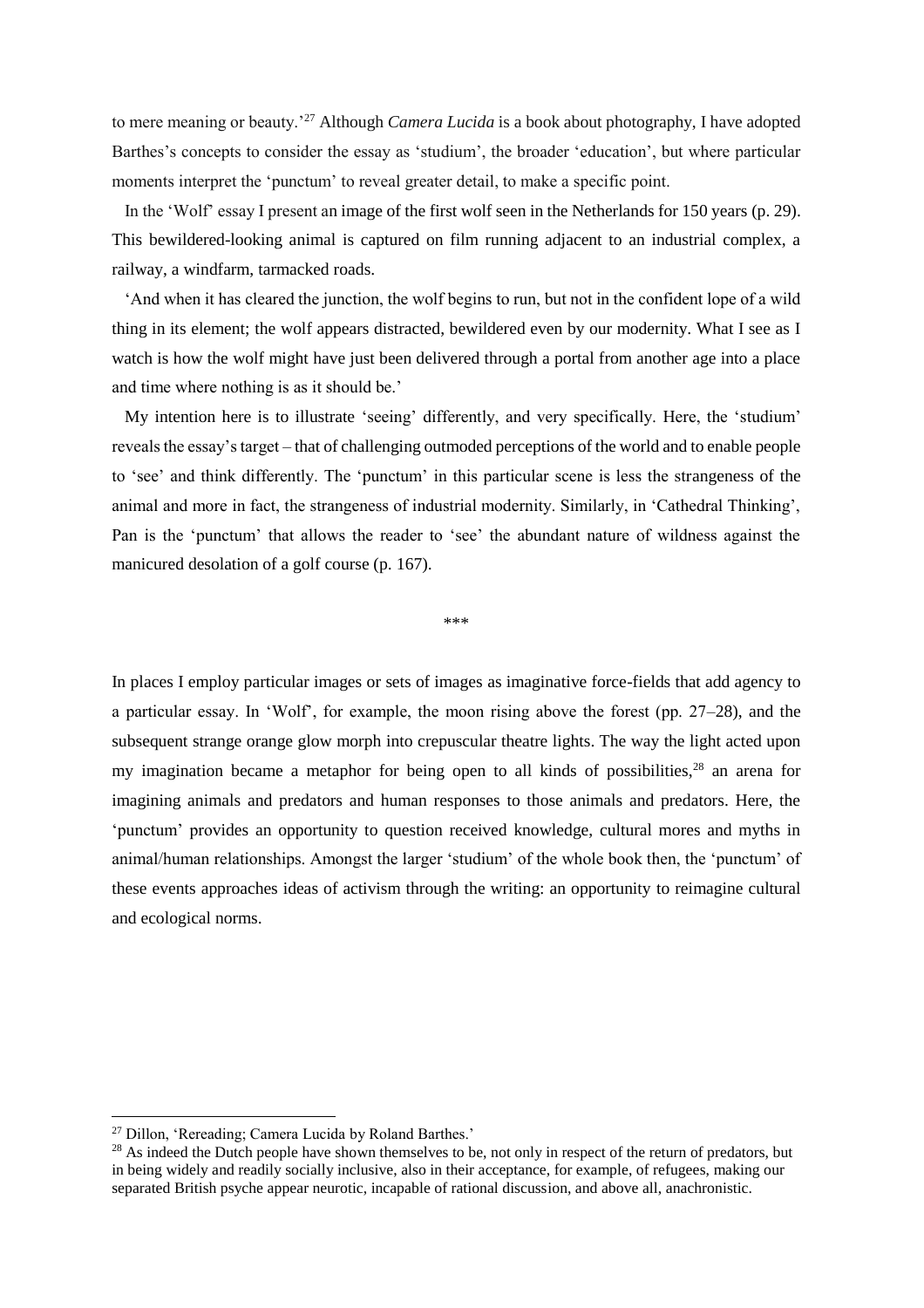# **Chapter 3**

### **Which contemporary writers have been of influence and how have I contextualised my own work in an ecosystem of environmental literature?**

#### **On Ecosystems**

The origins of environmental literature lie beyond the remit of this project; I will however briefly set out a chronological timeline of influence. I have at various stages referred to Pliny the Elder,<sup>1</sup> from AD77, Gilbert White, mid-eighteenth century,<sup>2</sup> and Thoreau,<sup>3</sup> one of the Transcendentalists in the first half of the nineteenth century, amongst the first groups to engage with ideas on the relationship between humans and nature. During the 1940s, '50s, and '60s Rachel Carson produced groundbreaking literature that blended lyrical language, the environment and science for a general readership in books such as *The Sea Around Us* and *Silent Spring.* 4,5 Published in 1967 on the cusp of agricultural industrialisation, JA Baker's *The Peregrine* <sup>6</sup> remains for some the apotheosis of the British genre, but continues to divide between those who believe the writing is a verbatim, imaginative account or a blend of fiction and non-fiction.

 My research has centred emphatically on a more contemporary cohort of writers from Wendell Berry and Gary Snyder in the later twentieth century to very recent publications such as Mark O'Connell's *Notes from an Apocalypse*<sup>7</sup> and Andri Snær Magnason's *On Time and Water*, <sup>8</sup> both of which engage deliberately with the climate emergency. I chose not to pursue arguments on gender identity politics, choosing instead to maintain attention on the natural world itself – and my place as a writer in it. Despite this, family is an important thread, with the underlying question of what kind of world our children will inherit.

\*\*\*

In 2008 Granta coined the term 'New Nature Writing'<sup>9</sup> as a conscious attempt to show how, as human conception of nature changes, certain writers have adjusted their approaches.<sup>10</sup> An example from this

<sup>1</sup> Pliny the Elder, *Natural History: A Selection* (London: Penguin 2004).

<sup>2</sup> Gilbert White, *Natural History of Selborne* (Stansted: Wordsworth, 1989).

<sup>&</sup>lt;sup>3</sup> Henry David Thoreau, *Walden* (Oxford: Oxford World Classics, 2008).

<sup>4</sup> Rachel Carson, *The Sea Around Us* (London: Unicorn Publishing, 2014).

<sup>5</sup> Rachel Carson, *Silent Spring* (London: Penguin, 2020).

<sup>6</sup> JA Baker, *The Peregrine* (London: William Collins, 2017).

<sup>7</sup> Mark O'Connell, *Field Notes from an Apocalypse* (London: Granta, 2020).

<sup>8</sup> Andri Snær Magnason, *On Time and Water* (London: Profile Books 2020).

<sup>&</sup>lt;sup>9</sup> 'The New Nature Writing', *Granta*, Edition 102, Summer 2008.

<sup>&</sup>lt;sup>10</sup> 'Nature writing' is a field generally dominated by men; this issue of Granta is no exception, posing the question of how new is new in terms of gender equality.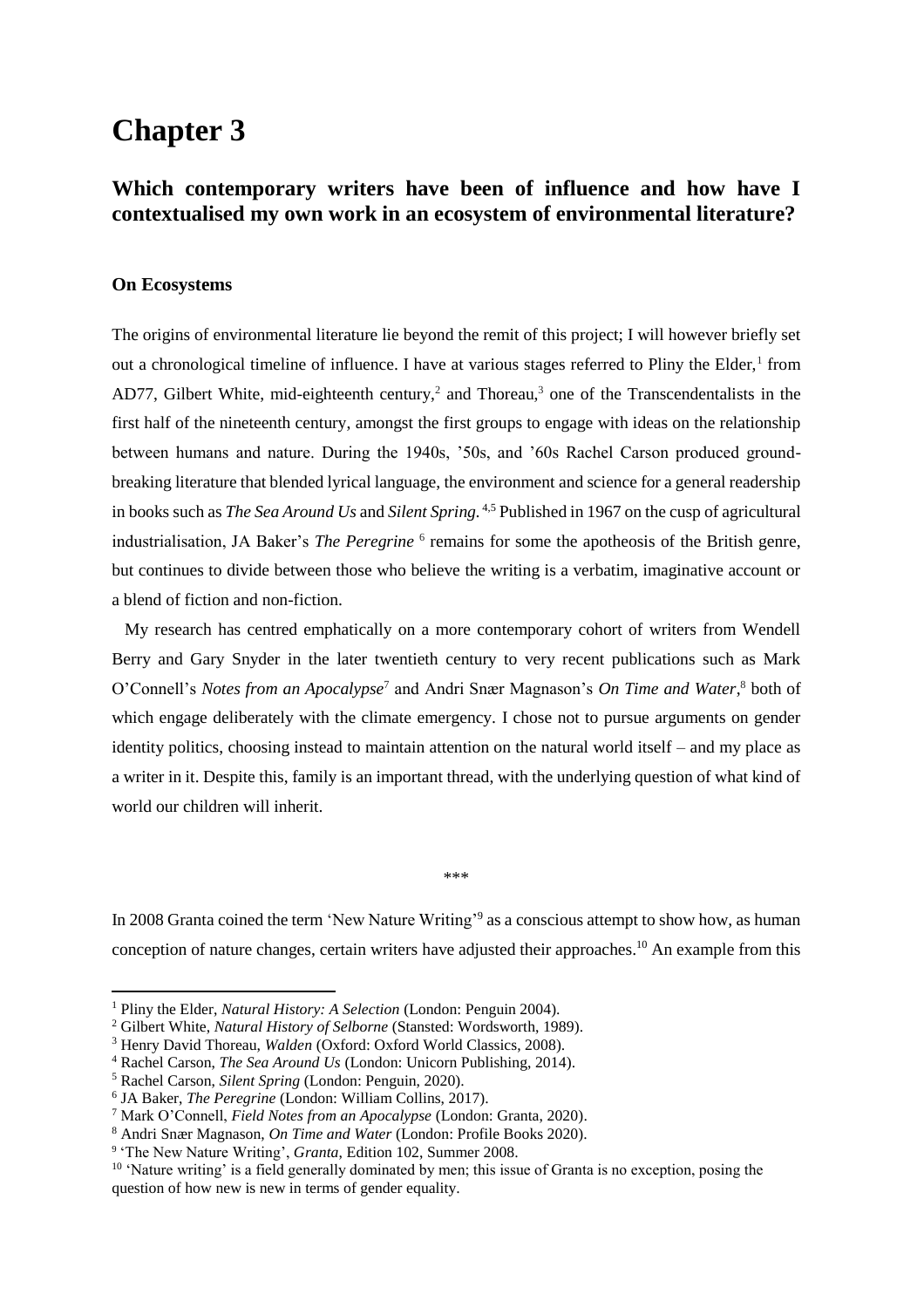new orientation is Kathleen Jamie's essay 'Pathologies' which investigates disease, death, genetics and biology. Jamie has written elsewhere how this re-animation of the genre was necessary – after 40 years of blind neglect – to reframe a 'new kind of work that renegotiated our place in the natural world'.<sup>11</sup> The AHRC *Land Lines* project<sup>12</sup> (2017–2019) was a collaboration between researchers from the Universities of Leeds, Sussex and St Andrews. Part of its work was a study of British 'nature' writing from White's *The Natural History of Selbourne* (1789) to Helen Macdonald's *H is for Hawk* in 2014. 'Between the two', the researchers found, 'lies the jagged history of a genre that emerges under the sign of a triple crisis: the crisis of the environment; the crisis of representation; and the crisis of modernity itself.'<sup>13</sup> Researchers found that the genre of non-fiction exemplified the tensions that exist between attempts to replicate or mimic relationships with the natural world, and an awareness of the impossibility of doing so, where 'nature' is always other to what we imagine it to be, even though humans are part of the Earth's natural systems.

 In contrast, a recent major trend in the genre finds a significant number of books described and marketed as 'nature writing' as a way of foregrounding the human beings whose stories are central to these narratives, and where the natural world is useful only as a form of 'wellness commodity', Cocker's 'nature relegated to the background as an attractive green wash.'<sup>14</sup> Two examples of this approach are found in Raynor Winn's *The Salt Path*<sup>15</sup> and Macdonald's *H is for Hawk.*<sup>16</sup> Both are highly successful; both chart personal recovery, the former from financial ruin and illness, the latter from grief. In Winn, nature is walked through, and strength is gained from this, but any sense of relationship with 'it' is limited; the sea is usually blue and a bird over the sea is a 'seagull'. Macdonald's book has been described as a classic of the genre, and yet a huge question looms: there are no wild goshawks in the book. Indeed, it could be argued that the book reinforces the notion that the exploitation of a wild creature *is* nature, or that 'love' for this form of attachment trumps 'nature'. There is plenty of purple prose, and as one reviewer wrote, 'H is for hawk, but also for Helen, and there is far more Helen … than hawk.'<sup>17</sup> The interwoven narrative of TH White's attempt to train a goshawk is also reduced and simplified – and as such has been deemed 'outrageously unfair' because

<sup>11</sup> Sarah Crown, 'A Life in Writing', interview with Kathleen Jamie, *The Guardian*, 6 April 2012. <https://www.theguardian.com/culture/2012/apr/06/kathleen-jamie-life-in-writing> [accessed 20.1.2021].

<sup>12</sup> https://landlinesproject.wordpress.com

<sup>13</sup>*Land Lines: Modern British Nature Writing, 1789–2014*, essay published on The Clearing website, (https://www.littletoller.co.uk/the-clearing/land-lines-modern-british-nature-writing-1789-2014) discussing the state of British nature writing.

<sup>14</sup> Mark Cocker, 'Death of a Naturalist: Why New Nature Writing is so Tame', *New Statesman*, 17 June 2015. <https://www.newstatesman.com/culture/2015/06/death-naturalist-why-new-nature-writing-so-tame> [accessed 02.12.2020].

<sup>15</sup> Raynor Winn, *The Salt Path* (London: Penguin, 2018).

<sup>16</sup> Helen Macdonald, *H is for Hawk* (London: Vintage, 2015).

<sup>17</sup> Eileen Battersby, 'Bird Tale that Fails to Fly', review of *H is for Hawk*, *Irish Times*, 6 September 2014. [https://www.irishtimes.com/culture/books/bird-tale-that-fails-to-fly-h-is-for-hawk-by-helen-macdonald-](https://www.irishtimes.com/culture/books/bird-tale-that-fails-to-fly-h-is-for-hawk-by-helen-macdonald-1.1917840)[1.1917840](https://www.irishtimes.com/culture/books/bird-tale-that-fails-to-fly-h-is-for-hawk-by-helen-macdonald-1.1917840) [accessed 4.2.2021].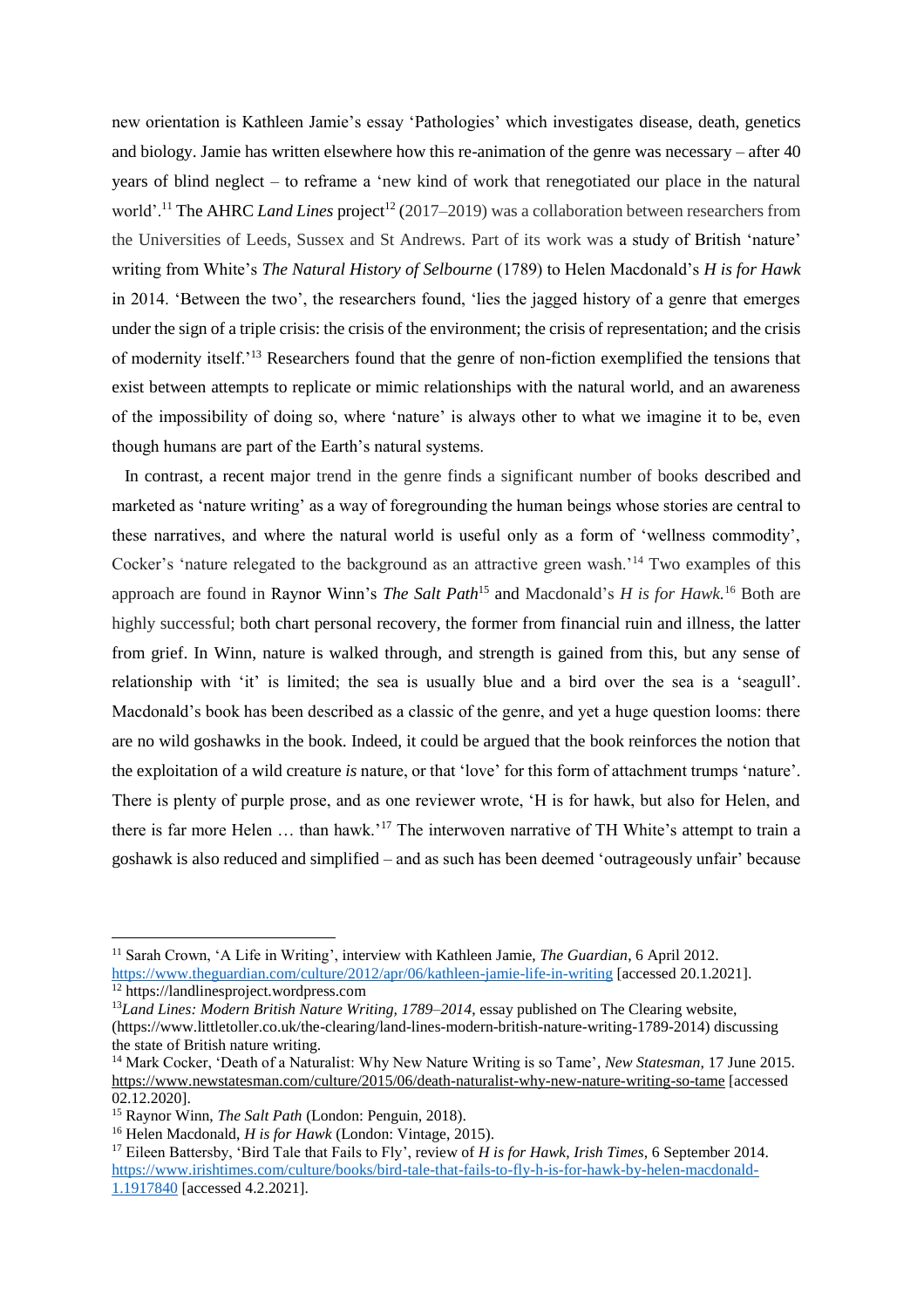it is simply too reductive.<sup>18</sup> An example perhaps of Jamie's 'not serving us well'<sup>19</sup> and the 'jagged history' of the 'crisis' in representation and environment. Placing Winn's book in the 'nature writing' category presupposes that any book set outdoors is therefore 'nature writing'. A more appropriate categorisation, I suggest, is simply memoir.

 Given the escalating climate crisis, I did not want to foreground the self, but to work differently, where memoir is deployed through a fallible, curious leading character, a sense of 'living here intellectually, imaginatively ... morally.'<sup>20</sup> Allied to this, my uses of consolation (to show the natural world as beautiful but fragile), activism (to suggest that change is possible and imperative), and distraction (what happens when humans look away), are a literary way of calling for a renegotiation with our terms of engagement with the natural world: what have we done, what could we do; how we might yet see.

 Cocker suggests that nature memoir is nothing more than a form of consolation in a nature-depleted world, and that the real danger in 'nature writing as consolation distracts us from the truth of our fallen countryside, or – just as bad – that it becomes a space for us to talk about ourselves.<sup> $21$ </sup> Nature, such as it is, is subjugated to second place – or, worse, is barely noticed. The underlying question is whether or indeed how many British nature writers are actually *interested* in nature. Horatio Clare's *Orison for a Curlew*<sup>22</sup> is an account of going in search of a bird believed extinct, except that by the end of this slim volume, the reader has gleaned little of the landscapes visited and nothing whatsoever of the species' appearance.

 In sharp contrast to narratives that foreground the self, Snyder's *The Practice of the Wild*<sup>23</sup> contains a blend of Buddhism, respect for wildlife and environment and a deep fascination with language and mythic traditions. It is a meditation not only on what it means to be human but follows scholarly, literary arguments for concepts like restoring 'the Commons', where, in their lost sense of connection, Americans 'are not actually living here intellectually, imaginatively, or morally.<sup>24</sup> Similarly, Wendell Berry's *Agrarian Essays*<sup>25</sup> have helped me to contextualise the combination of writing self, landscape and environment, where the self is a force for examining both interior and exterior worlds. Like Berry and Snyder therefore, my braiding of literature with consolation, activism and distraction allows me

<sup>&</sup>lt;sup>18</sup> Eileen Battersby, 'Bird Tale that Fails to Fly'.

<sup>19</sup> Patrick Barkham, 'Nature writing has been colonised by white men', Kathleen Jamie interview, *Guardian* 17 October, 2019. [https://www.theguardian.com/books/2019/oct/17/kathleen-jamie-surfacing-interview](https://www.theguardian.com/books/2019/oct/17/kathleen-jamie-surfacing-interview-nature-writing-colonised-by-white-men)[nature-writing-colonised-by-white-men](https://www.theguardian.com/books/2019/oct/17/kathleen-jamie-surfacing-interview-nature-writing-colonised-by-white-men) [accessed 4.2.2021].

<sup>&</sup>lt;sup>20</sup> Gary Snyder, *The Practice of the Wild* (Berkeley: Counterpoint, 1990), p. 43.

<sup>21</sup> Mark Cocker, 'Death of a Naturalist: Why New Nature Writing is so Tame', *New Statesman*, 17 June 2015. <https://www.newstatesman.com/culture/2015/06/death-naturalist-why-new-nature-writing-so-tame> [accessed 02.12.2020]

<sup>22</sup> Horatio Clare, *Orison for a Curlew* (Toller Fratrum, Dorset: Little Toller, 2015).

<sup>&</sup>lt;sup>23</sup> Gary Snyder, *The Practice of the Wild* (Berkeley: Counterpoint, 1990).

<sup>24</sup>Snyder, p. 43.

<sup>25</sup> Wendell Berry, *The Art of the Common-place: The Agrarian Essays of Wendell Berry* (Counterpoint, 2002).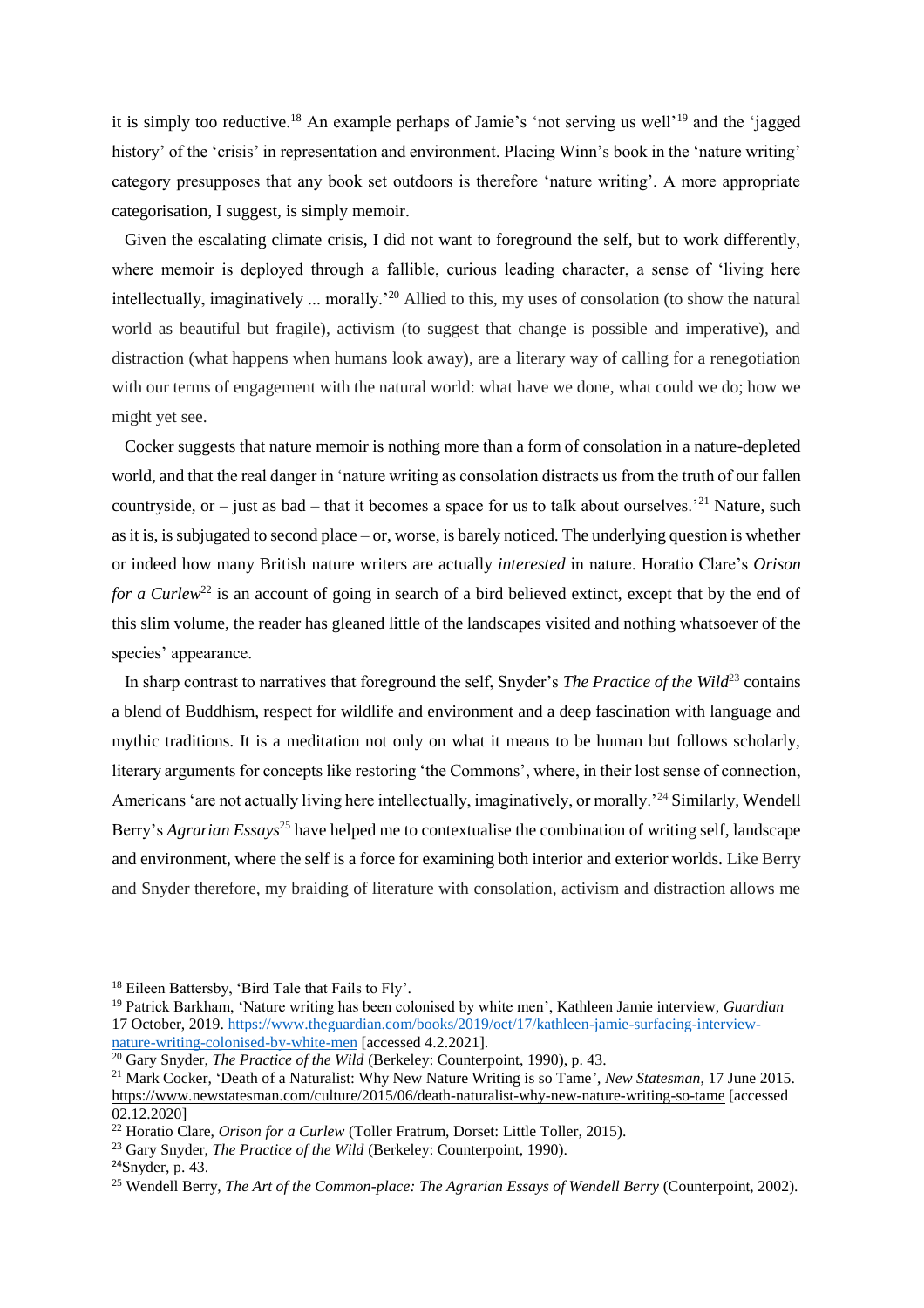to see and write in a way that engages fundamentally with both internal and external worlds very differently to 'nature recovery' type memoirs.

 Gary Budden has made a strong critique of the 'nature as background' trend. In 'Awake, Awake, Sweet England: Why We Need Landscape Punk',<sup>26</sup> Budden references cultural and political tropes such as fascism, landscape fiction and film to question what is meant by 'home': 'home to me is a bastard place, multi-cultural, and multi-layered, mixed, impure. No-one belongs, or everyone does. A place could be home, but it wasn't ever mine in an exclusionary way.'<sup>27</sup> This idea of what home is, who defines it, who is permitted to write about it and in what kinds of ways, is writ large in Kathleen Jamie's review of Robert Macfarlane's *The Wild Places*, titled somewhat bruisingly, 'A Lone Enraptured Male'.<sup>28</sup> Jamie places a particular form of white male gaze under scrutiny, admitting to a 'huge and unpleasant prejudice' when a Southern white male (Macfarlane) heads North 'quelling our harsh and lovely and sometimes difficult land with his civilised lyrical words.'<sup>29</sup> Jamie's selfconfessed prejudice runs thus: when a 'highly educated young man jumps on the sleeper train and heads this way, with the declared intention of seeking "wild places", my first reaction is to groan.'<sup>30</sup>

I am interested, then, in what is at stake here, and whether being 'an indigene',<sup>31</sup> as Jamie describes herself, implicates some form of ownership or entitlement. Doubtless the word would meet Budden's disapproval, whose 'bastard place' rightly assumes that the gaze of possession should be questioned, though I doubt that this is what Jamie is getting at. Whilst she admits that her frustration is partly born of a 'horrible mix of class, gender and ethnic tension', $32$  the real problem of course, is less that Macfarlane is 'not from round here', but more that his particular way of seeing is communicated through the prism of 'telling', where the 'I' voice assumes – albeit unconsciously – possession, and where activism is relegated to a less nuanced experience far less likely to effect change in the reader. In using the term 'indigene' therefore, I understand that what Jamie is calling for is a degree of humility. Weston asserts that her work uses an 'authorial presence … made via a carefully honed colloquial modesty.<sup>33</sup> In this way she is able to defer to the knowledge and experience of others – who do belong – who are indigene, whether First Nation Alaskans or Tibetans or neighbours. In 'In Quinhagak', for example, she writes, 'We'd often hear John make remarks of wonderment and of sadness for the culture which was passed. "There are no Eskimos anymore", he'd say. "All gone."

<sup>26</sup> Gary Budden, 'Awake, Awake Sweet England: Why We Need Landscape Punk', *The Quietus*, 24 October 2017 [accessed 12.02.2021].

<sup>&</sup>lt;sup>27</sup> Budden, 'Awake, Awake Sweet England: Why We Need Landscape Punk'.

<sup>28</sup> Kathleen Jamie, 'A Lone Enraptured Male', review of *The Wild Places*, Robert MacFarlane, *London Review of Books*, 6 March 2008, Volume 30, No. 5.

<sup>&</sup>lt;sup>29</sup> Jamie, 'A Lone Enraptured Male.'

<sup>30</sup> Jamie, 'A Lone Enraptured Male.'

<sup>31</sup> Jamie, 'A Lone Enraptured Male.'

<sup>32</sup> Jamie, 'A Lone Enraptured Male.'

<sup>33</sup> David Matless, 'Nature Voices', *Journal of Historical Geography*, Number 35 (2009), p. 168, in Daniel Weston, *Contemporary Literary Landscapes: The Poetics of Experience* (London: Routledge, 2016).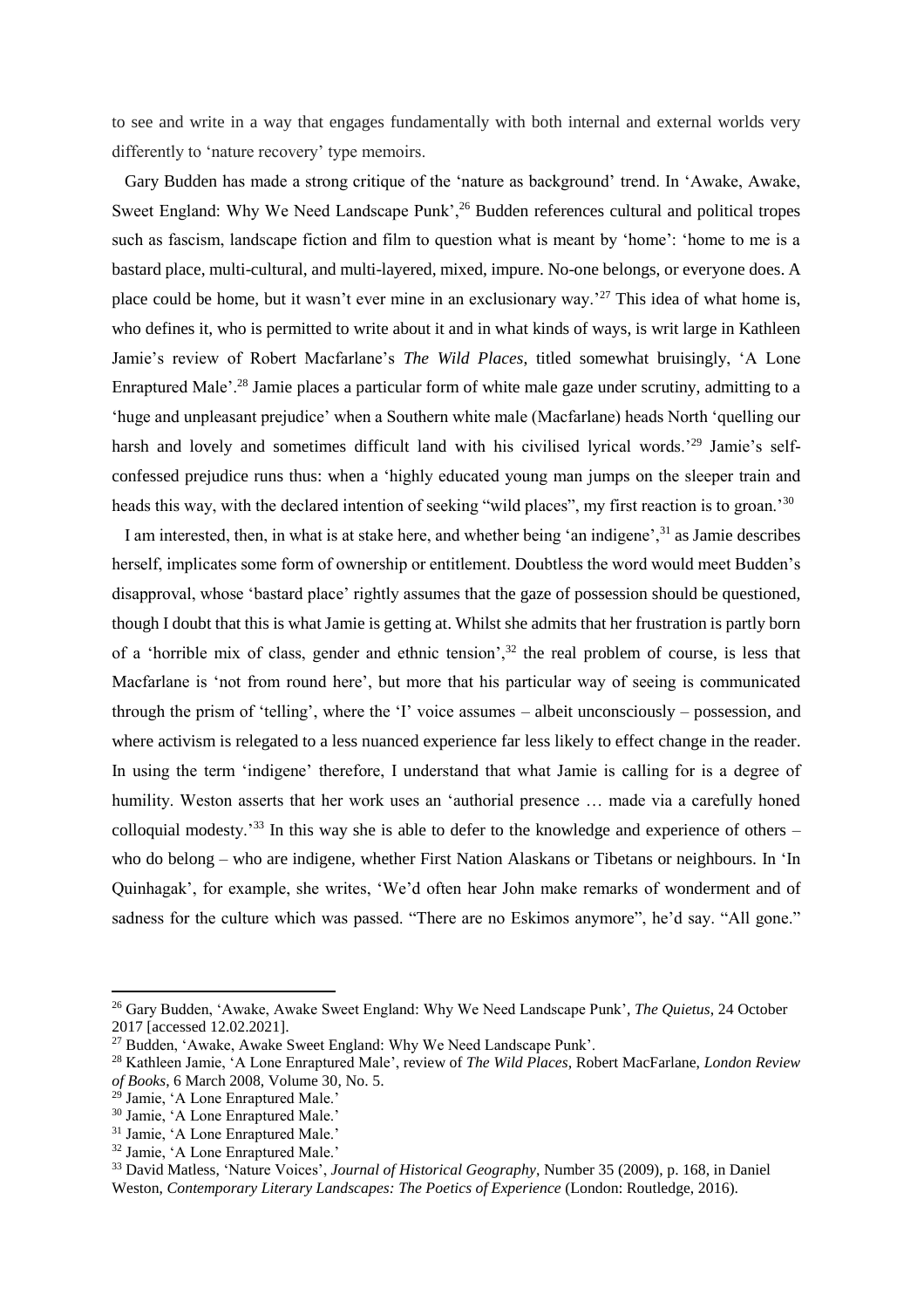John could remember sealskin-covered kayaks on the river. "All gone now." And dog teams, and dog sleds.'<sup>34</sup>

\*\*\*

It is important to acknowledge that environmental literature or 'nature writing' is dominated by white writers. In an attempt to redress this state of affairs 'The Willowherb Review', an online platform for emerging writers of colour, was initiated recently by Jessica J. Lee, author of *Two Trees Make a Forest.*<sup>35</sup> Anita Sethi's book *I Belong Here*<sup>36</sup> was written as an act of resistance by a brown woman walking the Pennine chain in the North of England, reclaiming the idea of home after a racist attack. Sethi is indeed 'indigene' but is clearly not always considered so. Thus the 'bastard place' is also a place where a 'brown woman' might be received differently to a 'white man', and where, for example, the word 'indigene' is suggestive of inclusivity – or exclusivity, where the activism of walking and writing results in a form of consolation for black or Asian readers and wider.

 Navigating this bumpy continuum, part of the work was to notice the way certain writers deployed the use of the self, to reject certain approaches and find literary alliances that allowed me to situate my own work in an appropriate niche in the ecosystem. As a researcher travelling to other countries and being highly aware of the points of tension above, I wanted to make sure that the writing was not only imaginative but fair, respectful, honest and useful. It was also centrally important to position myself as a consumer whose habits contribute to the climate degradation through the positioning of a fallible, human narrator.<sup>37</sup> As Lopate describes in relation to Michel de Montaigne, in talking about myself, I am also talking about all of us.<sup>38</sup> (Or rather, all of us in the developed West and North who have unassailably, if unwittingly, brought about the climate catastrophe and its damaging effects on less developed nations and regions.) In writing about myself however, I was not merely turning the gaze inward for the sake of introspection, but to direct attention to the world outside. In this way I navigated between climate crisis, metaphysical joy, and despair, and was also able to communicate what might have changed in me as a result of the process of writing.

 In *Nature Cure*<sup>39</sup> Richard Mabey similarly engages deeply with the relationship between inner and outer landscapes: how one affects the other and brings about change in the writer themselves. It is Mabey's relationship *with* or *toward* the natural world that tilts him in the direction of recovery from deep depression. Shifting along an 'axis between culture – land practise, or literature, science, the

<sup>34</sup> Kathleen Jamie, *Surfacing* (London: Sort of Books, 2019), p. 47.

<sup>35</sup> Jessica J. Lee, *Two Trees Make a Forest; on Memory, Migration and Taiwan* (London: Virago, 2019).

<sup>36</sup> Anita Sethi, *I Belong Here* (London: Bloomsbury, 2021).

<sup>37</sup> Similar to and aligned towards the essays of Nicole Walker in *Sustainability: A Love Story* (Columbus, OH: Mad Creek Books, imprint of Ohio State University, 2018).

<sup>38</sup> Phillip Lopate, *The Art of the Personal Essay: An Anthology from the Classical Era to the Present* (New York: Anchor Books, 1995), p. xxiii.

<sup>39</sup> Richard Mabey, *Nature Cure* (London: Penguin, 2015).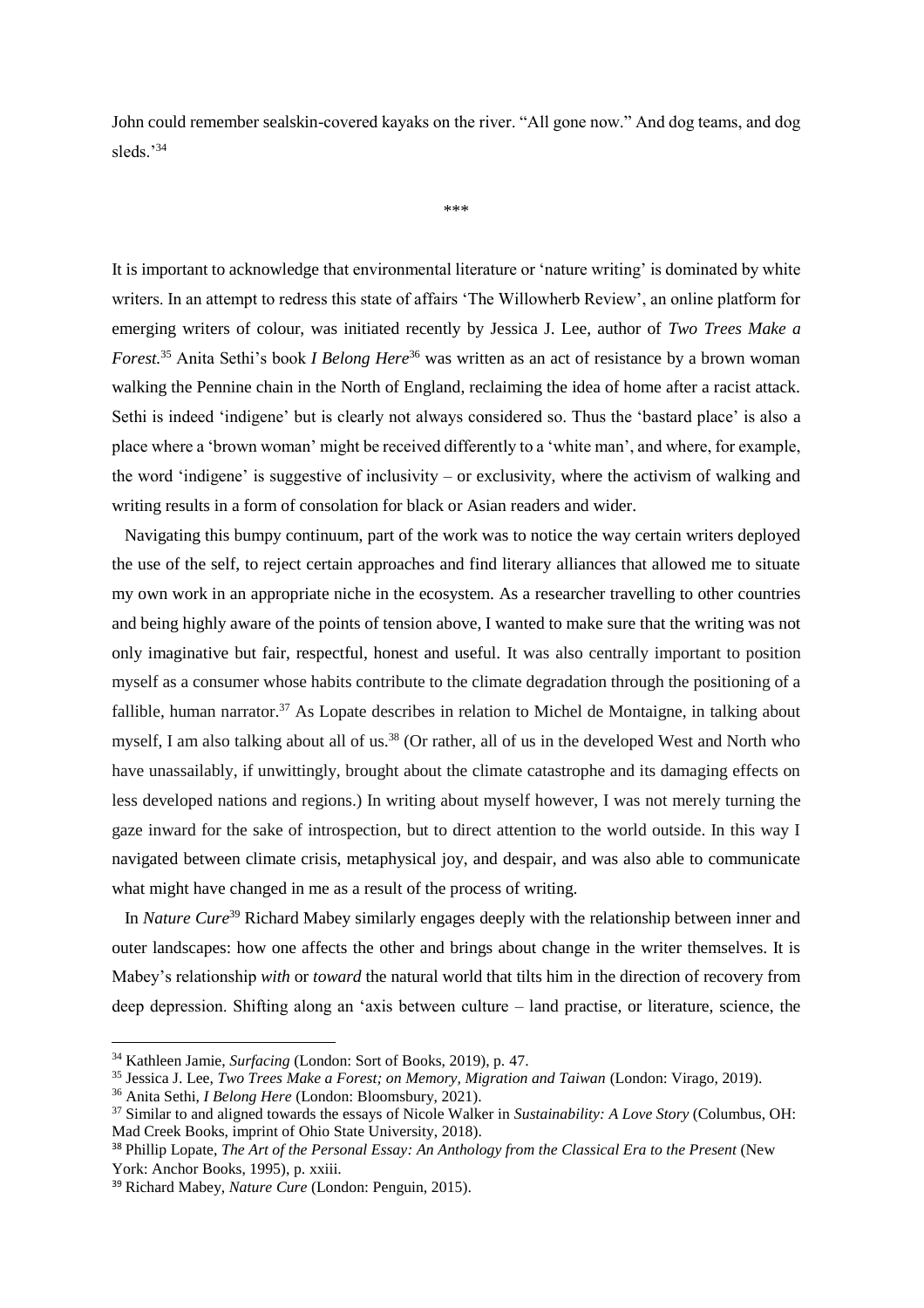visual arts, sculpture, whatever – and nature', $40$  Mabey's oeuvre emerges from living things themselves, resulting in work that presents hope for the natural world – *and* for humans.

#### **On Influence**

I will now examine the work of four writers more closely: Kathleen Jamie (*Findings*, *Sightlines* and *Surfacing*); Jonathan Franzen (*The End of the End of the Earth*); Nicole Walker (*Sustainability: A Love Story*) and Andri Snær Magnason (*On Time and Water*).

 Kathleen Jamie was an early influence in my writing career. I was drawn to how her essays navigate the uncertain boundaries of the nature genre, including 'outer' landscapes where icebergs smell of 'nothing but colossal, witless indifference',<sup>41</sup> or her husband seriously ill in hospital, or human organs under the microscope (the deltas and estuaries inside us), the self in relation to the world. In 'Magpie Moth<sup> $142$ </sup> a bodged attempt to rescue a drowning moth – a moth with its foot in its eye – Jamie holds up a mirror to her own behaviour, exhorting, 'It's all happening out there, and all you have to do, girl, is get your foot out of your eye.<sup>'43</sup> Here, fragile nature is in direct relation to our human flaws. Jamie asserts 'If I write for anything, it's to bring order out of chaos, but not too much. A wee bit of disorder never did any harm.'<sup>44</sup>

 Similarly, I was writing towards something of Snyder's 'ecological and cultural value',<sup>45</sup> 'a point of honesty'<sup>46</sup> achieved through a sense of tempered wonder, synaptic attention, humility and authorial voice. I want to draw the reader in as if talking to them alone: Lopate's confiding 'everything from gossip to wisdom' again.<sup>47</sup>

Jamie's imagery provides measured bursts of synaptic attention, or 'lightning strike',<sup>48</sup> and her sentence structure and ordering, the assembling of one idea against another, is achieved through diligent control. In 'Darkness and Light', 'Generations lived and died. We invented electric light, the internal combustion engine, we exploited oilfields, developed telephones and TVs, to dispel the winter dark – and now at solstice we come, as no one has done for 5000 years, to witness a little beam of

<sup>40</sup> Mark Cocker, 'Death of a Naturalist: Why New Nature Writing is so Tame', *New Statesman*, 17 June 2015. <https://www.newstatesman.com/culture/2015/06/death-naturalist-why-new-nature-writing-so-tame> [accessed 02.12.2020].

<sup>41</sup> Kathleen Jamie, *Sightlines* (London: Sort of Books, 2012), p. 10.

<sup>42</sup> Jamie, *Sightlines*, pp. 173–176.

<sup>43</sup> Jamie, *Sightlines*, p. 176.

<sup>44</sup>Kathleen Jamie, 'Seven Lessons for Writers from Kathleen Jamie', *Quartz*, 22 February 2015. <https://qz.com/346452/seven-lessons-for-writers-from-scottish-poet-kathleen-jamie> [accessed 03/09/2019].

<sup>45</sup> Gary Snyder, *The Practice of the Wild* (Berkeley: Counterpoint, 1990), p. 40.

<sup>46</sup> Anita Darcel Taylor and Phillip Lopate, 'Interview with Phillip Lopate', *Fourth Genre: Explorations in Nonfiction*, vol. 8, no. 1, 2006, pp. 125–137, p. 136. *Project MUSE*, [doi:10.1353/fge.2006.0021](http://doi.org/10.1353/fge.2006.0021) [accessed 28.1.2021].

<sup>47</sup> Phillip Lopate, *The Art of the Personal Essay: An Anthology from the Classical Era to the Present* (Anchor Books, 1995), p. xviii.

<sup>48</sup> Clive James, *Poetry Notebook* (London: Picador, 2014), p. 36.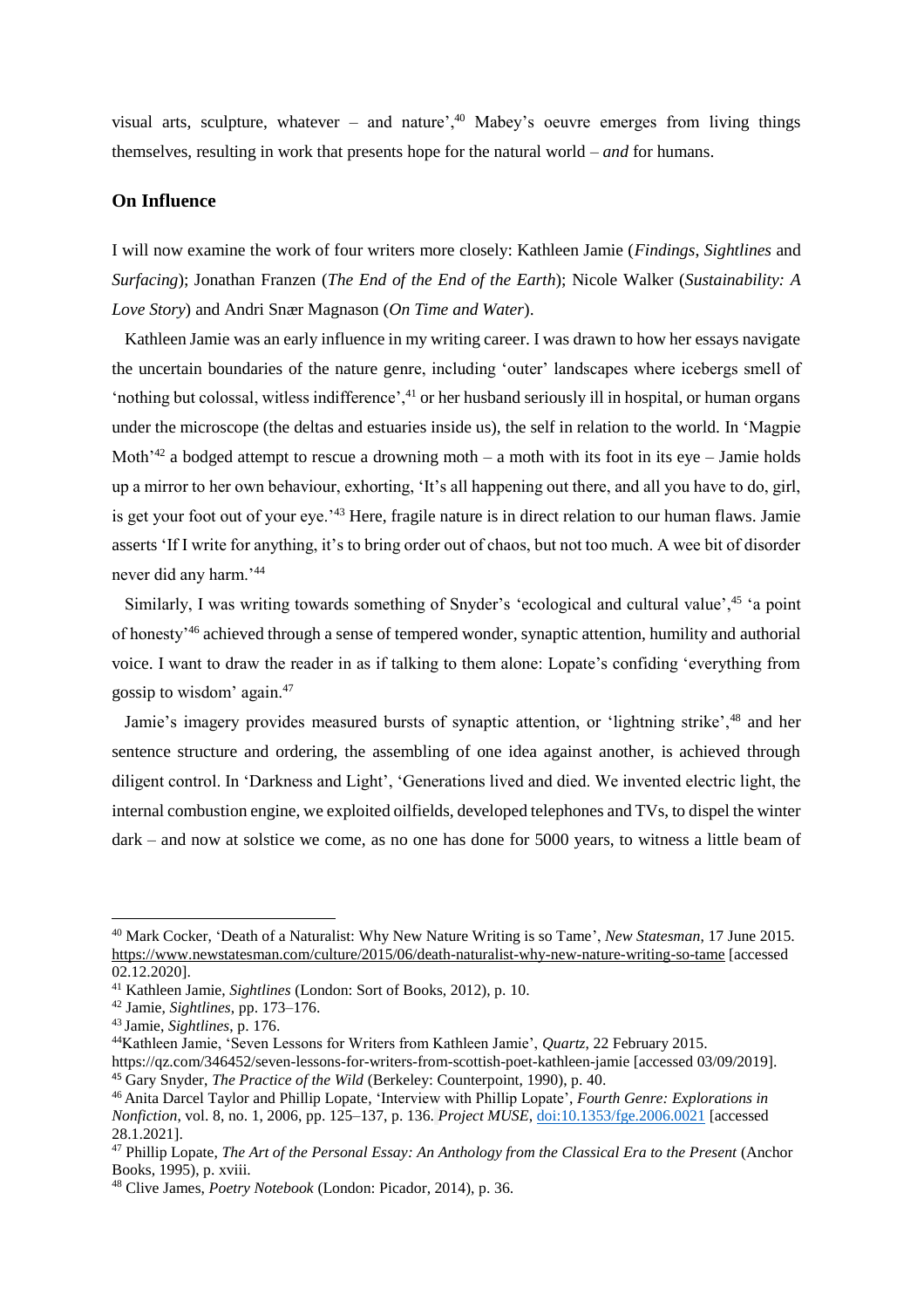sunlight creeping through the darkness onto a stone wall.<sup>'49</sup> This close synaptic attention was a technique I made use of through my research. I did not however, choose to overload the text, but to use it sparingly, as small sparks of linguistic responsiveness. In my essay 'Dust', for example, I situate the bizarre, discomfiting sight of birds during and after surgery, 'as if in recovery from the mother of all hangovers', describing an avian prosthetic as 'a mash-up between a red wellington boot and something for clearing a blocked sink' (p. 54).

 Situating modernity against the 5,000-year-old Neolithic tomb of Maes Howe, Jamie thinks aloud on the page, 'What, if the world lasts, would people 5,000 years hence find worth saving of our age? They could scarce avoid all our plastic and junk, but what would they want?<sup>50</sup> Time and modernity rub alongside each other, and the reader is drawn into a world of potent and surprising metaphorical gestures. 'I don't know if the 25 or so people who crept into Maes Howe for the solstice were rewarded with a beam of sunlight. And if it came, did they part to let it through, like a doctor at an accident?'<sup>51</sup> A Neolithic tomb becomes a metaphor for measuring impermanence, for plotting our vulnerability and arrogance, our disconnection and vulnerability. 'And, if it all goes to hell in a hand cart, we have the data, we can build a replica.'<sup>52</sup> True to the essay's rhetorical opportunities, the point is made without overt moralising, and more a sense of what if?

 Jamie's informal approach, her blend of observation, imagery, commentary, dialogue, timelines, reference, the domestic, have all provided useful context for my research. Reflecting on this I was able to make writing that did not draw attention to itself, and to assimilate my own observations and thoughts respectfully into the lives of others.

\*\*\*

In 'The Essay in Dark Times',<sup>53</sup> Jonathan Franzen braids a discussion of his own behaviours with a discussion of the contemporary essay. By subjecting both essay and inner landscape to scrutiny, he establishes a direct link to Montaigne's use of the essay as a place to reveal the 'domestic and private'.<sup>54</sup> As Montaigne himself wrote, referencing Pliny, 'each man is a good education to himself, provided he has the capacity to spy on himself from close up.'<sup>55</sup> Like Montaigne then, Franzen adopts the

<sup>49</sup> Kathleen Jamie, *Findings* (London: Sort of Books, 2005), p. 16.

<sup>50</sup> Jamie, pp. 21–22.

<sup>51</sup> Jamie, p. 27.

<sup>52</sup> Jamie, p. 25.

<sup>53</sup> Jonathan Franzen, 'The Essay in Dark Times', in *The End of the End of the Earth* (London: 4th Estate, 2018), pp. 3–22.

<sup>54</sup> Anne Hartle, 'The bonds of our society': Montaigne and the transformation of virtue', *ABD Religion and Ethics* (24 June 2019)[. https://www.abc.net.au/religion/montaigne-and-the-transformation-of-virtue/11240746](https://www.abc.net.au/religion/montaigne-and-the-transformation-of-virtue/11240746) [accessed 28.04.2021].

<sup>55</sup> Sarah Bakewell, *How to Live: A Life of Montaigne in one question and twenty attempts at an answer* (London: Vintage, 2011), p. 32.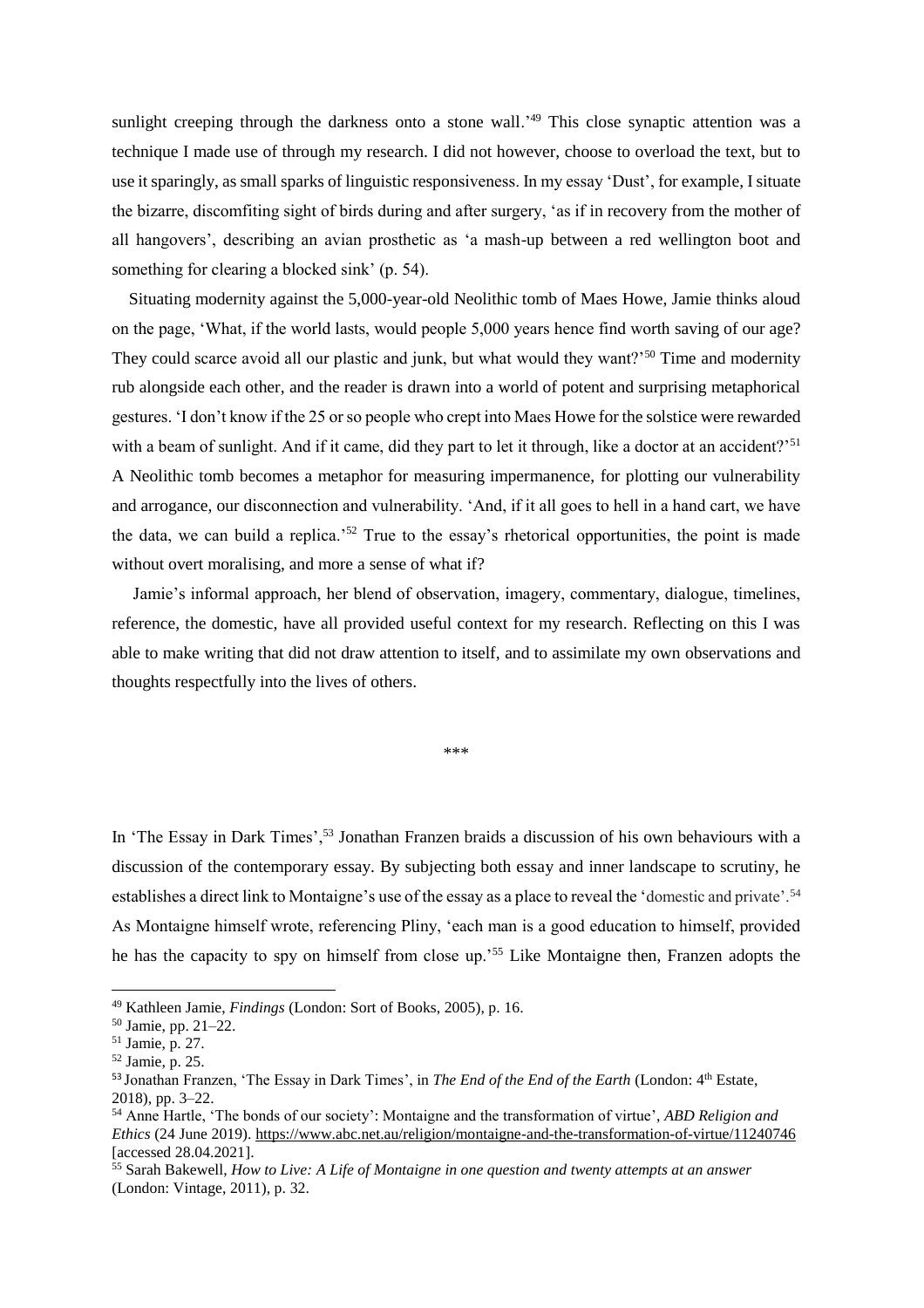essayist's role of fallible narrator. In a discussion on smoking, for example, Franzen voices the kinds of inner conflicts the essay form engenders: 'My state of mind was like a quantum wave function in which I could be totally a smoker but also totally not a smoker, so long as I never took measure of myself.'<sup>56</sup> and 'For the writer an essay is a mirror, and I didn't like what I was seeing in this one.'<sup>57</sup> Rather than 'an expert certified by the proper authorities'<sup>58</sup> Franzen tells us he is a bit of a nerd; a keen birder, *and* a 'lister', someone who ticks off species and goes in search of them. He is both that outwardly 'roving eye', but also looking inwards in critical self-reflection.

 From Henry Finder (his editor at the *New Yorker*) Franzen learns about the essay's ability to persuade: 'Henry nudged me toward framing the essay not as a denunciation but as a question: how do we find meaning in our actions when the world seems to be coming to an end?'<sup>59</sup> Here Franzen illustrates how the essay's facility – its generosity – is in deriving meaning through argument rather than fighting for the truth through polemic. Here the contemporary essay allows the non-expert to probe information and experience, self-exposure and doubt to find the fissures in arguments from which meaning can arise in both writer and reader. Elsewhere in the collection a species of seabird is saved from extinction by the human act of noticing and paying attention. Here Franzen manifests as an activist through showing what is possible – a technique I adopted throughout my research. As Henry Finder asserts in the essay and in the world – 'this follows *from* that.'<sup>60</sup>

 One of my own essays – 'Viewing Stations' – did indeed begin life as a polemic but was subsequently later redrafted using rhetorical argument as the means of engagement. Franzen's writing therefore influenced me to make use of the essay's discursive, slantwise and digressive facilities to examine the natural world in the Anthropocene, where the capacity for self-examination (memoir) is the connective thread. Reflecting upon Franzen's approach I was able to utilise the essay's curious intellectual freedoms to show that humans can indeed effect positive change. In this way the essay manifests as a form of literary activism through the changes negotiated and experienced during its development.

\*\*\*

Nicole Walker's *Sustainability: A Love Story*<sup>61</sup> was highly influential in my research*.* In essays that braid memoir with climate change, Walker's technique is also one of examining her own behaviour,

<sup>&</sup>lt;sup>56</sup> Jonathan Franzen, 'The Essay in Dark Times', in *The End of the End of the Earth* (London: 4<sup>th</sup> Estate, 2018), p. 5.

<sup>57</sup> Franzen, 'The Essay in Dark Times', p. 17.

<sup>58</sup> Edward Said, 'Professionals and Amateurs', in *Representations of the Intellectual* (New York: Vintage Books, 1996), pp. 73–83.

<sup>&</sup>lt;sup>59</sup> Jonathan Franzen, 'The Essay in Dark Times', in *The End of the End of the Earth* (London: 4<sup>th</sup> Estate, 2018), p. 19.

<sup>60</sup> Jonathan Franzen, 'The Essay in Dark Times', p. 8.

<sup>61</sup> Nicole Walker, *Sustainability: A Love Story* (Columbus, OH: Mad Creek Books, 2018).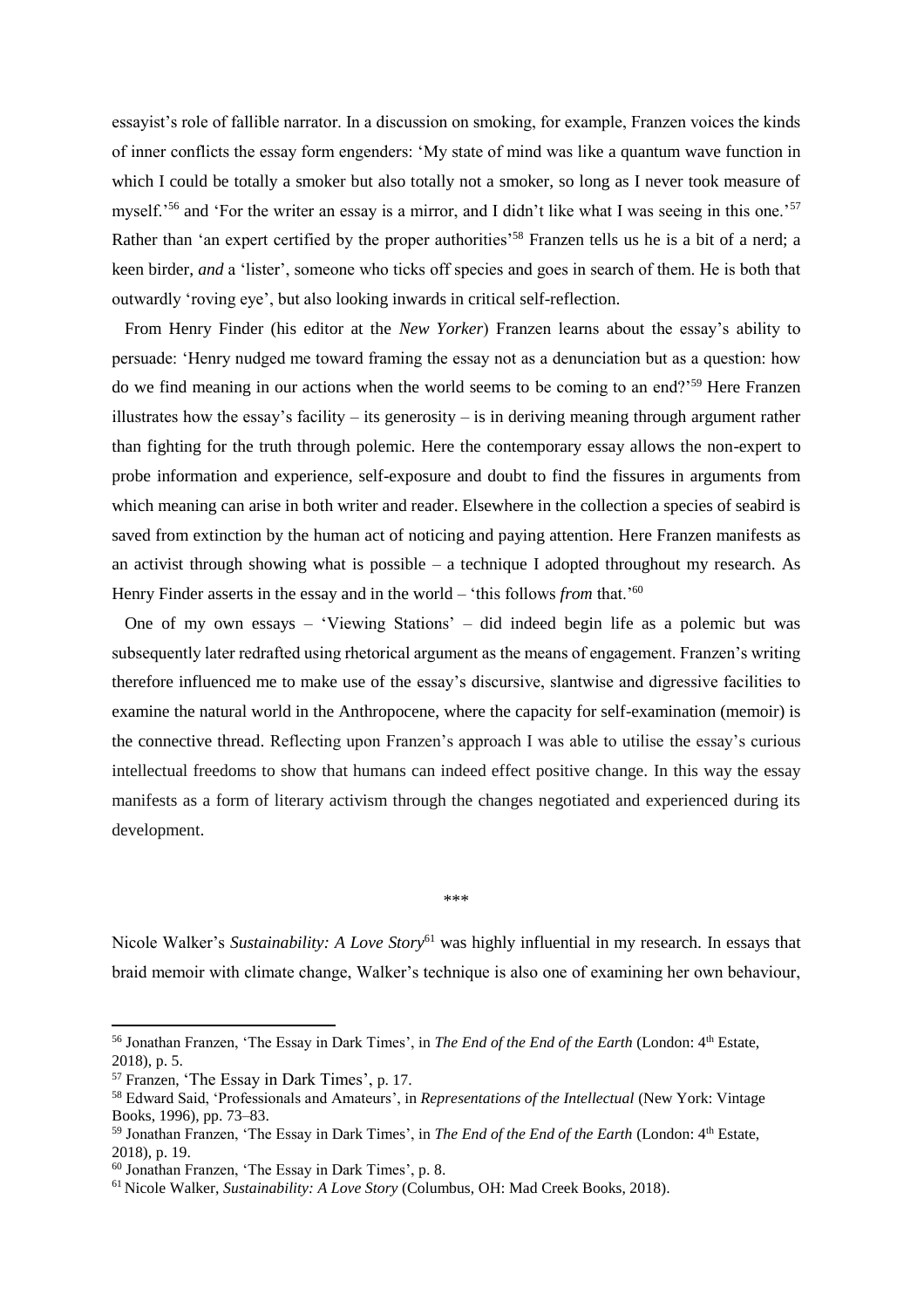its impact upon her family and on the planet, thereby allowing the reader to also examine their behaviours similarly. Describing herself on the dust jacket as 'a short blonde woman who is mostly a hypocrite anyway', the reader understands that the book is unlikely to sermonise, that Walker's 'I' is also Montaigne's 'I', a way of examining all human behaviours on the environment without resorting to polemic.

 *Sustainability* helped me to finely tune my literary methodology, to make use of the interplay between informative non-fiction, embodied and experiential writing and lyrical writing. Walker's marshalling of the personal, the scientific and the philosophical was also influential in developing my own thread of literary activism.

 Like Franzen, Walker does not present herself as an expert, but dangles herself, along with us all, on and off the hook. 'Climate change comes and climate change goes and, speaking about aeons, there's not much we can do about it. I am off the hook: climate is not my problem.'<sup>62</sup> All of us are implicated, guilty, fallible; Walker's fallible narrator shows that there are various ways to 'do activism' through writing without resorting to more conventional fact-driven narratives. Her thread of activism invites me as the reader to change my own thinking and behaviours. I had not known for example, that concentrates of sunscreen are bleaching coral reefs. If I was ever to swim above a reef therefore, this awareness would change my behaviour around sunscreen use. After reading Walker, I wrote 'Human Resilience Training' to experiment with a braided structure where a number of ideas flow through each other: my relationship with the natural world, the psycho-social landscape and to explore 'resilience' in both humans and landscapes. Applying the technique elsewhere, for example in 'Viewing Stations', I was able to position in the reader's mind the contrast between say, the effects of regenerative farming on climate amelioration, as opposed to the more damaging effects of traditional sheep farming in the Lakes. Nudging my arguments forward like this, rather than resorting to polemic, I pose the question of what exactly a 'cultural landscape' *should* look like in the Anthropocene.

 I was drawn to Walker's method of creating a web of recurring images and ideas across the collection: the rain in Portland, fire-risk in Arizona, carbon, forensic scrutiny of the self. This structural cross-referencing invites the reader to make connections, to understand how this follows from that. This technique – one I chose to replicate in my book in a similar imagistic and linguistic 'rhyme scheme', allows new and surprising connections to occur through themes such as rain, water and flooding in 'Human Resilience Training', 'Beavergeddon' and 'Viewing Stations.' These kinds of images and themes circulate inside the book, helping to achieve a blended and resonant narrative where each essay began to float more readily against another. From these insights the whole collection began to acquire a greater degree of coherence and coalescence.

<sup>62</sup> Walker, *Sustainability*, pp. 80–81.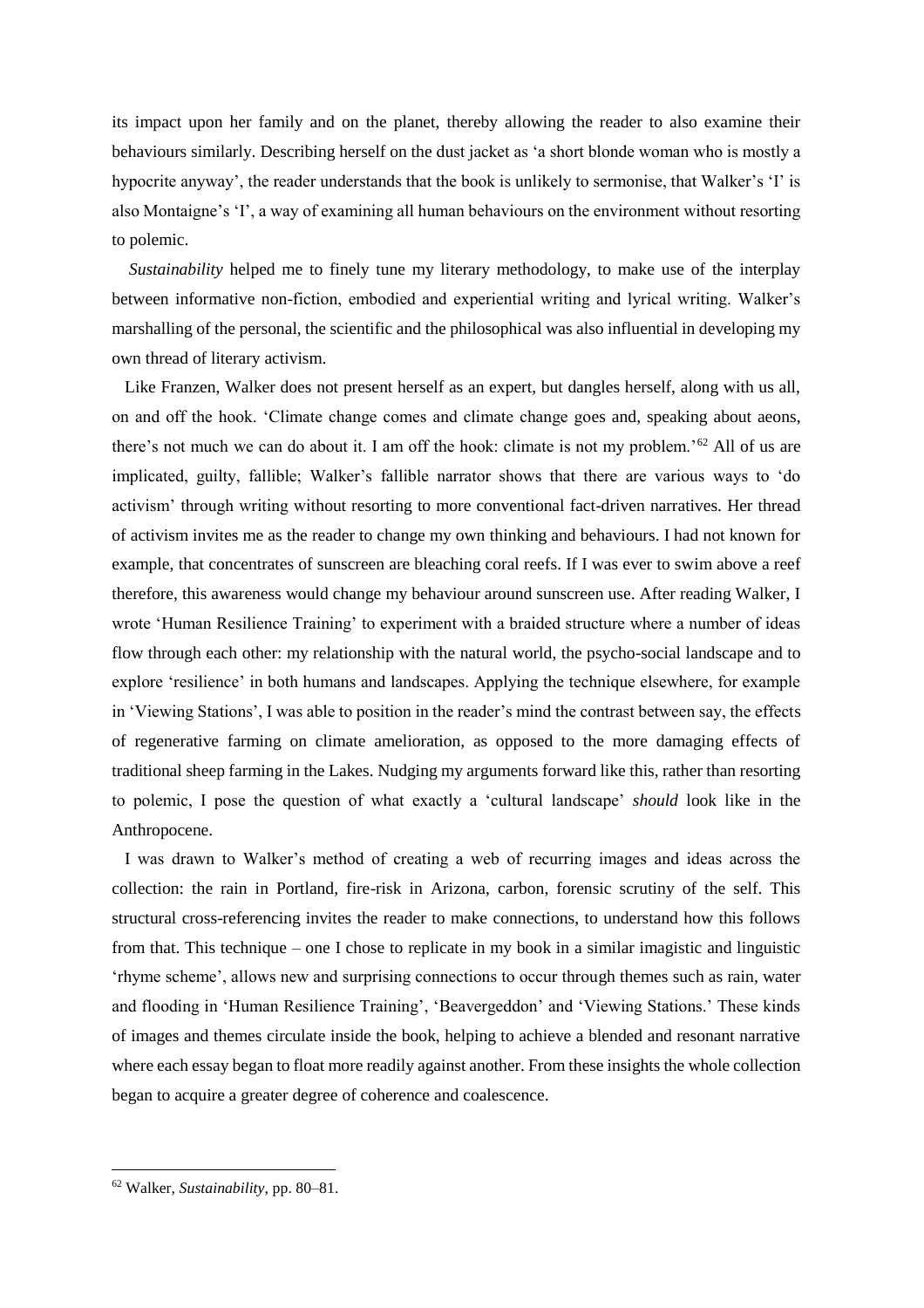*Sustainability* does feel over-long, and therefore as a reader I began to be less active because of what feels like the re-iteration of similar ideas. I wanted a little bit less.

```
***
```
*On Time and Water*<sup>63</sup> by Icelandic writer and activist Andri Snær Magnason is both polemic and literary narrative. In a world where we have forgotten to, or choose not to imagine the future, where the world's leaders continue to do nothing meaningful to engage with climate amelioration, Magnason enters the fray. Situating the speed of disappearance of Iceland's glaciers against the past lives of his grandparents (one of whom was a glaciologist), he projects the effects of climate breakdown into the future lives of his, and all our children. Magnason is asked to write a memorial for the Oksjökull glacier – the first of hundreds that Iceland will lose in the coming two hundred years. 'It took quite some time. I wondered who I was addressing … I wondered at the absurdity of the task. How do you say goodbye to a glacier?'<sup>64</sup> There are parallels here with 'Viewing Stations', for example, where I ask what exactly we should be prioritising, the restoration of soils and biodiversity in a flood prone and biodiversity-dead landscape – and across the Earth – or continue as we are.

 Magnason's chosen epigraph is from Senegalese ecologist Baba Dioum.<sup>65</sup> I had already made use of this quotation in my essay 'Cathedral Thinking' (p. 172), as a way of foregrounding the crucial position of knowledge as the driver of protection. That shared sense of awareness and love for the world and our families is ultimately the motivating force in both mine and Magnason's work.

 Magnason borrows from both the essay and narrative non-fiction; there is a sense of 'essaying' at work, of chronological and related sequencing, of an elegance in the braiding together of fact and story, and a clear sense of the author's 'wind-up doll' walking us through the material evidence. Frankly, this is not bedtime reading; it is exactly the book I did not want to write. Much of the content is direct and terrifying, but powerfully delivered, and demands a place in this discussion precisely because of this more direct approach. Magnason's rage though, is measured, justified. Despite the polemic, he is not shouting but presenting what we in the West know but are not comfortable in the presence of; the 'hyperobject' of climate is the elephant in the book in the room. 'When the glaciers are gone, what is Iceland?' he asks, 'Land?'<sup>66</sup>

 'When a system collapses', Magnason writes, 'language is released from its moorings.'<sup>67</sup> The language we have been handed to describe the climate crisis is, we know, and Magnason's book

 $\overline{\phantom{a}}$ 

<sup>67</sup> Magnason, p. 8.

<sup>63</sup> Andri Snær Magnason, *On Time and Water* (London: Profile Books, 2020).

<sup>64</sup> Magnason, p. 176.

<sup>&</sup>lt;sup>65</sup> Baba Dioum, 'In the end, we will only conserve only what we love, we will love only what we understand, and we will understand only what we are taught.' From a paper presented in 1968 in New Delhi at the triennial meeting of the General Assembly of the [International Union for the Conservation of Nature and Natural](https://en.wikipedia.org/wiki/International_Union_for_the_Conservation_of_Nature_and_Natural_Resources)  [Resources](https://en.wikipedia.org/wiki/International_Union_for_the_Conservation_of_Nature_and_Natural_Resources) (IUCN).

<sup>66</sup>Andri Snær Magnason, *On Time and Water* (London: Profile Books, 2020), p. 173.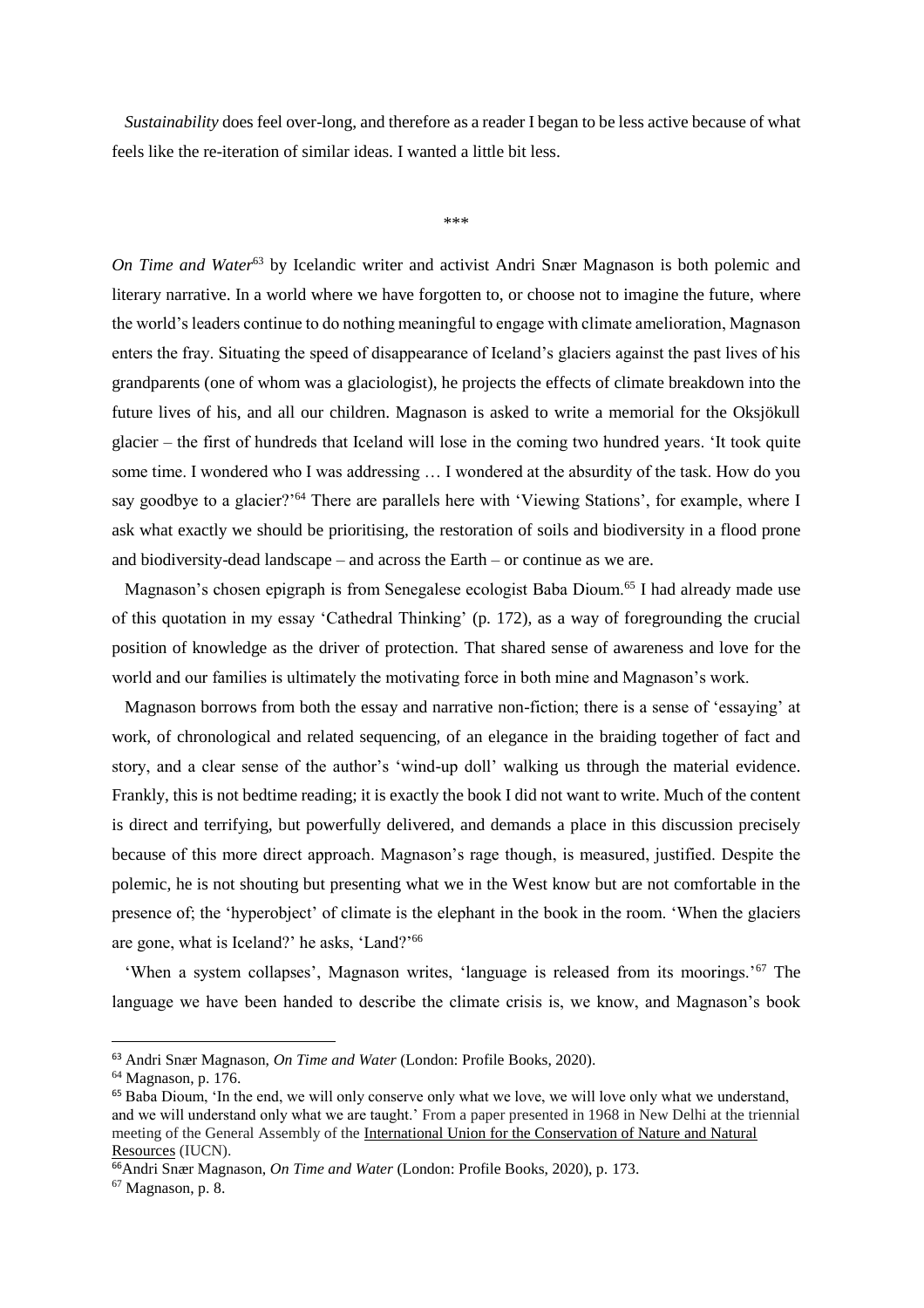emphasises, insufficient for communicating the scale of the problem and the tasks that lie ahead. This language, he says, relegates the situation to fairy tale. In this dilution, both metaphorically and actually, our language does nothing to prevent the glaciers from melting away. This book forced me to question how I have foregrounded techniques of argument and persuasion over polemic. Given the state of the world, the activist in me now asks, is my approach sufficient? Ought I not be angrier? For all this, I return to the essay's elegance and generosities in order to approach the work in a way that primarily engenders hope; anger is not my primary motivating force.

 Whilst Magnason's book poses love against despair, mine infers that we can be consoled by reading about landscapes where repair is actually taking place. This approach is a very different form of consolation from 'nature recovery' narratives, and is a reinvigorated way of being at home in the world. This being at 'home' though, manifests in a number of ways. Despite an undercurrent of fear that runs through the book (how could there not be?), my work attempts to make sense of my sons' futures, and to understand what home is/was to a slender-billed curlew, a Hungarian meadow adder, a forester, a bear. What kinds of forces have disengaged us from 'home', my work asks, when film clips show birds exploding on contact with cheap electrical infrastructure? Or the veneer of World Heritage against the urgent need for landscape restoration in the Lake District, witnessed by an indigene who is also an essayist, and who does not want to resort to polemic? My essays show what can happen when humans are distracted, but also constitute what happens when the scales fall from our eyes. Set in Northern Greece (the original 'home' of the 'agrapha'), '80 Fragments on the Pelican' blends observation of super-abundant wetlands with the agents of destruction – who later become agents of repair. 'Prespa', I write, 'its hidden pelican colonies and its whole of cavalcade of natural life – is a mirror' (p. 118); here, the essay is both exposé and act of repair.

There is room in the world for *The Salt Path* and *H is for Hawk*, and for consolation through nature writing. At this time in the Earth's history and through Covid-19 there is a great need for consolation, for stories that show the potential for recovery of world and self. In the nature genre however, there is a danger that consolation might assume apex position precisely because books like *On Time and Water* are simply not consolatory. Where memoir is used to distract us from the larger world, its ability to console is limited. But my particular use of memoir, as practised by Walker and Franzen, is a form of looking that is both consoling and provoking, inviting activism as a force for change in a way that polemic cannot, where polemic can crush us into despair and apathy.

 As readers we will continue to negotiate the continuum between writing as consolation and provocation; all I am able to say is that the essay provides a means of operating between the two positions. In the meantime, what distinguishes my book as a force of activism from a more self-centric memoir is to continue noticing where essaying begins and memoir ends, that the work is not always about me but about showing myself in relation to the worlds of interior and exterior landscapes. From a non-expert point of view, the essay enables me to be curious, and like Jamie to show humility, to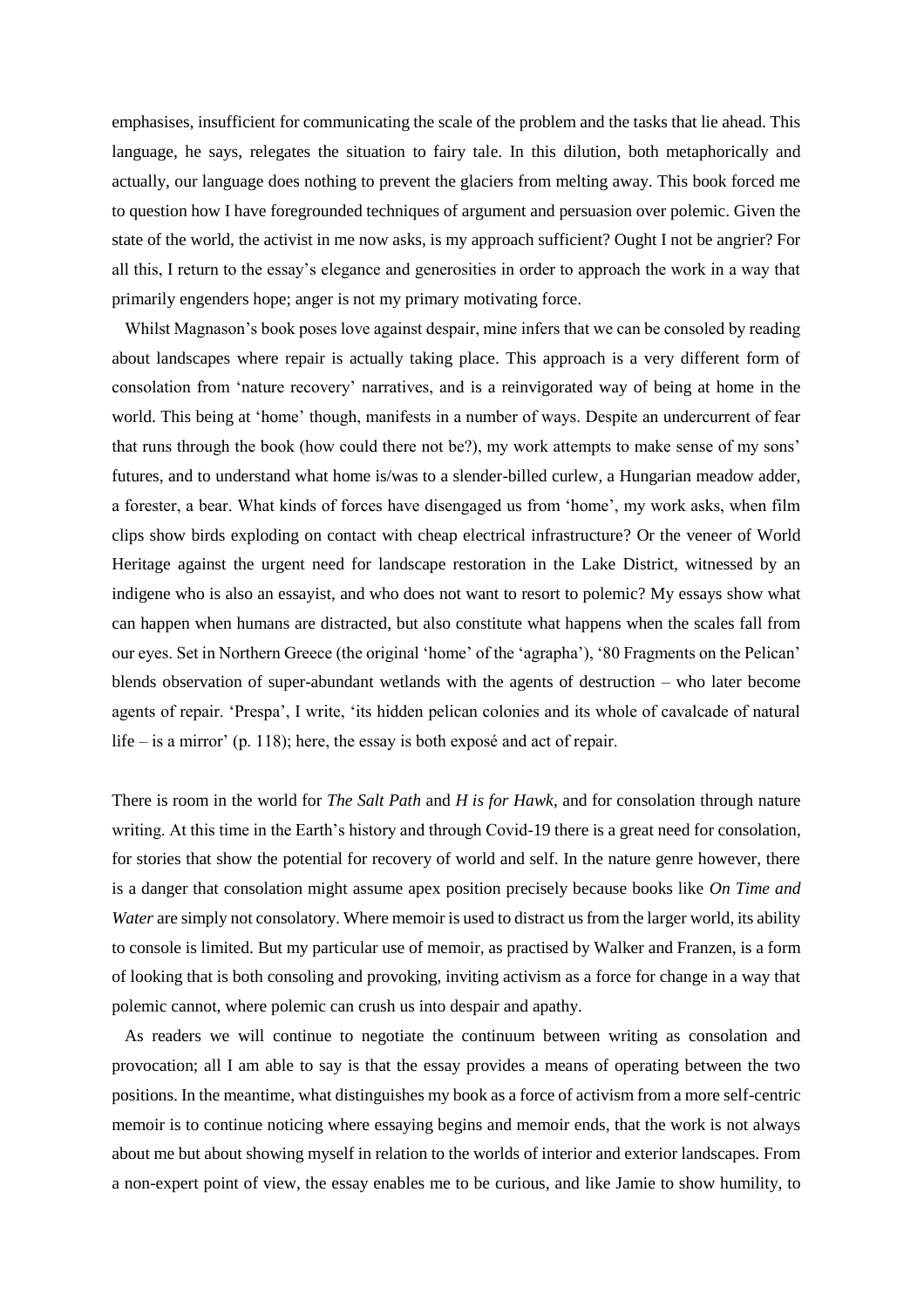follow digressions and pursue arguments because after all, much of the world cannot actually be 'written' or 'known'.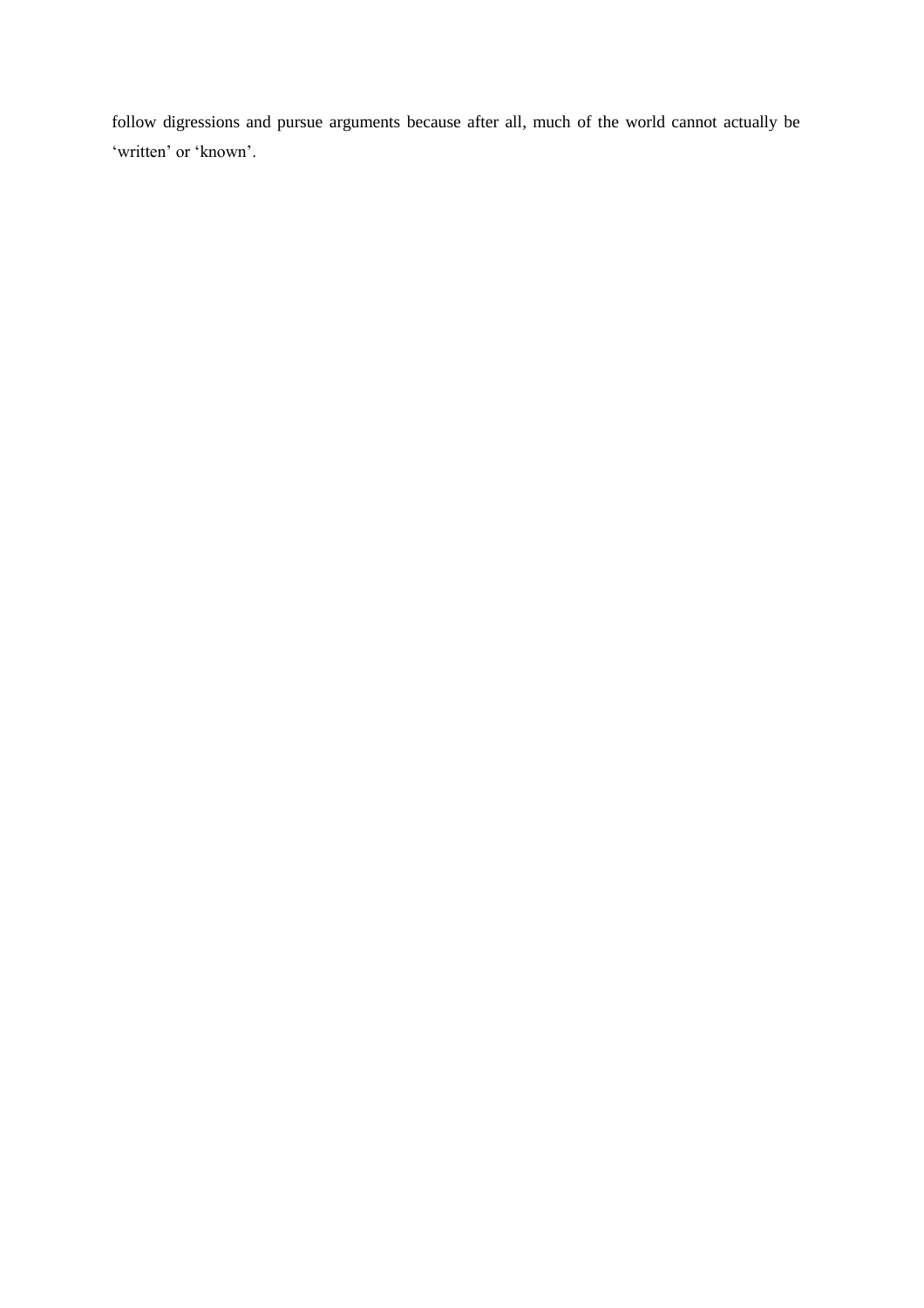# **Chapter 4**

### **What kinds of considerations have I given to assembling the collection from individual essays, and what conclusions have been drawn from the research process?**

In this final question I will discuss my research as parts and wholes and my methods of transforming individual essays into a collection and completed book. I will draw conclusions from the research, where the conceptual framework of the 'agrapha' has been transformed from 'unwritten' to 'news' from the natural world.

#### **On Reflection**

Rachel Blau DuPlessis asserts 'The contemporary essay occurs in the seam between sociality and textuality.<sup>1</sup> If sociality is the act of living together as society in an organised way and textuality constitutes the presentation of text through interpretation, then the combined elements of this PhD have allowed me to show myself in relation to the natural and human worlds *and* the world of the literary essay. My expertise has developed from nervousness about what exactly an essay is to noticing how it achieves differently to other forms of narrative non-fiction. The supervisory process was an invaluable part of the process. It allowed me to 'get my eye in' and to 'see' a whole suite of developing considerations including accessing the kind of voice I wanted to deploy, to see through the eyes of other writers and pin everything down across the collection. As another kind of 'viewing station', accumulatively, supervision enabled me to gain a more highly developed sense of the 'heft' of the project, where 'heft' is to understand my place in the landscape of the essay and this process of reflection.

 DuPlessis also asserts that the essay can claim a feminised space in various ways, of which, interruption, beginning again and again, fragmentation, distrust of system, 'the thing changeable, the viewer changeable too',<sup>2</sup> are parts of the whole. Achieving something approaching expertise has meant consistently practising, redrafting and beginning again – many times. Beginning again helped me to avoid 'obstacles' (the Boids in my opening essay), such as passive voice, over-reliance on lyrical description, lack of rhetorical argument, authority and insufficient reflection on my material. Each redraft allowed me to more robustly 'dissect my own motives.'<sup>3</sup> This became manifest in observing myself moving through the material (the element of memoir), through the bringing of 'news' (activism through the paying of close attention), polemic (testing information against rhetorical

<sup>1</sup> Rachel Blau DuPlessis, 'f-Words: An Essay on the Essay', *American Literature*, vol. 68, no. 1, 1996, pp. 15– 45. *JSTOR*, www.jstor.org/stable/2927538 [accessed 3.2.2021], p. 23.

<sup>2</sup> DuPlessis, p. 34.

<sup>3</sup> Phillip Lopate, *To Show and To Tell: The Craft of Literary Non-Fiction* (New York: Free Press, 2013), p. 97.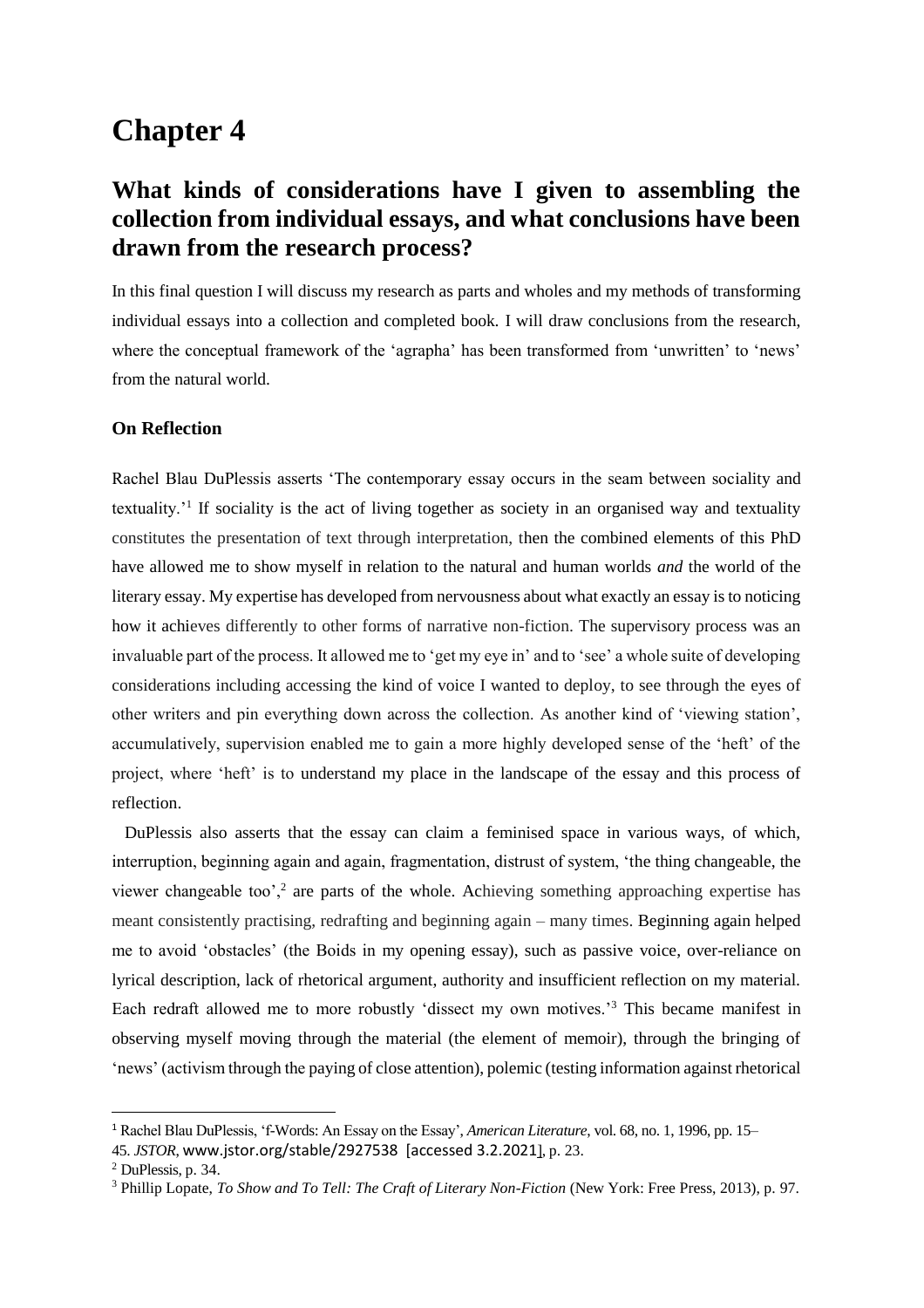argument to gain authority), and cause and effect, where the essay follows novelistic devices (the twists and turns of plot). In addition, my research contributes to scholarly debates on both the environment and the essay, situating the genre as a highly relevant literature of place. Through the threads of news, activism, attention and distraction, my research rejects the simpler idea of nature memoir as consolation, instead positioning it firmly as 'environmental justice action'. Deploying memoir as the central thread – showing the self in relationship to the world – is the unifying principle throughout.

 By continuously mapping myself onto the demands of the writing and the essay, I have maintained a sense of hope, because I do not know how to live without hope, and I do not believe any of us do. Despite this, and although my original intention was to only focus on hope, I have shown how my research adapted through time. My larger themes and arguments allowed me to restate in each new essay the various manifestations from political inaction to audacious individual actions as a way of illustrating hope and consolation as major forces at work. With the arrival of Covid-19, for example, I was able to react in real time, showing that nature *is* a form of consolation in dark times, and how in the absence of 'Anthropophony',<sup>4</sup> humans were able to tune in to bird song for the first time in decades. At the same time, we humans wanted nothing more than to get back to 'normal', to drown out the birdsong and the abilities of whales to feed unimpeded by human machines (pp. 164–165). My penultimate essay 'Cathedral Thinking' began as a response to Covid-19 and was written through the first lockdown. Again, it develops to situate positive change: a continuum from 'tuning-in' to bird song, land abandonment (the golf course), the self (Hatidze), and political will (rivers as people).

 Through such diverse means, my essays acquired a greater degree of resolution and began to exist in relation to the previous, the next and the whole. As that cohesion occurred, a strengthened sense of 'through lines' evolved, centred on my major themes of memoir, abundance, news, attention and distraction. Interweaving those themes provided a web of conceptual alliances across the collection and consequently therefore, the 'unwritten' became manifest within the book's greater superstructure. Each new essay opens those themes to scrutiny in a new geographic field (rhyme again) and sometimes in a recurring field (Storm Desmond for example). Another rhyme is that of human influence and agency on landscape and species, where I reveal the natural world as beautiful, fragile, dynamic, at risk from the greater threats of climate breakdown, but where I also situate the dynamic possibility of repair against distraction and inattention.

 Nicole Walker writes, 'Sustainability is easy enough to define … Tucked inside the word are other good words: sustenance, maintain, able – something we are doing and can keep doing.'<sup>5</sup> As my

<sup>4</sup> The Term 'Anthrophony' was first used by Bernie Krause to describe all human generated sound – natural or mechanical. Krause, *Voices of the Wild: Animal Songs, Human Din, and the Call to Save Natural Soundscapes* (New Haven CT: Yale University Press, 2015).

<sup>5</sup> Nicole Walker, 'Sustainability: Towards a Definition', *Waxwing* (undated). <http://waxwingmag.org/archive/03/writing.php?item=117> [accessed 19.2.2021].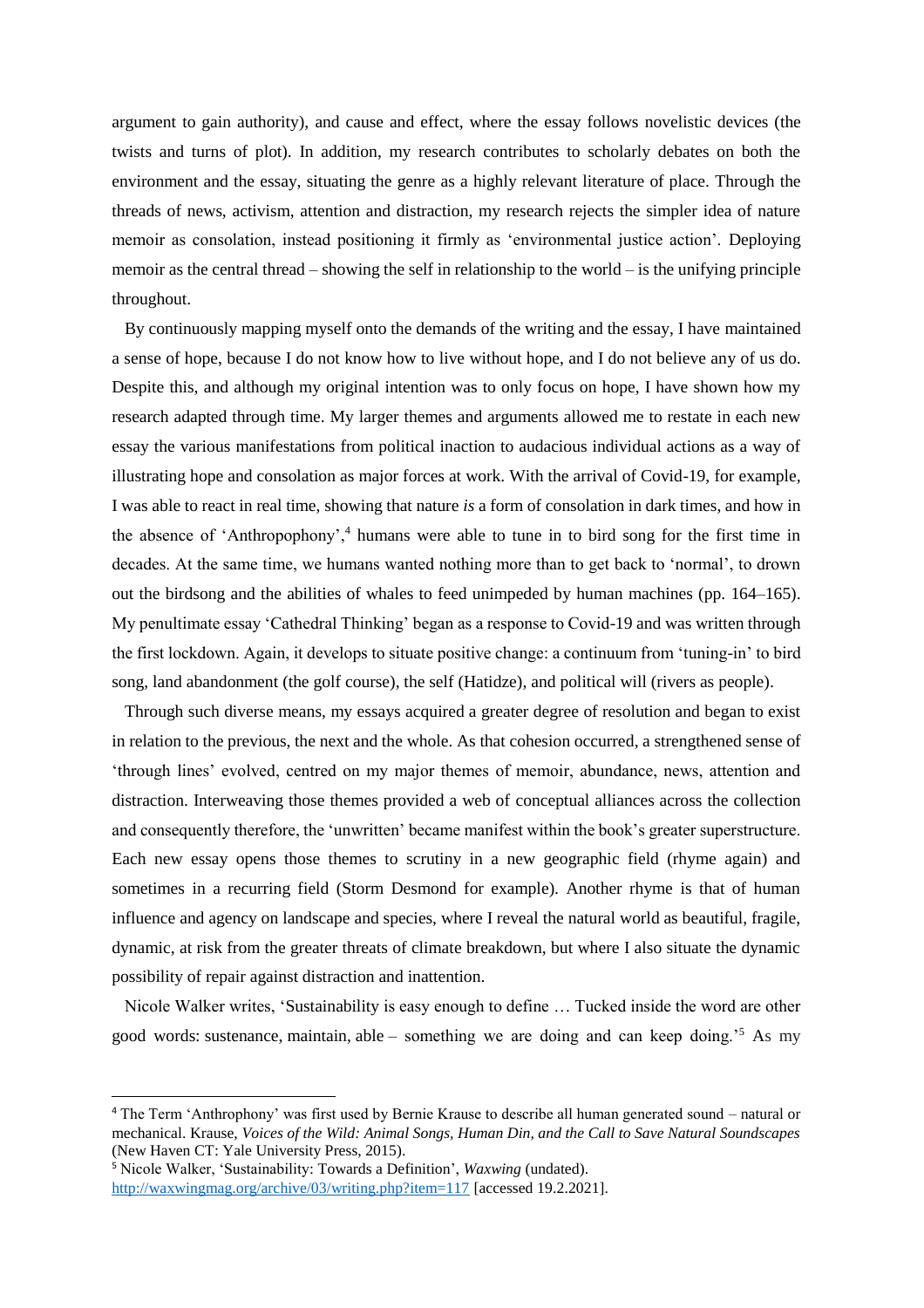research moves into a world where a fifth of countries' ecosystems are in danger of collapse,<sup>6</sup> my hope is that through its own transformative processes the book provides the consolation of activism – the essay as 'environmental justice action' – a way of showing that restoration is indeed possible. As part of its circularity of influence, my intention is that it exists as a form of literary consolation through an alignment towards hope.

#### **On Assembling**

In the third year I recognised the need for an orientating essay, a point of departure from which everything else flows. Titled 'A Primer for Abundance and Loss' this essay establishes my particular ways of seeing and thinking. It opens to the reader the ways in which artists and writers have 'seen' the natural world, establishing 'seeing' as a strategic recurring metaphor. I also use subheadings as another form of orientation in this essay. Influenced by Sinéad Gleeson<sup>7</sup> and Jenn Ashworth,<sup>8</sup> subheadings create a particular aesthetic structure where sections are individual containers of rhetorical argument within the superstructure of the larger essay.

 Each essay moved through a sequence of dreaming and scaffolding, as if 'packing my suitcase like Didion'.<sup>9</sup> The opening sequence of 'Mrs Janossy' (p. 61) is a list, a means of drawing the reader into the essay with 'profusion and corruption'.<sup>10</sup> In early drafts, language, tone and voice were slippery, requiring resolution through numbers of edits, but by moving through the process and seeing how what occurred in one essay might resonate in another and eventually the whole, I was able to reach a point of resolution. What sometimes began as polemic was fashioned into something gentler, more excursive and adventurous and this – together with refining language – helped each essay to move towards its target.

 I purged two very early essays that were not of sufficient standard, and one that did not fit sufficiently well. Two other planned essays remained unwritten. One, on the reintroduction of bison to the Netherlands however, provided some pivotal context for the 'Wolf' essay. Having concluded that four essays on Hungary would be just too many, my field visit to Przewalski's Wild Horses remains as the literal 'agrapha' – unwritten in the PhD.<sup>11</sup>

 Through Covid-19 I lost a research visit to Maine, USA, to research a fishing community restoring the ocean food chain for ecological and economic benefits. Rather than a missed opportunity however,

<sup>6</sup> Damian Carrington, 'A Fifth of Nations at Risk of Environmental Collapse', *The Guardian*, 12 October, 2020. [https://www.theguardian.com/environment/2020/oct/12/fifth-of-nations-at-risk-of-ecosystem-collapse](https://www.theguardian.com/environment/2020/oct/12/fifth-of-nations-at-risk-of-ecosystem-collapse-analysis-finds)[analysis-finds](https://www.theguardian.com/environment/2020/oct/12/fifth-of-nations-at-risk-of-ecosystem-collapse-analysis-finds) [accessed 13.3.2021].

<sup>7</sup> 'Blue Hills and Chalk Bones' in Sinéad Gleeson, *Constellations; Reflections from Life* (London: Picador, 2019), pp. 1–18.

<sup>8</sup> 'A Lecture on Influence' in Jenn Ashworth, *Notes Made Whilst Falling* (London: Goldsmiths Press, 2019), pp. 65–93.

<sup>9</sup> Brian Dillon, *Essayism* (London: Fitzcarraldo Editions, 2017), p. 27.

<sup>10</sup> William Gass, quoted in Dillon, p. 25.

<sup>11</sup> Subsequently commissioned by BBC Wildlife magazine; 'Steppe back in Time: Przewalski's Wild Horse', BBC *Wildlife*, March 2019, Vol. 37, Number 03.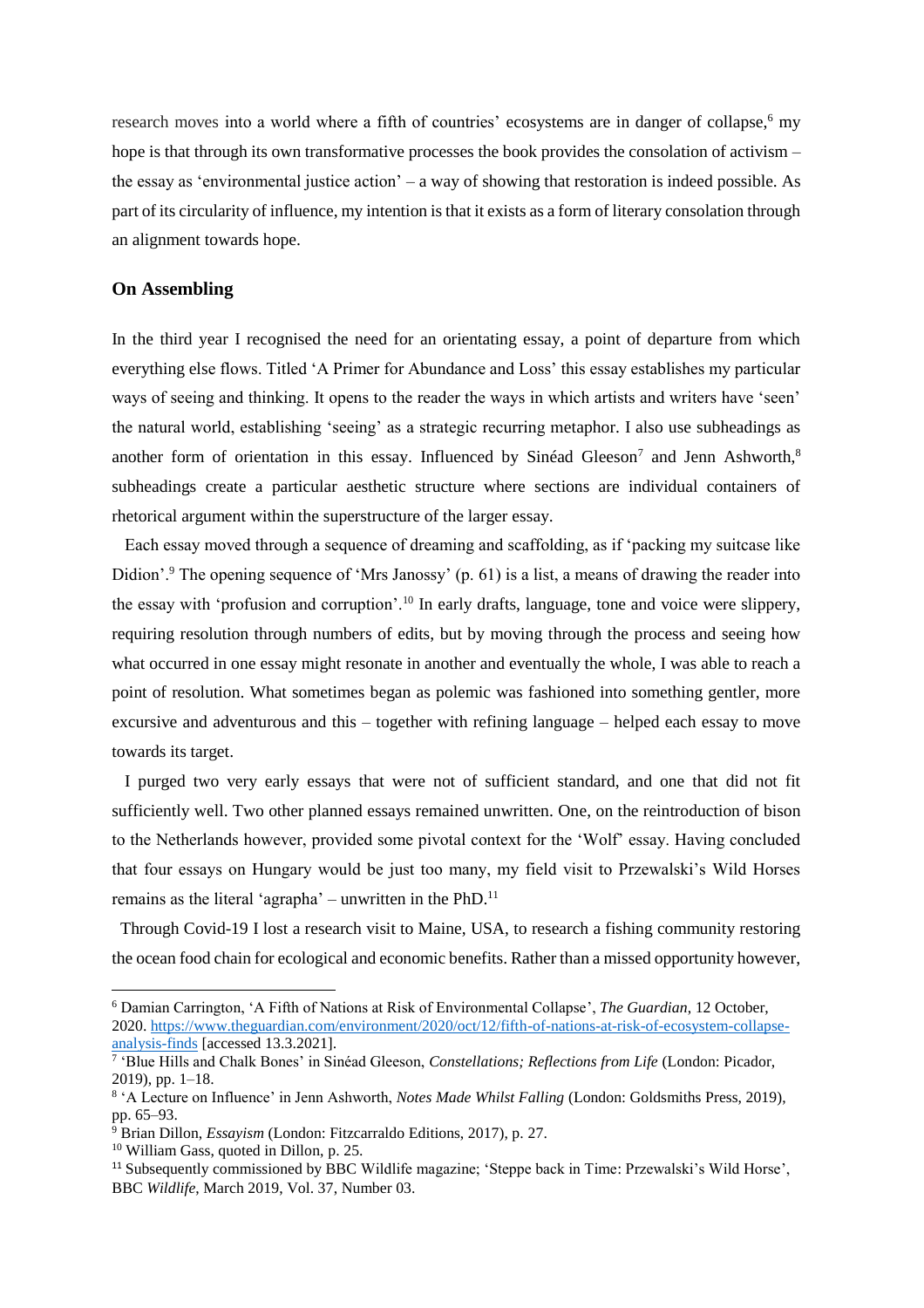this presented an opportunity to 'see' differently in the field of the essay. I subsequently composed two very short essays, 'Ecdysis' and 'Incoming', influenced by Jamie's 'Magpie Moth'<sup>12</sup> and 'Voice of the Wood'<sup>13</sup> and I also restructured 'Pelican' (an essay that was dead on its feet) into the fragmented form.

 The writing of those essays demanded a different method of control: that of concision and compression. 'Ecdysis' grants the reader a pause between much longer essays, engaging imaginatively with meadow adders' eyesight against the sights of agri-business (p. 136). In 'Pelican' I use individual images (theses), cultural materials and ordering to focus attention in particular ways, drawing the narrative into shape. In this way, the fragmented form was very enabling, allowing me to experiment imaginatively and enabling both myself and the reader to 'see' differently. My closing essay 'Incoming' is a quieter moment, allowing the book to close on uncertainty, but drawing together my major themes through the final lines, 'So there we are; you realise you're headed in the wrong direction, you recalibrate the trajectory….' etc. (pp. 178–179). In this way human behaviour is located directly alongside the natural world in a concluding metaphor that calls for change. In combination, these three essays add a different written aesthetic that would not otherwise have occurred.

Late in the PhD process I read Mark O'Connell's *Notes from an Apocalypse: A Personal Journey to the End of the World and Back.*<sup>14</sup> O'Connell uses the memoir form to connect the individual essays and his research journeys, including the first year of new fatherhood, and drawing together a diverse array of subjects. There are both similarities and differences in our working methods. Rather than investigate hope, O'Connell is an 'investigative philosopher'<sup>15</sup> of the world's end, exploring some of the strategies that various people are developing as insurance against the apocalypse. He questions whether having children is 'a statement of hope ... or an act of sacrifice?' Or both?<sup>16</sup>

In the essay 'Under the Hide' describing O'Connell's wilderness retreat in the Scottish glen,<sup>17</sup> faced with the challenge of being alone in a tent on a hillside and instructed to 'do nothing' for twenty-four hours, he has the following realisation: 'the word landscape felt *wrong* to me. It was a visual term' more to do with how we 'imposed our aesthetic categories on nature.'<sup>18</sup> It was useful then, for me to reflect upon and find similarities in O'Connell's methods of situating memoir as an 'attempt' at making sense of human action and inaction, and to understand how in my own work I explore nature as its own thing, navigating a clear path away from 'nature recovery' memoir and instead choosing to

<sup>12</sup> Kathleen Jamie, *Sightlines* (London: Sort of Books, 2012), pp. 173–176.

<sup>&</sup>lt;sup>13</sup> Kathleen Jamie, *Surfacing* (London: Sort of Books, 2019), pp. 243–245.

<sup>14</sup> Mark O'Connell, *Notes from an Apocalypse: A Personal Journey to the End of the World and Back* (London: Granta, 2020).

<sup>15</sup> O'Connell, p. 83.

<sup>16</sup> O'Connell, p. 241.

<sup>17</sup> Mark O'Connell, *Notes from an Apocalypse: A Personal Journey to the End of the World and Back* (London: Granta, 2020), p. 241.

<sup>18</sup> O'Connell, p. 177.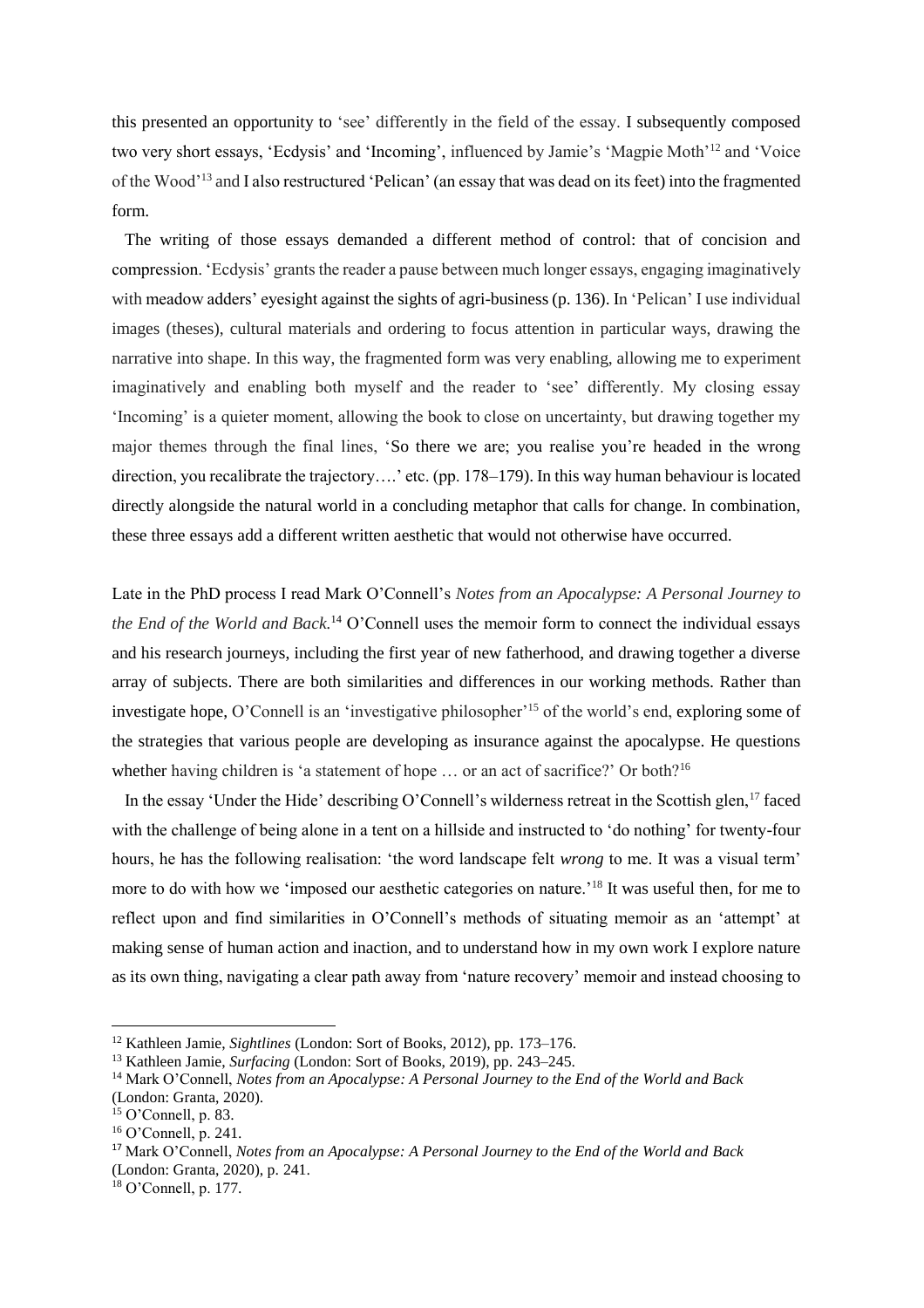ask questions about human connectedness or distractedness with the natural world. Perhaps the only certainty I can arrive at therefore, is to continue paying the world careful attention.

 O'Connell's memoir operates on two levels. It provides a plot (the self under investigation in relation to what is seen) and a chronology for the separate journeys he undertakes. He visits apocalypse 'preppers', land-grabbers, Mars colonists, spends a week in a luxury highland lodge (to undertake philosophical preparations) to the *actual* apocalypse of Chernobyl, and a return home to family, to therapy, and to ask 'Are we fucked?'<sup>19</sup> (We are, apparently.) Like me, O'Connell's fallible narrator travels inwardly (Lopate's 'dissecting motives' again),<sup>20</sup> but his use of memoir – how the writer is affected by what is seen – is much more overt. This raises a question on styles of memoir and clearly, O'Connell's varies hugely from, say, that of Kathleen Jamie. Observing both writers, my creative decision was to work more like Jamie, where the self is less overtly stated, and ideas are allowed to arise from the writing itself.

To arrive at the final sequence, I needed to observe how each essay behaved against the previous, the next and in relation to the whole. Part of my creative decision was to consider geographic spread and to forge natural alliances, thus the two longer Hungarian essays are placed together as are the two in Scotland. (To have three essays on the same country in such close proximity however, felt too dense. 'Ecdysis' was therefore positioned further along.) My original, somewhat naive thinking was to sequence in such a way as to build a head of steam, a kind of 'climax' essaying, because both 'Wolf' and 'Bear' contain big animals and big themes. Subsequently, by laying the printed essays on the floor, I was able to experiment and reflect on the dynamics across the whole. I then understood that the 'Wolf' essay needed to be placed much earlier on, precisely because of its target of 'reception'. Having established 'ways of seeing' in 'Primer', by placing the 'Wolf' essay next in the sequence, I was able to challenge readers' preconceptions of exactly what wolf territory is and ways in which human and wild species can and do intersect. These ideas subsequently resonate with everything that follows. 'Circumspect Dancing' examines agricultural abundance in contrast to the British agriwastelands discussed in the first essay. My 'indigene' essay on the Lake District ('Viewing Stations') follows the fragmented 'Pelican' essay to contrast levels of abundance in both landscapes. 'Human Resilience Training', 'Beavergeddon', 'Viewing Stations' and 'Cathedral Thinking' all contain human experiences of water, rainfall and flooding but did not necessarily need to be adjacent. The task was more to notice how rhymes could recur in the reader's mind, like a rhizome sending out shoots, or a web of interrelated ideas across the book.

 I originally envisioned the 'Bear' essay as a long, central essay around which everything else flows. I am less clear about this now; this is less 'climax essay' and more about a developed sense of exactly

<sup>19</sup> O'Connell, p. 224.

<sup>20</sup> Phillip Lopate, *To Show and To Tell: The Craft of Literary Non-Fiction* (New York: Free Press, 2013), p. 97.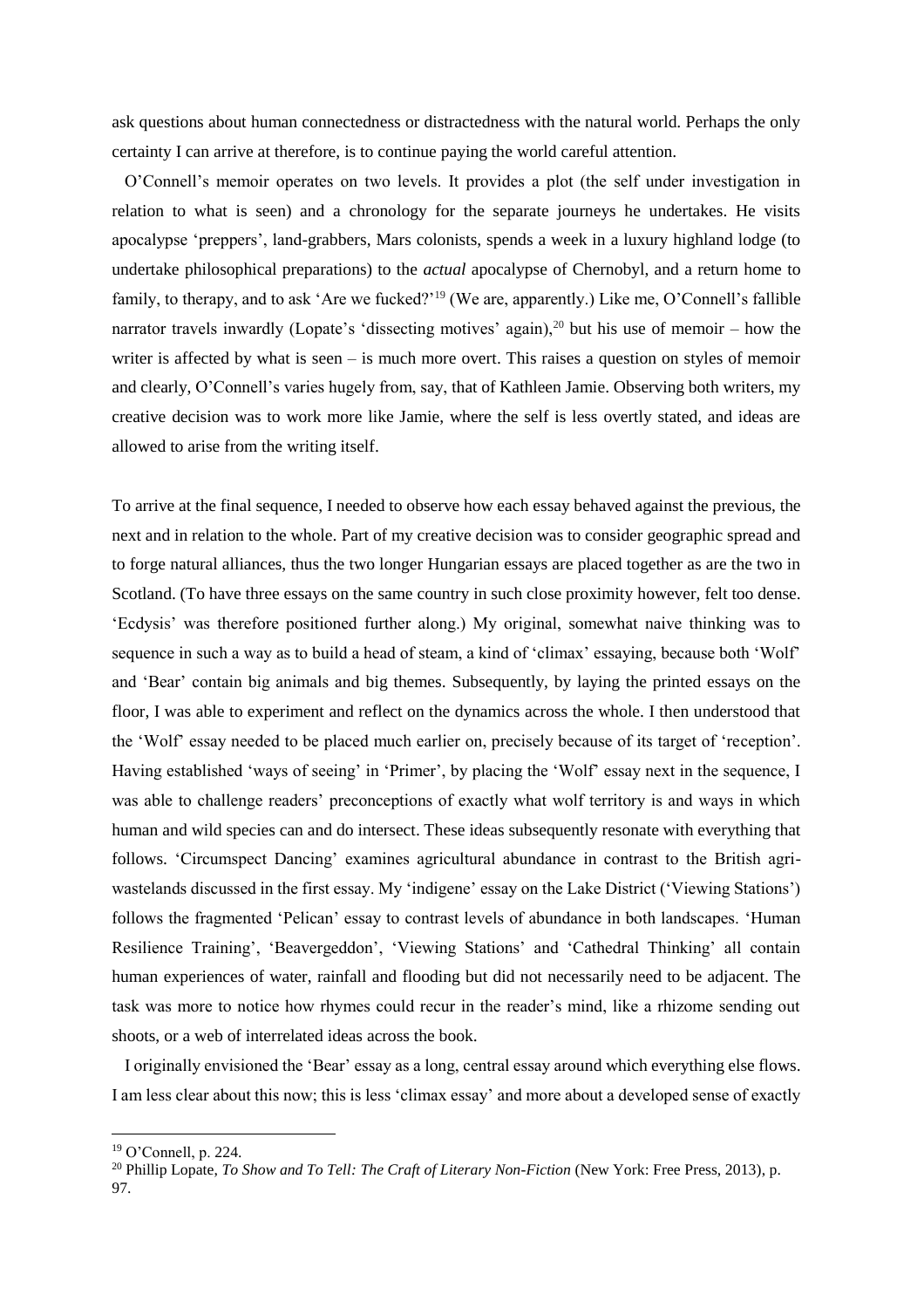what needed to align with what, the effects of this in my own and the reader's mind, and importantly as part of the framework of attention, distraction, self and the 'agrapha'. Whilst I was writing the 'Bear' essay I saw an opportunity to further develop Hansjoerg Wyss' conceptual notion of 'cathedral thinking' – or long-term landscape thinking. The two essays therefore coexist because of this shared target. 'Cathedral Thinking' also enabled me to react in real time to the pandemic, and to pay attention to the silencing of 'anthropophony', using memoir to recall specific moments from childhood as a way of exploring human 'tuning in or out' of attention. Closing this essay with Roseanne Watt's poem, 'Flightpaths', enables the writing to segue into the final essay through the subject of geese.

 In my final essay, and as a fallible memoirist, I am unable to draw final conclusions or give specific answers to the matter of climate breakdown – or indeed alternative scenarios. Rather, I maintain the idea that the only conclusion is to continue the sense of enquiry. Indeed, my closing sentence invokes Montaigne's habit of appending uncertain codas to almost everything he wrote, $21$  a sense of 'I can't say or know for sure.'

 In conclusion, my research has enabled me to develop a significantly greater sense of how the essay achieves differently to other forms of non-fiction, and I am excited to develop my practice further. Rather than approach the work as an expert, the research has allowed me to be myself 'in the largeness of something else', $^{22}$  observing, attempting to make sense of discordant materials and persuading myself and others through the pursuit of rhetorical argument. The thread of memoir, and in particular my use of a fallible narrator, operates within a well-established essayistic practice extending from Montaigne to Foster Wallace ('One reason for my unwillingness to speak publicly on a subject for which I am direly underqualified ...' $)^{23}$  and beyond. Finally, then, all I am really able to do is to make an attempt, to *essai* into the finding of meaning. To reveal, after all, that nothing can be truly known – except my own processes – and that they in turn, can only be understood through the act of reflection.

<sup>21</sup> Sarah Bakewell, *How to Live: A Life of Montaigne in one question and twenty attempts at an answer* (London: Vintage, 2011), p. 51.

<sup>22</sup> Rachel Blau DuPlessis, 'f-Words: An Essay on the Essay', *American Literature*, vol. 68, no. 1, 1996, p. 32. [www.jstor.org/stable/2927538 \[accessed 3.2.2021\]](http://www.jstor.org/stable/2927538%20%5baccessed%203.2.2021).

<sup>&</sup>lt;sup>23</sup> David Foster Wallace, 'Some Remarks on Kafka's Funniness from Which Probably Not Enough Has Been Removed', in *Consider the Lobster* (London: Abacus, 2005), p. 60.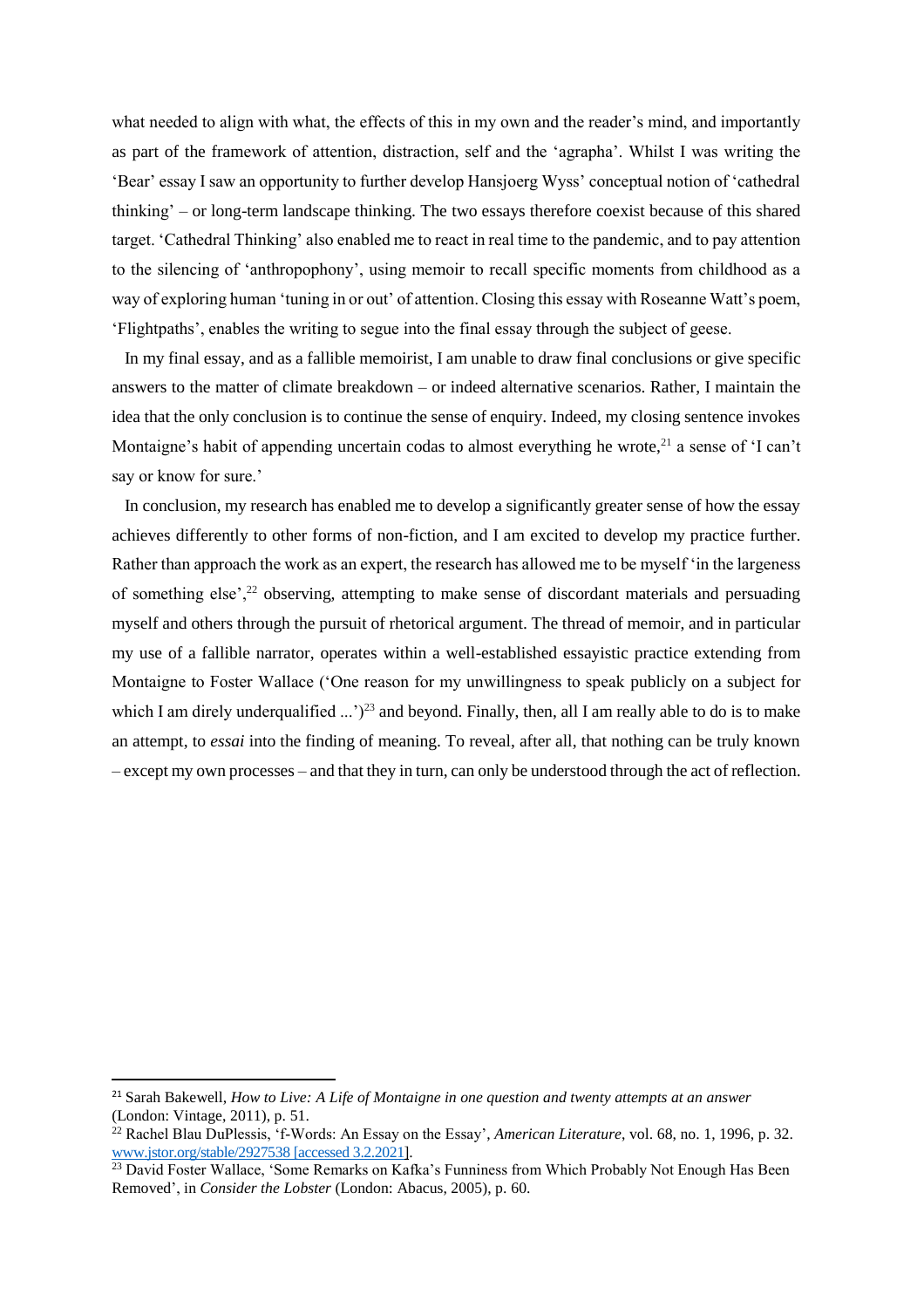# **Bibliography**

- Abram, David, *The Spell of the Sensuous: Perception and Language in a More-than-Human World* (New York: Vintage, 2017).
- Ansell, Neill, *Deep Country* (London: Penguin, 2011).
- Baker, JA, *The Peregrine: The Hill of Summer and Diaries* (London: William Collins, 2015).
- Bakewell, Sarah, *How to Live: A Life of Montaigne in one question and twenty attempts at an answer* (London: Vintage, 2011).
- Barthes, Roland, *Camera Lucida* (London: Vintage, 2000).
- Barthes, Roland, *Mythologies* (London: Vintage, 2009).
- Bate, Jonathan, *The Song of the Earth* (London: Picador, 2000).
- Berger, John, *Ways of Seeing* (London: Penguin, 2008).
- Berry, Wendell, *The Art of the Commonplace: The Agrarian Essays of Wendell Berry* (Oxford: Counterpoint, 2002).
- Biss, Eula, *On Immunity: and Inoculation* (London: Fitzcaraldo Editions, 2014).
- Booth, Alan, *The Roads to Sata* (London: Penguin, 1987).
- Bradley, David, *A Eulogy for Nigger and other Essays*: *The Second Notting Hill Editions Essay Prize Winners* (London: Notting Hill Editions, 2015).
- Catsadorakis, Giorgos, *Prespa: A Story for Man and Nature* (Prespa: The Society for the Protection of Prespa, 1999).
- Cercas, Javier, *Lord of all the Dead* (London: MacLehose Press, 2017).
- D'Agata, John, *About a Mountain* (New York: WW Norton, 2010).
- D'Agata, John, *The Lost Origins of the Essay* (New York: Grey Wolf Press, 2009).
- Dee, Tim, *Four Fields* (London: Vintage 2014).
- Dee, Tim, *Landfill* (Toller Fratrum, Dorset: Little Toller, 2018).
- Deleuze, Gilles, and Felix Guattari, *A Thousand Plateaus* (London: Bloomsbury Publishing, 2001).
- Dillon, Brian, *Essayism* (London: Fitzcaraldo, 2017).
- Dillon, Brian, *Objects in this Mirror* (Berlin: Sternberg Press, 2014).
- Diski, Jenny, *Skating to Antarctica* (London: Harper Collins, 1997).
- Farley, Paul, *John Clare: Poems Selected by Paul Farley* (London: Faber, 2007).
- Farley, Paul, *The Mizzy* (London: Picador, 2019).
- Foster Wallace, David, *Consider the Lobster and other Essays* (London: Abacus, 2005).
- Franzen, Jonathan, *The End of the End of the Earth* (London: 4<sup>th</sup> Estate, 2018).
- Ghosh, Amitav, *The Great Derangement: Climate Change and the Unthinkable* (Chicago: University of Chicago Press, 2016).
- Gleeson, Sinéad, *Constellations: Reflections from Life* (London: Picador, 2019).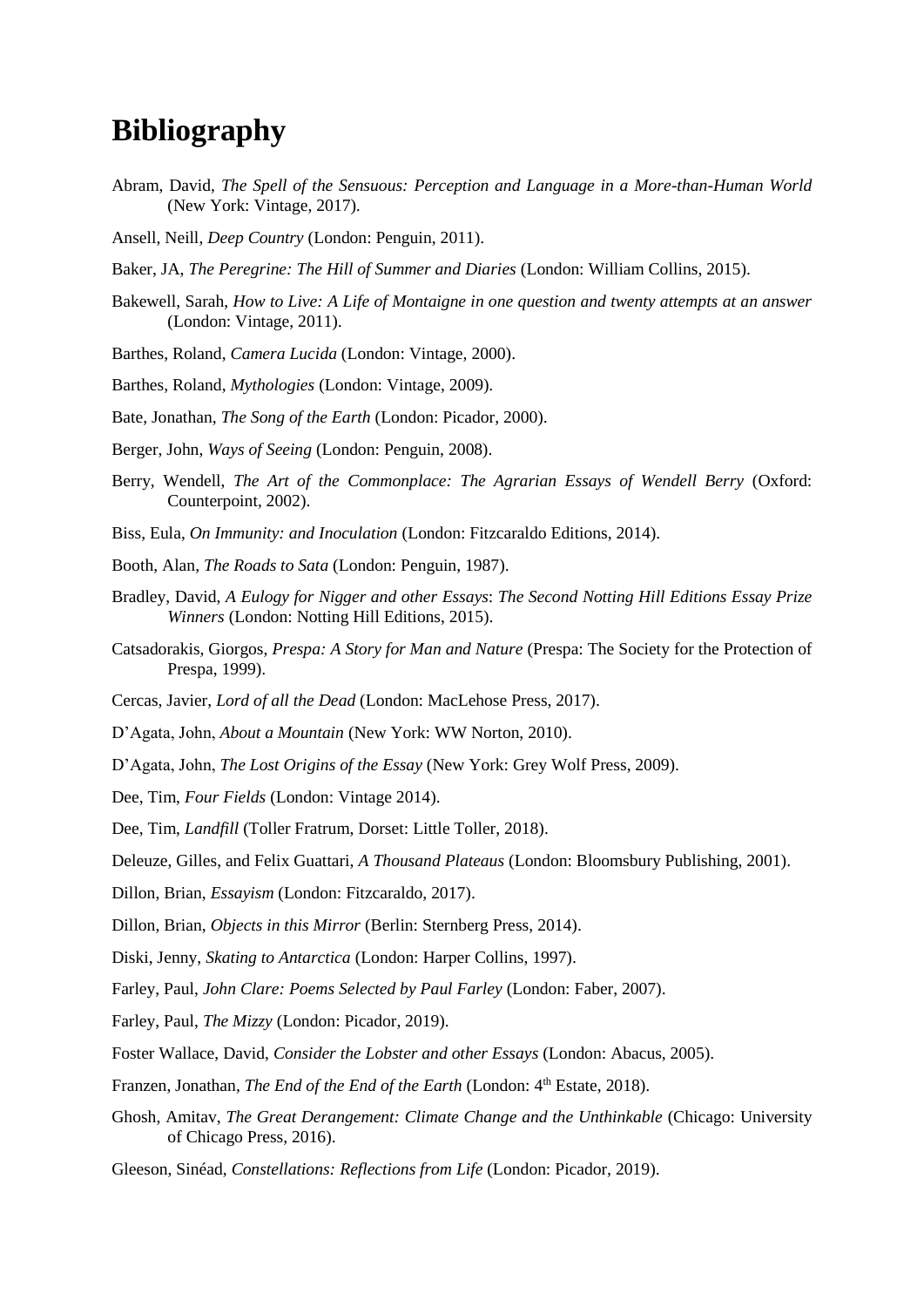- Harrison, Robert Pogue, *Forests: The Shadow of Civilisation* (Chicago: University of Chicago Press, 1992).
- Hoffman, Julian, *Irreplaceable: The Fight to Save our Wild Places* (London: Hamish Hamilton, 2019).
- Hoffman, Julian, *The Small Heart of Things: Being at Home in a Beckoning World* (Athens, Georgia: University of Georgia Press, 2014).
- Howe, Fanny, *The Wedding Dress: Meditations on Word and Life* (Oakland: University of California Press, 2003).
- Hyde, Lewis, *The Gift* (Edinburgh: Canongate, 2012).
- Hyde, Lewis, *A Primer for Forgetting* (Edinburgh: Canongate Books Ltd, 2019).
- Jamie, Kathleen, *Findings* (London: Sort of Books, 2012).
- Jamie, Kathleen, *Surfacing,* (London: Sort of Books, 2019).
- Jamie, Kathleen, *Sightlines* (London: Sort of Books, 2005).
- Kassabova, Kapka, *To the Lake: A Balkan Journey of War and Peace* (London: Granta, 2020).
- Kingsley, Charles, *Prose Idylls: New and Old* (Las Vegas: Wallachia Publishers; first published 1875).
- Kolbert*,* Elizabeth, *Field Notes from a Catastrophe* (London: Bloomsbury, 2015).
- Leach, Amy, *Things that Are: Encounters with Plants, Stars and Animals* (Edinburgh: Canongate, 2012).
- Leigh-Fermor, Patrick, *Between the Woods and the Water: On Foot to Constantinople from the Hook of Holland: The Middle Danube to the Iron Gates* (London: John Murray, 1986).
- Lerner, Ben, *Leaving the Attocha Station* (London: Granta, 2011).
- Lloyd, Karen (ed.), *Curlew Calling Anthology* (Kendal: Numenius Press, 2016).
- Lloyd, Karen, *The Blackbird Diaries* (Glasgow: Saraband, 2017).
- Lloyd, Karen, *The Gathering Tide: A Journey Around the Edgelands of Morecambe Bay* (Glasgow: Saraband, 2015).
- Lopate, Phillip, *The Art of the Personal Essay: An Anthology from the Classical Era to the Present* (New York: First Anchor Books, 1995).
- Lopate, Phillip, *To Show and to Tell: The Craft of Literary Nonfiction* (New York: Free Press, 2013).
- Lopez, Barry, *About This Life: Journeys on the Threshold of Memory* (London: Harvill, 1988).
- Lopez, Barry, *Crossing Open Ground* (London: MacMillan, 1988).
- Lopez, Barry, *Horizon* (London: Vintage, 2020).
- Mabey, Richard, *Nature Cure* (London: Vintage, 2005).
- Mabey, Richard, *The Unofficial Countryside* (Toller Fratrum, Dorset: Little Toller Books, 2010).
- Macdonald, Helen, *H is for Hawk* (London: Vintage, 2015).
- Magnason, Andri Snær, *On Time and Water* (London: Profile Books, 2020).
- Maitland, Sarah, *Gossip from the Forest* (London: Granta 2012).
- McNeil, Jean, *The Ice Diaries* (Toronto, Ontario: ECW Press, 2016).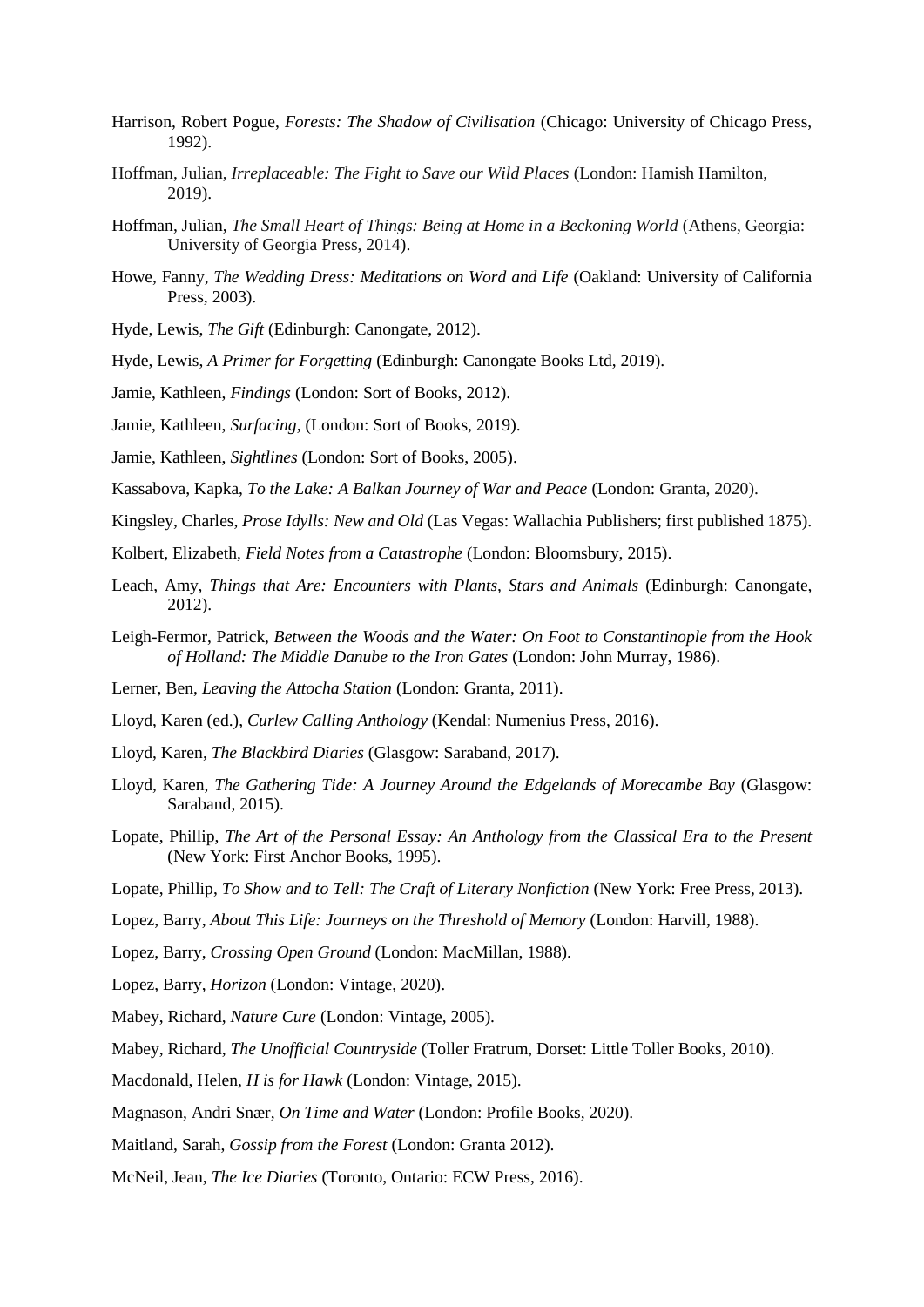Morton, Timothy, *Hyperobjects* (Minneapolis: University of Minnesota Press, 2013).

Myers, Benjamin, *Under the Rock: The Poetry of Place* (London: Elliot and Thompson Books, 2018).

- Nelson, Maggie, *Bluets* (London: Jonathan Cape, 2009).
- O'Connell, Mark, *Notes from an Apocalypse: A Personal Journey to the End of the World and Back* (London: Granta, 2020).
- Odell, Jenny, *How to do Nothing; Resisting the Attention Economy* (Brooklyn: Melville House Publishing, 2019).
- Pearce, Fred, *The New Wild: Why Invasive Species will be Nature's Salvation* (London: Icon Books Ltd, 2015).
- Perec, Georges, *Species of Spaces and Other Pieces* (London: Penguin Classics, 1997).

Pliny the Elder, *Natural History: A Selection* (London: Penguin Classics, 1991).

- Pocock, Joanna, *Surrender* (London: Fitzcaraldo Editions, 2019).
- Purdy, Jedediah, *After Nature: A Politics for the Anthropocene* (Cambridge, MA: Harvard University Press, 2015).
- Ritvo, Harriet, *The Dawn of Green: Manchester, Thirlmere and Modern Environmentalism* (London: University of Chicago Press, 2009).
- Singer, Margot and Walker, Nicole, *Bending Genre: Essays on Creative Nonfiction* (New York: Bloomsbury Academic, 2013).
- Slaght, Jonathan C, *Owls of the Eastern Ice* (London: Allen Lane, 2020).
- Solnit, Rebecca, *A Book of Migrations* (London: Verso, 1997).
- Solnit, Rebecca, *A Field Guide to Getting Lost* (Edinburgh: Canongate, 2006).
- Solnit, Rebecca, *Hope in the Dark: Untold Histories, Wild Possibilities* (Edinburgh: Canongate, 2016).
- Solnit, Rebecca, *The Faraway Nearby* (London: Granta, 2014).
- Sullivan, John Jeremiah, *Pulphead: The Other Side of America* (London: Vintage, 2012).

Tree, Isabella, *Wilding* (London: Picador, 2018).

- Wall-Kimmerer, Robin, *Braiding Sweetgrass* (Minneapolis: Milkweed Editions, 2013).
- Weston, Daniel, *Contemporary Literary Landscapes: The Poetics of Experience* (London: Routledge, 2016).
- Williams, Terry Tempest, *Leap* (London: Random House, 2001).
- Williams, Terry Tempest, *Refuge: An Unnatural History of Family and Place* (New York: Vintage, 2001).

Winn, Raynor, *The Salt Path* (London: Penguin, 2019).

#### **Papers and Articles**

- Budden, Gary, 'Awake Awake Sweet England: Why We Need Landscape Punk', in *The Quietus,* 24 October 2017 [<https://thequietus.com/articles/23446-landscape-punk-nationalism-politics>](https://thequietus.com/articles/23446-landscape-punk-nationalism-politics).
- Dennis, Jerry, 'A History of Captive Birds', *Michigan Quarterly Review*, vol. 53, issue 3 (2014).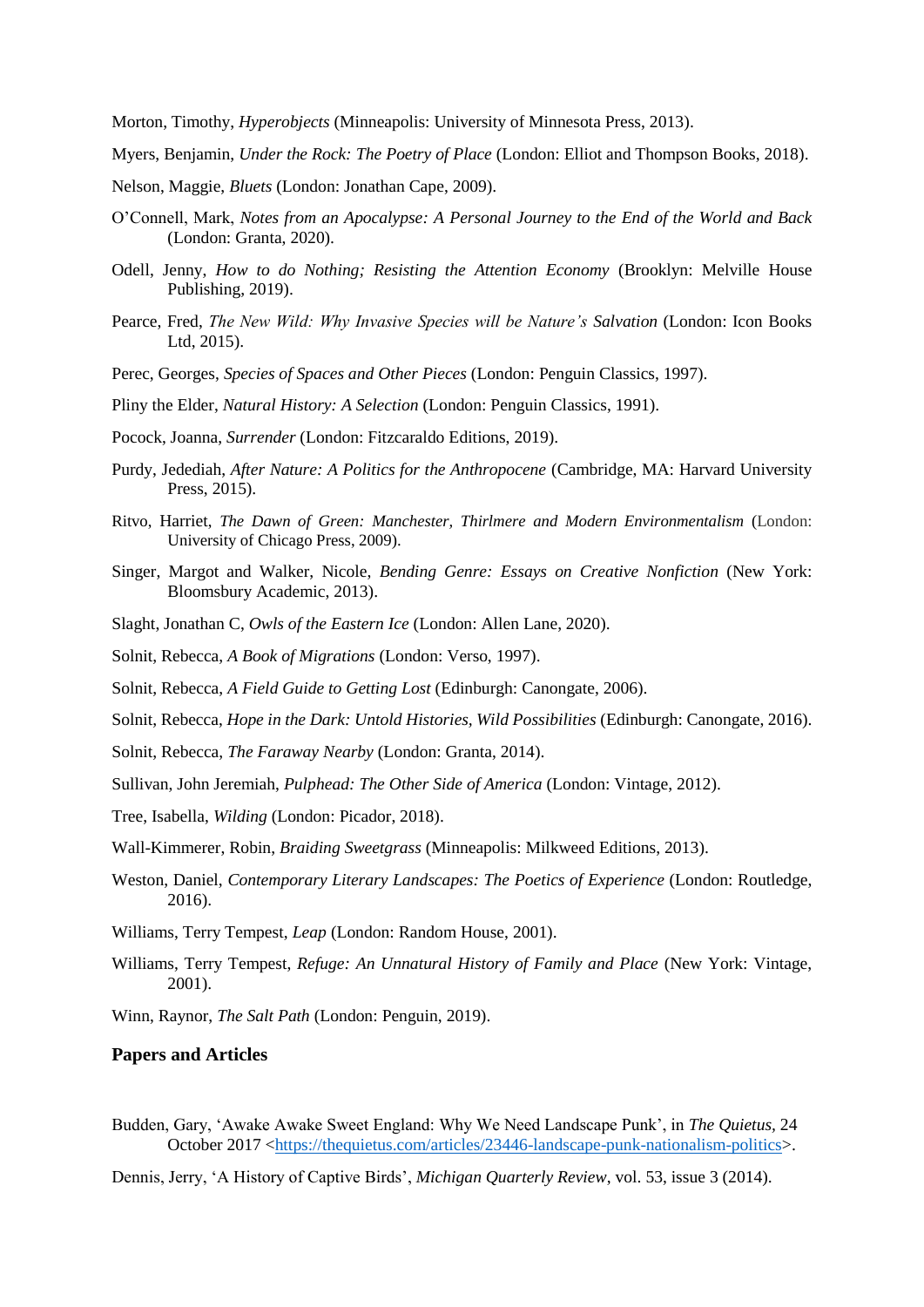- DuPlessis, Rachel Blau, '"f-Words": An Essay on the Essay' in *American Literature*, vol. 68, no. 1, Write Now: American Literature in the 1980s and 1990s (1996), 15–45.
- Eiseley, Loren. 'The Enchanted Glass', in *The American Scholar*, vol. 26, no. 4 (1957), 478–492.
- Huggan, Graham, 'Land Lines: Modern British Nature Writing, 1789 2014' in *The Clearing* (2011) <https://www.littletoller.co.uk/the-clearing/land-lines-modern-british-nature-writing-1789-  $2014/$
- Haskell, David G, 'The Voices of Birds and Belonging', in *Emergence Magazine*, 26 May 2019. <https://emergencemagazine.org/essay/the-voices-of-birds-and-the-language-of-belonging/>.
- Lopate, Phillip, 'The Essay: Exploration or Argument?' in *Creative Nonfiction*, No. 41 (2011), 58–59.
- Norman, Max, 'What Essays are and What Essays Do' in *Public Books*, 1 August 2019, <https://www.publicbooks.org/what-essays-are-and-what-essayists-do/>.
- Robertson, Rachel, Daniel Juckes, Marie O'Rourke and Renee Pettitt-Schipp, '"An ambiguous genre": thoughts on creative non-fiction and the exegesis', in *TEXT* Special Issue 44, The Exegesis Now 13, eds Craig Batty and Donna Lee Brien, October 2017, 1–13.
- Royston, Holmes, III, 'Aesthetic Experiences in Forests' in *The Journal of Aesthetics and Art Criticism*, vol. 56, no. 2, Environmental Aesthetics (1998), 157–166.
- Said, Edward, 'Professionals and Amateurs', in *Representations of the Intellectual* (New York: Vintage Books, 1996), 73–83.
- Taylor, Anita Darcel and Phillip Lopate, 'Interview with Phillip Lopate', in *Fourth Genre: Explorations in Nonfiction*, vol. 8, no. 1, (2006), 125–137.
- Walker, [Nicole,](https://www.creativenonfiction.org/authors/nicole-walker) 'The Braided Essay as Social Justice Action; Between the Lines', in *Creative Nonfiction*, Issue 64; Adaptation), 11 August, 2017, <https://creativenonfiction.org/writing/the-braided-essay-as-social-justice-action/>.

#### **Reviews**

- Battersby, Eileen, 'Bird tale that fails to fly: H is for Hawk by Helen Macdonald', (*The Irish Times*, 6 September, 2014). <https://www.irishtimes.com/culture/books/bird-tale-that-fails-to-fly-h-isfor-hawk-by-helen-macdonald-1.1917840>.
- Cocker, Mark, 'Death of a Naturalist' (*New Statesman*, 17 June 2015). <https://www.newstatesman.com/culture/2015/06/death-naturalist-why-new-nature-writingso-tame>.

#### **Essays**

- Ashworth, Jenn, 'The Lost Pencil' <https://litfest.org/wp-content/uploads/2020/07/The-Lost-Pencil-Jenn-Ashworth.pdf> [accessed 28.02.2021].
- Bellamy Dodie, 'Phone Home', in *When the Sick Rule the World* (Semiotexte, 2015).
- Chabon, Michael, 'The Future Will Have to Wait' (The Long Now Foundation, 22 January 2006) [<https://longnow.org/essays/omega-glory/>](https://longnow.org/essays/omega-glory/).
- Dillon, Brian, 'What does the essay do?' (TLS Online, 2 November 2017). <https://www.thetls.co.uk/articles/role-shape-purpose-essay-today-essay-brian-dillon/>.